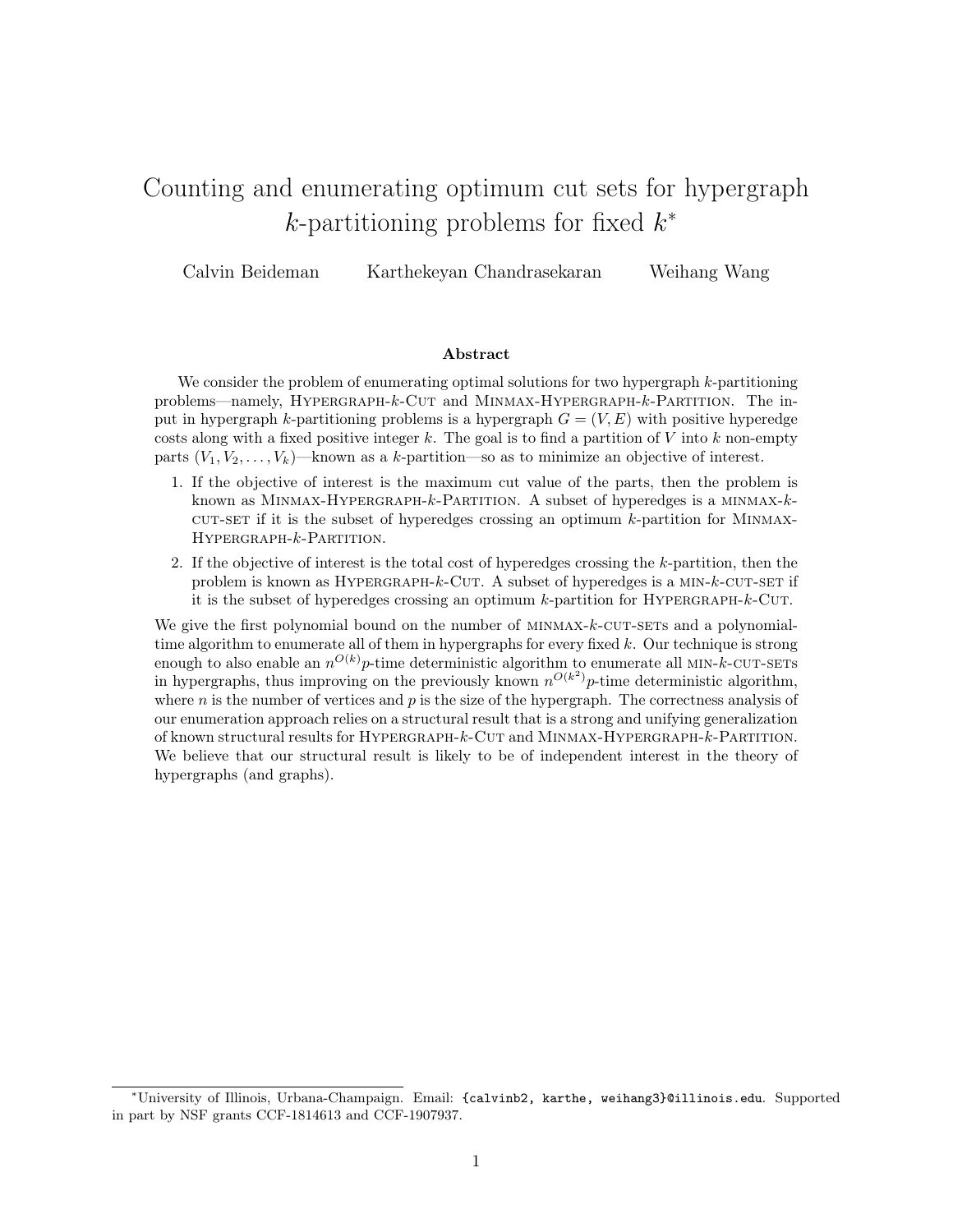# 1 Introduction

In hypergraph k-partitioning problems, the input consists of a hypergraph  $G = (V, E)$  with positive hyperedge-costs  $c: E \to \mathbb{R}_+$  and a fixed positive integer k (e.g.,  $k = 2, 3, 4, \ldots$ ). The goal is to find a partition of the vertex set into k non-empty parts  $V_1, V_2, \ldots, V_k$  so as to minimize an objective of interest. There are several natural objectives of interest in hypergraph k-partitioning problems. In this work, we focus on two particular objectives: MINMAX-HYPERGRAPH-k-PARTITION and HYPERGRAPH- $k$ -CUT:

- 1. In Minmax-Hypergraph-k-Partition, the objective is to minimize the maximum cut value of the parts of the k-partition—i.e., minimize  $\max_{i=1}^k c(\delta(V_i))$ ; here  $\delta(V_i)$  is the set of hyperedges intersecting both  $V_i$  and  $V \setminus V_i$  and  $c(\delta(V_i)) = \sum_{e \in \delta(V_i)} c(e)$  is the total cost of hyperedges in  $\delta(V_i)$ .
- 2. In HYPERGRAPH- $k$ -CUT<sup>[1](#page-1-0)</sup>, the objective is to minimize the cost of hyperedges crossing the k-partition—i.e., minimize  $c(\delta(V_1,\ldots,V_k))$ ; here  $\delta(V_1,\ldots,V_k)$  is the set of hyperedges that intersect at least two sets in  $\{V_1, \ldots, V_k\}$  and  $c(\delta(V_1, \ldots, V_k)) = \sum_{e \in \delta(V_1, \ldots, V_k)} c(e)$  is the total cost of hyperedges in  $\delta(V_1,\ldots,V_k)$ .

If the input G is a graph, then we will refer to these problems as  $MINMAX-GRAPH-k-PARTITION$ and GRAPH-k-CUT respectively. We note that the case of  $k = 2$  corresponds to global minimum cut in both objectives. In this work, we focus on the problem of enumerating all optimum solutions to MINMAX-HYPERGRAPH-k-PARTITION and HYPERGRAPH-k-CUT.

Motivations and Related Problems. We consider the problem of counting and enumerating optimum solutions for partitioning problems over hypergraphs for three reasons. Firstly, hyperedges provide more powerful modeling capabilities than edges and consequently, several problems in hypergraphs become non-trivial in comparison to graphs. Although hypergraphs and partitioning problems over hypergraphs (including Minmax-Hypergraph-k-Partition) were discussed as early as 1973 by Lawler [\[43\]](#page-26-0), most of these problems still remain open. The powerful modeling capability of hyperedges has been useful in a variety of modern applications, which in turn, has led to a resurgence in the study of hypergraphs with recent works focusing on min-cuts, cut-sparsifiers, spectral-sparsifiers, etc.  $[6,7,11,14,18,19,23,24,35,42,56]$  $[6,7,11,14,18,19,23,24,35,42,56]$  $[6,7,11,14,18,19,23,24,35,42,56]$  $[6,7,11,14,18,19,23,24,35,42,56]$  $[6,7,11,14,18,19,23,24,35,42,56]$  $[6,7,11,14,18,19,23,24,35,42,56]$  $[6,7,11,14,18,19,23,24,35,42,56]$  $[6,7,11,14,18,19,23,24,35,42,56]$  $[6,7,11,14,18,19,23,24,35,42,56]$  $[6,7,11,14,18,19,23,24,35,42,56]$  $[6,7,11,14,18,19,23,24,35,42,56]$ . Our work adds to this rich and emerging theory of hypergraphs.

Secondly, hypergraph k-partitioning problems are special cases of submodular k-partitioning problems. In submodular  $k$ -partitioning problems, the input is a finite ground set  $V$ , a submodular function<sup>[2](#page-1-1)</sup>  $f: 2^V \to \mathbb{R}$  provided by an evaluation oracle<sup>[3](#page-1-2)</sup> and a positive integer k (e.g.,  $k = 2, 3, 4, \ldots$ ). The goal is to partition the ground set V into k non-empty parts  $V_1, V_2, \ldots, V_k$  so as to minimize an objective of interest. Two natural objectives are of interest: (1) In Minmax-Submod-k-Partition, the objective is to minimize  $\max_{i=1}^k f(V_i)$  and (2) In MINSUM-SUBMOD-k-PARTITION, the objective is to minimize  $\sum_{i=1}^{k} f(V_i)$ . If the given submodular function is symmetric<sup>[4](#page-1-3)</sup>, then we denote the resulting problems as MINMAX-SYMSUBMOD-k-PARTITION and MINSUM-SYMSUBMOD-k-PARTITION respectively. Since the hypergraph cut function is symmetric submodular, it follows that Minmax-HYPERGRAPH-k-PARTITION is a special case of MINMAX-SYMSUBMOD-k-PARTITION. Moreover, HYPERGRAPH-k-CUT is a special case of MINSUM-SUBMOD-k-PARTITION (this reduction is slightly non-trivial with the submodular function in the reduction being asymmetric—e.g., see [\[50\]](#page-27-1) for the

<span id="page-1-0"></span><sup>&</sup>lt;sup>1</sup>We emphasize that the objective of HYPERGRAPH-k-CUT is not equivalent to minimizing  $\sum_{i=1}^{k} c(\delta(V_i))$ .

<span id="page-1-1"></span><sup>&</sup>lt;sup>2</sup>A real-valued set function  $f: 2^V \to \mathbb{R}$  is submodular if  $f(A) + f(B) \ge f(A \cap B) + f(A \cup B) \forall A, B \subseteq V$ .

<span id="page-1-2"></span><sup>&</sup>lt;sup>3</sup>An evaluation oracle for a set function f over a ground set V returns the value of  $f(S)$  given  $S \subseteq V$ .

<span id="page-1-3"></span><sup>&</sup>lt;sup>4</sup>A real-valued set function  $f: 2^V \to \mathbb{R}$  is symmetric if  $f(A) = f(V \setminus A)$   $\forall A \subseteq V$ .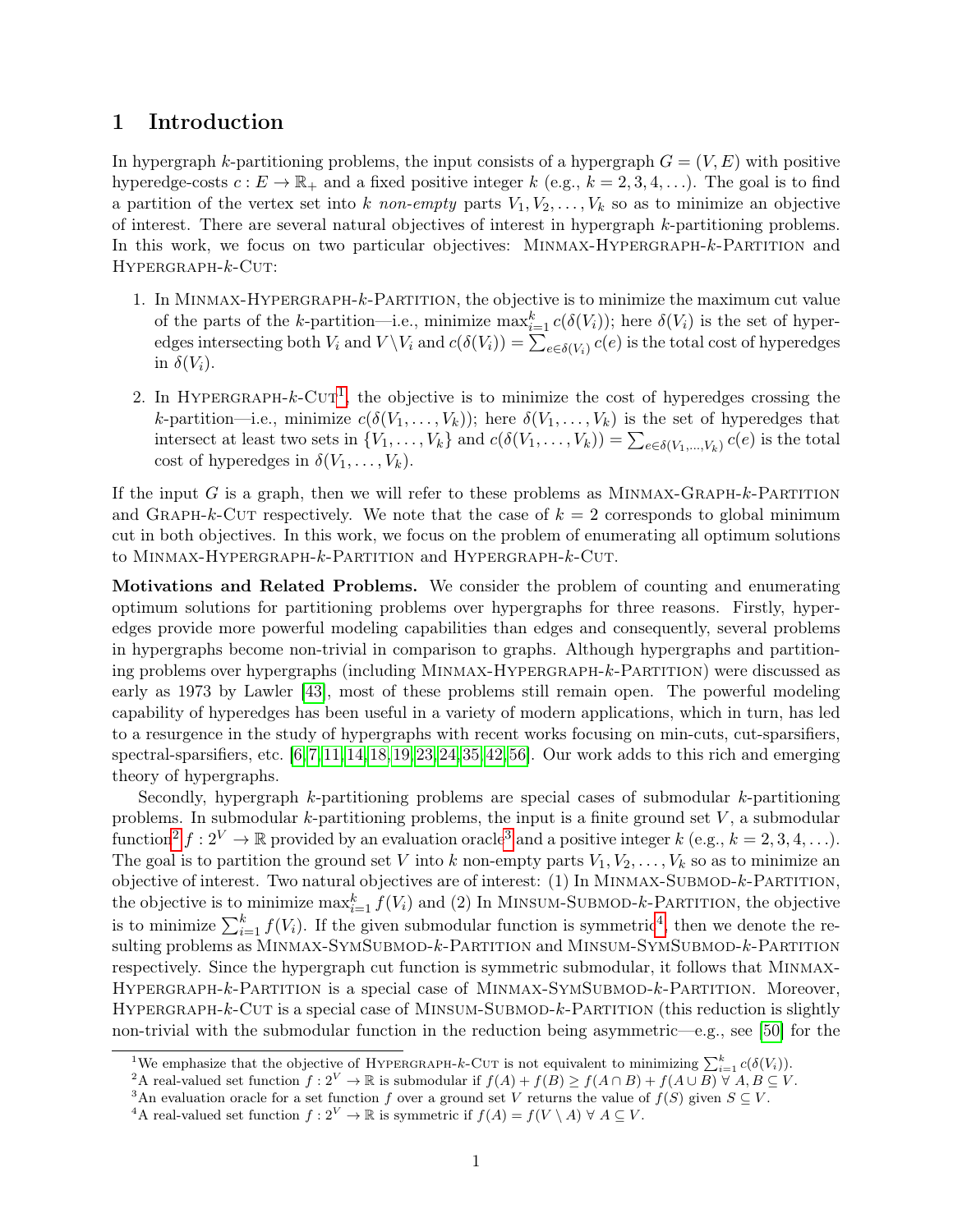reduction). Queyranne claimed, in 1999, a polynomial-time algorithm for MINSUM-SYMSUBMOD-k-PARTITION for every fixed k [\[52\]](#page-27-2), however the claim was retracted subsequently (see [\[27\]](#page-25-5)). The complexity status of submodular k-partitioning problems (for fixed  $k \geq 4$ ) are open, so recent works have focused on hypergraph k-partitioning problems as a stepping stone towards submodular k-partitioning  $[7, 11, 12, 27, 50, 60, 61]$  $[7, 11, 12, 27, 50, 60, 61]$  $[7, 11, 12, 27, 50, 60, 61]$  $[7, 11, 12, 27, 50, 60, 61]$  $[7, 11, 12, 27, 50, 60, 61]$  $[7, 11, 12, 27, 50, 60, 61]$  $[7, 11, 12, 27, 50, 60, 61]$ . Our work contributes to this stepping stone by advancing the state of the art in hypergraph k-partitioning problems. We emphasize that the complexity status of two other variants of hypergraph k-partitioning problems which are also special cases of MINSUM-SUBMOD-k-PARTITION are still open (see [\[50,](#page-27-1) [60,](#page-27-3) [61\]](#page-27-4) for these variants).

Thirdly, counting and enumeration of optimum solutions for graph k-partitioning problems are fundamental to graph theory and extremal combinatorics. They have found farther reaching applications than initially envisioned. We discuss some of the results and applications for  $k = 2$ and  $k > 2$  now. For  $k = 2$  in connected graphs, it is well-known that the number of min-cuts and the number of  $\alpha$ -approximate min-cuts are at most  $\binom{n}{2}$  $\binom{n}{2}$  and  $O(n^{2\alpha})$  respectively, and they can all be enumerated in polynomial time for constant  $\alpha$ . These combinatorial results have been the crucial ingredients of several algorithmic and representation results in graphs. On the algorithmic front, these results enable fast randomized construction of graph skeletons which, in turn, plays a crucial role in fast algorithms to solve graph min-cut [\[37\]](#page-26-3). On the representation front, counting results form the backbone of cut sparsifiers which in turn have found applications in sketching and streaming  $[2-4, 42]$  $[2-4, 42]$  $[2-4, 42]$ . A polygon representation of the family of 6/5-approximate min-cuts in graphs was given by Benczur and Goemans in 1997 (see [\[8–](#page-24-6)[10\]](#page-24-7))—this representation was used in the recent groundbreaking  $(3/2 - \epsilon)$ -approximation for metric TSP [\[39\]](#page-26-4). On the approximation front, in addition to the  $(3/2 - \epsilon)$ -approximation for metric TSP [\[39\]](#page-26-4), counting results also led to the recent 1.5-approximation for path TSP [\[59\]](#page-27-5). For  $k > 2$ , we note that fast algorithms for GRAPH-k-CUT have been of interest since they help in generating cutting planes while solving TSP [\[5,](#page-24-8) [20\]](#page-25-6). A recent series of works aimed towards improving the bounds on the number of optimum solutions for GRAPH-k-CUT culminated in a drastic improvement in the run-time to solve GRAPH-k-CUT  $[28,31,32]$  $[28,31,32]$  $[28,31,32]$ . Given the status of counting and enumeration results for k-partitioning in graphs and their algorithmic and representation implications that were discovered subsequently, we believe that a similar understanding in hypergraphs could serve as an important ingredient in the algorithmic and representation theory of hypergraphs.

The Enumeration Problem. There is a fundamental structural distinction between hypergraphs and graphs that becomes apparent while enumerating optimum solutions to k-partitioning problems. In connected graphs, the number of optimum k-partitions for Graph-k-Cut and for MINMAX-GRAPH-k-PARTITION are  $n^{O(k)}$  and  $n^{O(k^2)}$  respectively and they can all be enumerated in polynomial time, where  $n$  is the number of vertices in the input graph  $[13, 17, 28, 32, 38, 57]$  $[13, 17, 28, 32, 38, 57]$  $[13, 17, 28, 32, 38, 57]$  $[13, 17, 28, 32, 38, 57]$  $[13, 17, 28, 32, 38, 57]$  $[13, 17, 28, 32, 38, 57]$ . In contrast, a connected hypergraph could have exponentially many optimum k-partitions for both MINMAX-HYPERGRAPH-k-PARTITION and HYPERGRAPH-k-CUT even for  $k = 2$ —e.g., consider the hypergraph with a single hyperedge containing all vertices; we will denote this as the spanninghyperedge-example. Hence, enumerating all optimum k-partitions for hypergraph k-partitioning problems in polynomial time is impossible. Instead, our goal in the enumeration problems is to enumerate k-cut-sets corresponding to optimum k-partitions. We will call a subset  $F \subseteq E$  of hyperedges to be a k-cut-set if there exists a k-partition  $(V_1, \ldots, V_k)$  such that  $F = \delta(V_1, \ldots, V_k)$ ; we will call a 2-cut-set as a cut-set. In the enumeration problems that we will consider, the input consists of a hypergraph  $G = (V, E)$  with positive hyperedge-costs  $c : E \to \mathbb{R}_+$  and a fixed positive integer  $k$  (e.g.,  $k = 2, 3, 4, \ldots$ ).

1. For an optimum k-partition  $(V_1, \ldots, V_k)$  for MINMAX-HYPERGRAPH-k-PARTITION in  $(G, c)$ , we will denote  $\delta(V_1,\ldots,V_k)$  as a MINMAX-k-CUT-SET. In ENUM-MINMAX-HYPERGRAPH-k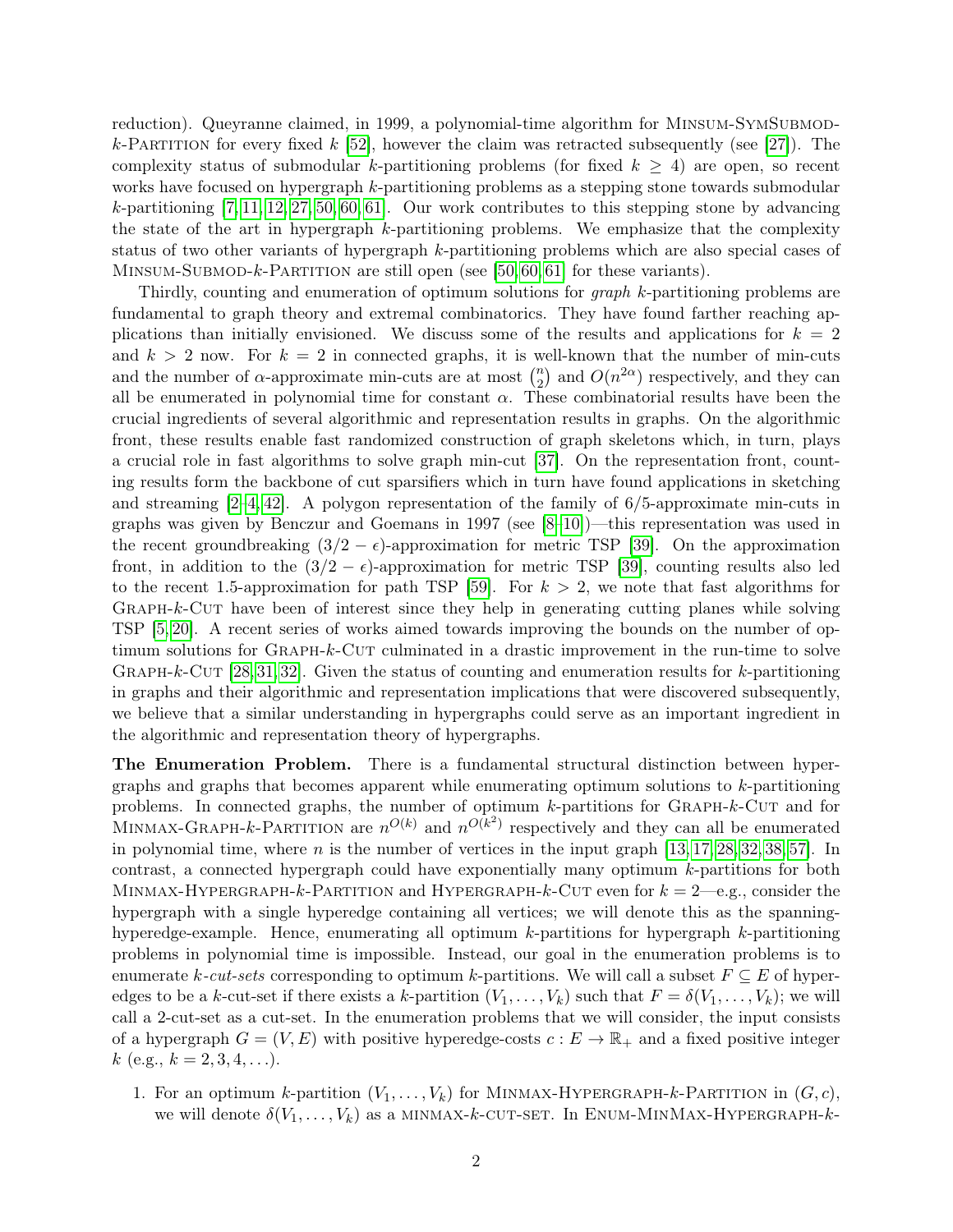PARTITION, the goal is to enumerate all MINMAX- $k$ -CUT-SETS.

2. For an optimum k-partition  $(V_1, \ldots, V_k)$  for HYPERGRAPH-k-CUT in  $(G, c)$ , we will denote  $\delta(V_1,\ldots,V_k)$  as a MIN-k-CUT-SET. In ENUM-HYPERGRAPH-k-CUT, the goal is to enumerate all  $MIN-k$ -CUT-SETS.

We observe that in the spanning-hyperedge-example, although the number of optimum k-partitions for MINMAX-HYPERGRAPH- $k$ -PARTITION (as well as HYPERGRAPH- $k$ -CUT) is exponential, the number of  $MINMAX-k-CUT-SETS$  (as well as  $MIN-k-CUT-SETS$ ) is only one.

#### 1.1 Results

In contrast to graphs, whose representation size is the number of edges, the representation size of a hypergraph  $G = (V, E)$  is  $p := \sum_{e \in E} |e|$ . Throughout, our algorithmic discussion will focus on the case of fixed k (e.g.,  $k = 2, 3, 4, ...$ ).

There are no prior results regarding ENUM-MINMAX-HYPERGRAPH-k-PARTITION in the literature. We recall the status of MINMAX-HYPERGRAPH-k-PARTITION. As mentioned earlier, Minmax-Hypergraph-k-Partition was discussed as early as 1973 by Lawler [\[43\]](#page-26-0) with its complexity status being open until recently. We note that the objective here could be viewed as aiming to find a fair k-partition, i.e., a k-partition where no part pays too much in cut value. Motivated by this connection to fairness, Chandrasekaran and Chekuri (2021) [\[12\]](#page-24-3) studied the more general problem of Minmax-SymSubmod-k-Partition. They gave the first (deterministic) polynomialtime algorithm to solve MINMAX-SYMSUBMOD- $k$ -PARTITION and as a consequence, obtained the first polynomial-time algorithm to solve MINMAX-HYPERGRAPH-k-PARTITION. Their algorithm does not show any bound on the number of MINMAX-k-CUT-SETs since it solves the more general problem of MINMAX-SYMSUBMOD- $k$ -PARTITION for which the number of optimum  $k$ -partitions can indeed be exponential (recall the spanning-hyperedge-example). Focusing on hypergraphs raises the question of whether all k-cut-sets corresponding to optimum solutions can be enumerated efficiently for every fixed k. We answer this question affirmatively by giving the first polynomial-time algorithm for Enum-MinMax-Hypergraph-k-Partition.

<span id="page-3-0"></span>Theorem 1.1. There exists a deterministic algorithm to solve ENUM-MINMAX-HYPERGRAPH-k-PARTITION that runs in time  $O(kn^{4k^2-2k+1}p)$ , where n is the number of vertices and p is the size of the input hypergraph. Moreover, the number of MINMAX- $k$ -CUT-SETs in a n-vertex hypergraph is  $O(n^{4k^2-2k}).$ 

We emphasize that our result shows the first polynomial bound on the number of  $MINMAX-k$ - $\text{cut-sers}$  in hypergraphs for every fixed k (in addition to a polynomial-time algorithm to enumerate all of them for every fixed k). Our upper bound of  $n^{O(k^2)}$  on the number of MINMAX-k-CUT-SETs is tight—there exist *n*-vertex connected *graphs* for which the number of MINMAX- $k$ -CUT-SETs is  $n^{\Theta(k^2)}$  (see Section [6\)](#page-22-0).

Next, we briefly recall the status of HYPERGRAPH-k-CUT and ENUM-HYPERGRAPH-k-CUT. HYPERGRAPH- $k$ -CUT was shown to be solvable in randomized polynomial time only recently  $[14,23]$  $[14,23]$ ; the randomized algorithms also showed that the number of MIN-k-CUT-SETs is  $O(n^{2k-2})$  and they can all be enumerated in randomized polynomial time. A subsequent deterministic algorithm was designed to solve HYPERGRAPH- $k$ -CUT in time  $n^{O(k)}p$  by Chandrasekaran and Chekuri [\[11\]](#page-24-2). Chandrasekaran and Chekuri's techniques were extended to design the first deterministic polynomial-time algorithm to solve ENUM-HYPERGRAPH- $k$ -CUT in [\[7\]](#page-24-1). The algorithm for ENUM-HYPERGRAPH- $k$ -CUT given in [\[7\]](#page-24-1) runs in time  $n^{O(k^2)}p$ . We note that this run-time has a quadratic dependence on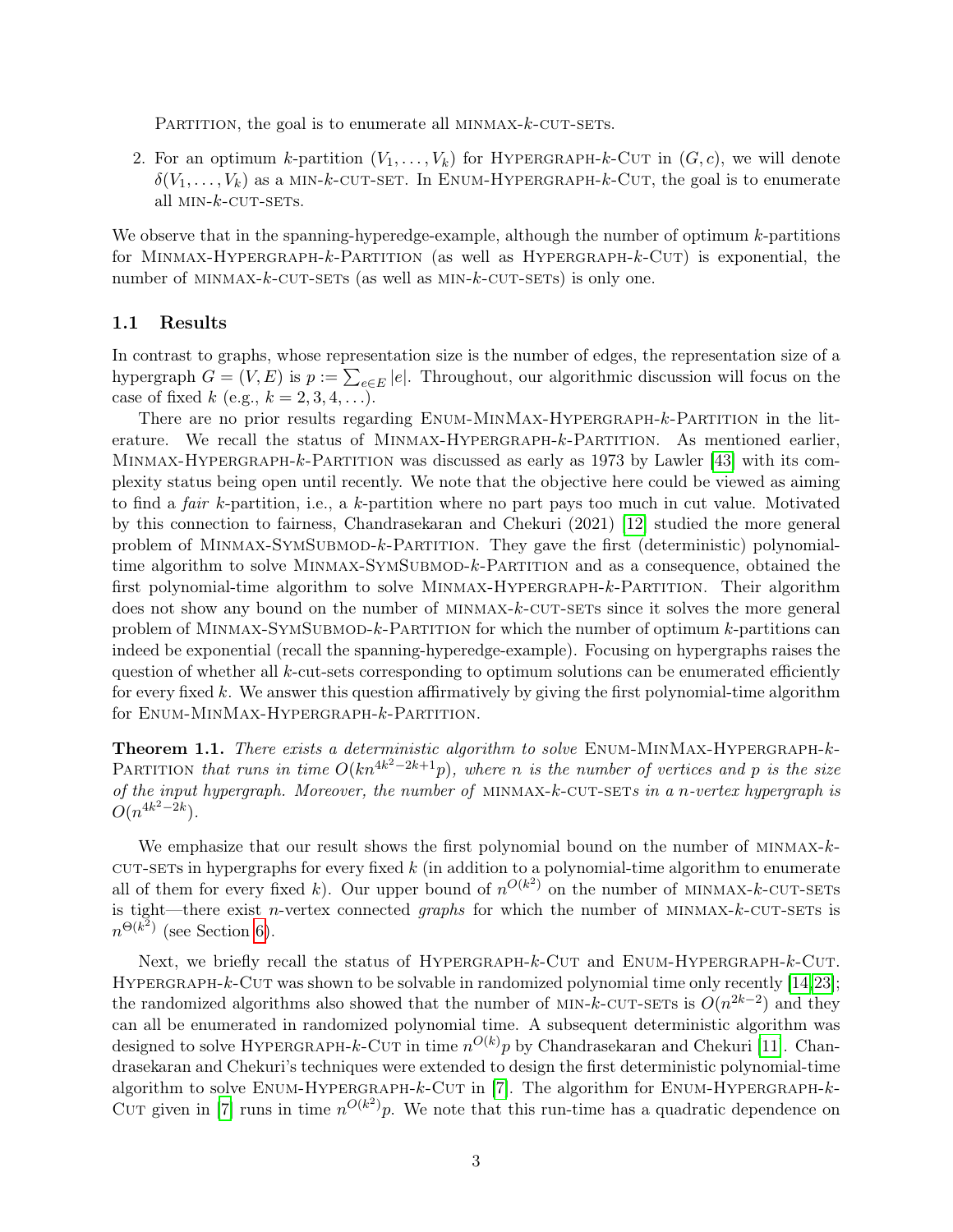k in the exponent of n although the number of  $MIN-k$ -CUT-SETs has only linear dependence on k in the exponent of n (since it is  $O(n^{2k-2})$ ). So, an open question that remained from [\[7\]](#page-24-1) is whether one can obtain an  $n^{O(k)}p$ -time deterministic algorithm for ENUM-HYPERGRAPH- $k$ -CUT. We resolve this question affirmatively.

<span id="page-4-0"></span>Theorem 1.2. There exists a deterministic algorithm to solve ENUM-HYPERGRAPH-k-CUT that runs in time  $O(n^{16k-25}p)$ , where n is the number of vertices and p is the size of the input hypergraph.

Our algorithms for both Enum-MinMax-Hypergraph-k-Partition and Enum-Hypergraph $k$ -Cut are based on a structural theorem that allows for efficient recovery of optimum  $k$ -cut-sets via minimum  $(s, t)$ -terminal cuts (see Theorem [1.4\)](#page-5-0). Our structural theorem builds on structural theorems that have appeared in previous works on MINMAX-HYPERGRAPH-k-PARTITION and HYPERGRAPH-k-CUT  $[7, 11, 12]$  $[7, 11, 12]$  $[7, 11, 12]$ . Our structural theorem may appear to be natural/incremental in comparison to ones that appeared in previous works, but formalizing the theorem and proving it is a significant part of our contribution. Moreover, our single structural theorem is strong enough to enable efficient algorithms for both ENUM-HYPERGRAPH-k-CUT as well as ENUM-MINMAX-HYPERGRAPH-k-PARTITION in contrast to previously known structural theorems. In this sense, our structural theorem can be viewed as a strong and unifying generalization of structural theorems that have appeared in previous works. We believe that our structural theorem will be of independent interest in the theory of cuts and partitioning in hypergraphs (as well as graphs).

### <span id="page-4-1"></span>1.2 Technical overview and main structural result

We focus on the unit-cost variant of ENUM-HYPERGRAPH- $k$ -CUT and ENUM-MINMAX-HYPERGRAPH $k$ -PARTITION in the rest of this work for the sake of notational simplicity—i.e., the cost of every hyperedge is 1. Throughout, we will allow multigraphs and hence, this is without loss of generality. Our algorithms extend in a straightforward manner to arbitrary hyperedge costs. They rely only on minimum  $(s, t)$ -terminal cut computations and hence, they are strongly polynomial-time algorithms.

**Notation and background.** Let  $G = (V, E)$  be a hypergraph. Throughout this work, n will denote the number of vertices in G, m will denote the number of hyperedges in G, and  $p := \sum_{e \in E} |e|$  will denote the representation size of  $G$ . We will denote a partition of the vertex set into  $h$  non-empty parts by an ordered tuple  $(V_1, \ldots, V_h)$  and call such an ordered tuple as an h-partition. For a partition  $\mathcal{P} = (V_1, V_2, \ldots, V_h)$ , we will say that a hyperedge e crosses the partition  $\mathcal{P}$  if it intersects at least two parts of the partition. We will refer to a 2-partition as a cut. For a non-empty proper subset U of vertices, we will use  $\overline{U}$  to denote  $V \setminus U$ ,  $\delta(U)$  to denote the set of hyperedges crossing the cut  $(U,\overline{U})$ , and  $d(U) := |\delta(U)|$  to denote the cut value of U. We observe that  $\delta(U) = \delta(\overline{U})$ , so we will use  $d(U)$  to denote the value of the cut  $(U,\overline{U})$ . More generally, given a partition  $\mathcal{P} = (V_1, V_2, \ldots, V_h)$ , we denote the set of hyperedges crossing the partition by  $\delta(V_1, V_2, \ldots, V_h)$  (also by  $\delta(\mathcal{P})$  for brevity) and the number of hyperedges crossing the partition by  $|\delta(V_1, V_2, \ldots, V_h)|$ . We will denote the optimum value of Minmax-Hypergraph-k-Partition and Hypergraph-k-Cut respectively by

$$
OPT_{\text{minmax-}k\text{-partition}} := \min\left\{\max_{i\in[k]} |\delta(V_i)| : (V_1,\ldots,V_k) \text{ is a } k\text{-partition of } V\right\} \text{ and}
$$

$$
OPT_{k\text{-cut}} := \min\left\{ |\delta(V_1,\ldots,V_k)| : (V_1,\ldots,V_k) \text{ is a } k\text{-partition of } V \right\}.
$$

A key algorithmic tool will be the use of fixed-terminal cuts. Let  $S$ ,  $T$  be disjoint non-empty subsets of vertices. A 2-partition  $(U,\overline{U})$  is an  $(S,T)$ -terminal cut if  $S \subseteq U \subseteq V \setminus T$ . Here, the set U is known as the source set and the set  $\overline{U}$  is known as the sink set. A minimum-valued  $(S, T)$ -terminal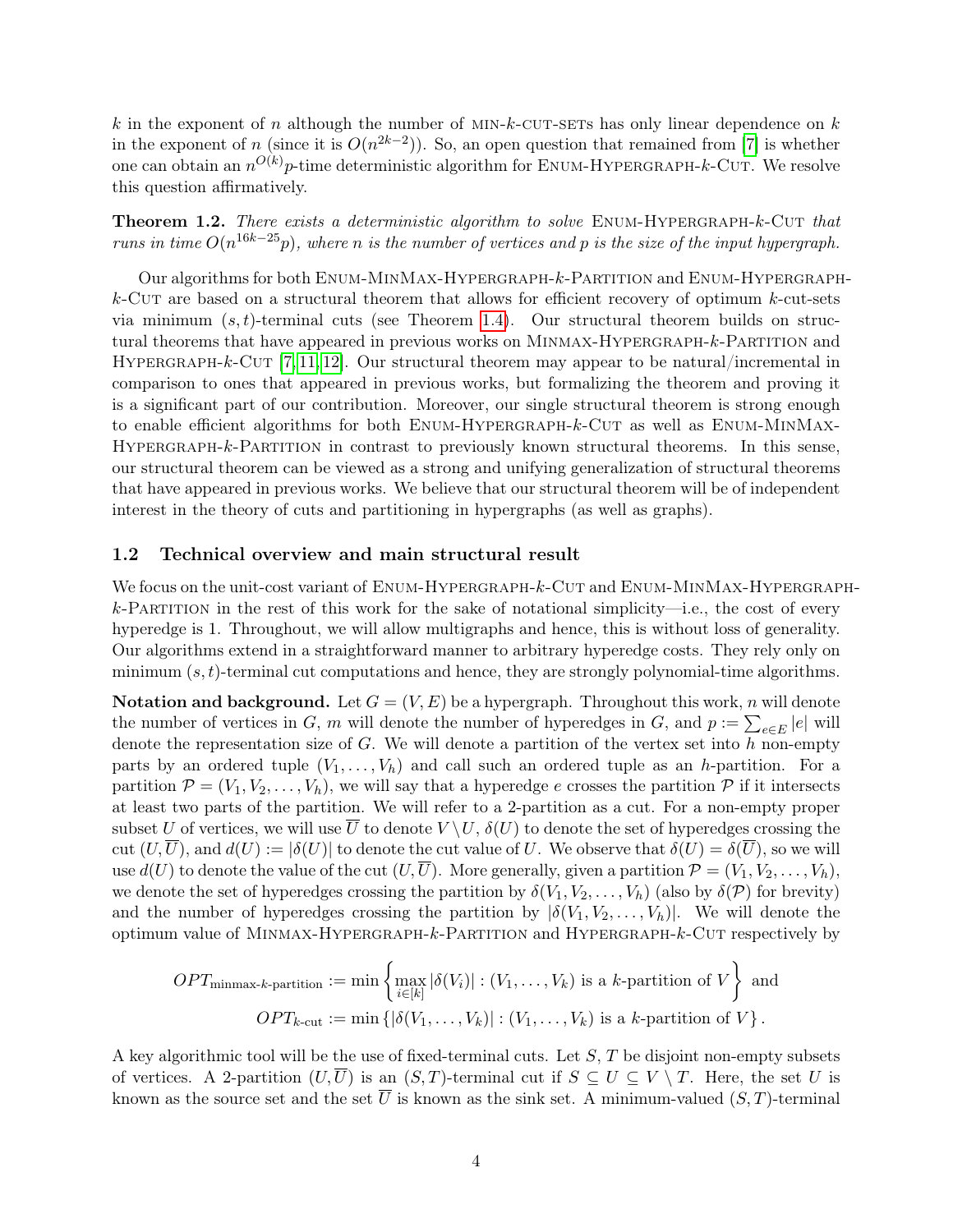cut is known as a *minimum*  $(S, T)$ -terminal cut. Since there could be multiple minimum  $(S, T)$ terminal cuts, we will be interested in *source minimal* minimum  $(S, T)$ -terminal cuts. For every pair of disjoint non-empty subsets  $S$  and  $T$  of vertices, there exists a unique source minimal minimum  $(S, T)$ -terminal cut and it can be found in deterministic polynomial time via standard maxilow algorithms. In particular, the source minimal minimum  $(S, T)$ -terminal cut can be found in time  $O(np)$  [\[18\]](#page-25-1).

Our technique to enumerate all MINMAX- $k$ -CUT-SETs and all MIN- $k$ -CUT-SETs will build on the approaches of Chandrasekaran and Chekuri for HYPERGRAPH-k-CUT and MINMAX-SYMSUBMOD $k$ -Partition [\[7,](#page-24-1) [11,](#page-24-2) [12\]](#page-24-3). We need the following structural theorem that was shown in [\[7\]](#page-24-1).

<span id="page-5-1"></span>**Theorem 1.3.** [\[7\]](#page-24-1) Let  $G = (V, E)$  be a hypergraph and let  $OPT_{k-cut}$  be the optimum value of HYPERGRAPH-k-CUT in G for some integer  $k \geq 2$ . Suppose  $(U,\overline{U})$  is a 2-partition of V with  $d(U) < OPT_{k-cut}$ . Then, for every pair of vertices  $s \in U$  and  $t \in \overline{U}$ , there exist subsets  $S \subseteq U \setminus \{s\}$ and  $T \subseteq \overline{U} \setminus \{t\}$  with  $|S| \leq 2k - 3$  and  $|T| \leq 2k - 3$  such that  $(U,\overline{U})$  is the unique minimum  $(S \cup \{s\}, T \cup \{t\})$ -terminal cut in G.

Enum-Hypergraph-k-Cut. We first focus on Enum-Hypergraph-k-Cut. We note that Theorem [1.3](#page-5-1) will allow us to recover those parts  $V_i$  of an optimum k-partition  $(V_1, \ldots, V_k)$  for which  $d(V_i) < OPT_{k\text{-cut}}$ . However, recall that our goal is not to recover all optimum k-partitions for HYPERGRAPH- $k$ -CUT, but rather to recover all  $MIN-k$ -CUT-SETs (i.e., not to recover the parts of every optimum k-partition, but rather only to recover the k-cut-set of every optimum k-partition). The previous work [\[7\]](#page-24-1) that designed an  $n^{O(k^2)}p$ -time deterministic enumeration algorithm achieved this by proving the following structural result: suppose  $(V_1, \ldots, V_k)$  is an optimum k-partition for HYPERGRAPH-k-CUT for which  $d(V_1) = OPT_{k\text{-cut}}$ . Then, they showed that for every subset  $T \subseteq V_1$ satisfying  $T \cap V_j \neq \emptyset$  for all  $j \in \{2, ..., k\}$ , there exists a subset  $S \subseteq V_1$  with  $|S| \leq 2k$  such that the source minimal minimum  $(S, T)$ -terminal cut  $(A, \overline{A})$  satisfies  $\delta(A) = \delta(V_1)$ . This structural theorem in conjunction with Theorem [1.3](#page-5-1) allows one to enumerate a candidate family  $\mathcal F$  of  $n^{O(k^2)}$  subsets of hyperedges such that every  $MIN-k$ -CUT-SET is present in the family. The drawback of their structural theorem is that it is driven towards recovering the cut-set  $\delta(V_i)$  of every part  $V_i$  of every optimum k-partition  $(V_1, \ldots, V_k)$ . Hence, their algorithmic approach ends up with a run-time of  $n^{O(k^2)}p$ . In order to improve the run-time, we prove a stronger result: we show that for an *arbitrary* cut  $(U,\overline{U})$  with cut value  $OPT_{k\text{-cut}}$  (as opposed to only those sets  $V_i$  of an optimum k-partition  $(V_1, \ldots, V_k)$ , its cut-set  $\delta(U)$  can be recovered as the cut-set of any minimum  $(S, T)$ -terminal cut for some S and T of small size. The following is the main structural theorem of this work.

<span id="page-5-0"></span>**Theorem 1.4.** Let  $G = (V, E)$  be a hypergraph and let  $OPT_{k-cut}$  be the optimum value of HYPERGRAPHk-Cut in G for some integer  $k \geq 2$ . Suppose  $(U,\overline{U})$  is a 2-partition of V with  $d(U) = OPT_{k-cut}$ . Then, there exist sets  $S \subseteq U$ ,  $T \subseteq \overline{U}$  with  $|S| \leq 2k - 1$  and  $|T| \leq 2k - 1$  such that every minimum  $(S, T)$ -terminal cut  $(A, \overline{A})$  satisfies  $\delta(A) = \delta(U)$ .

We encourage the reader to compare and contrast Theorems [1.3](#page-5-1) and [1.4.](#page-5-0) The former helps to recover cuts whose cut value is strictly smaller than  $OPT_{k\text{-cut}}$  while the latter helps to recover cut-sets whose size is equal to  $OPT_{k\text{-cut}}$ . So, the latter theorem is weaker since it only recovers cut-sets, but we emphasize that this is the best possible that one can hope to do (as seen from the spanning-hyperedge-example). However, proving the latter theorem requires us to work with cutsets (as opposed to cuts) which is a technical barrier to overcome. Indeed, our proof of Theorem [1.4](#page-5-0) deviates significantly from the proof of Theorem [1.3](#page-5-1) since we have to work with cut-sets. Our proof also deviates from the structural result in [\[7\]](#page-24-1) that was mentioned in the paragraph above Theorem [1.4](#page-5-0) since our result is stronger than their result—our result helps to recover the cut-set  $\delta(U)$  of an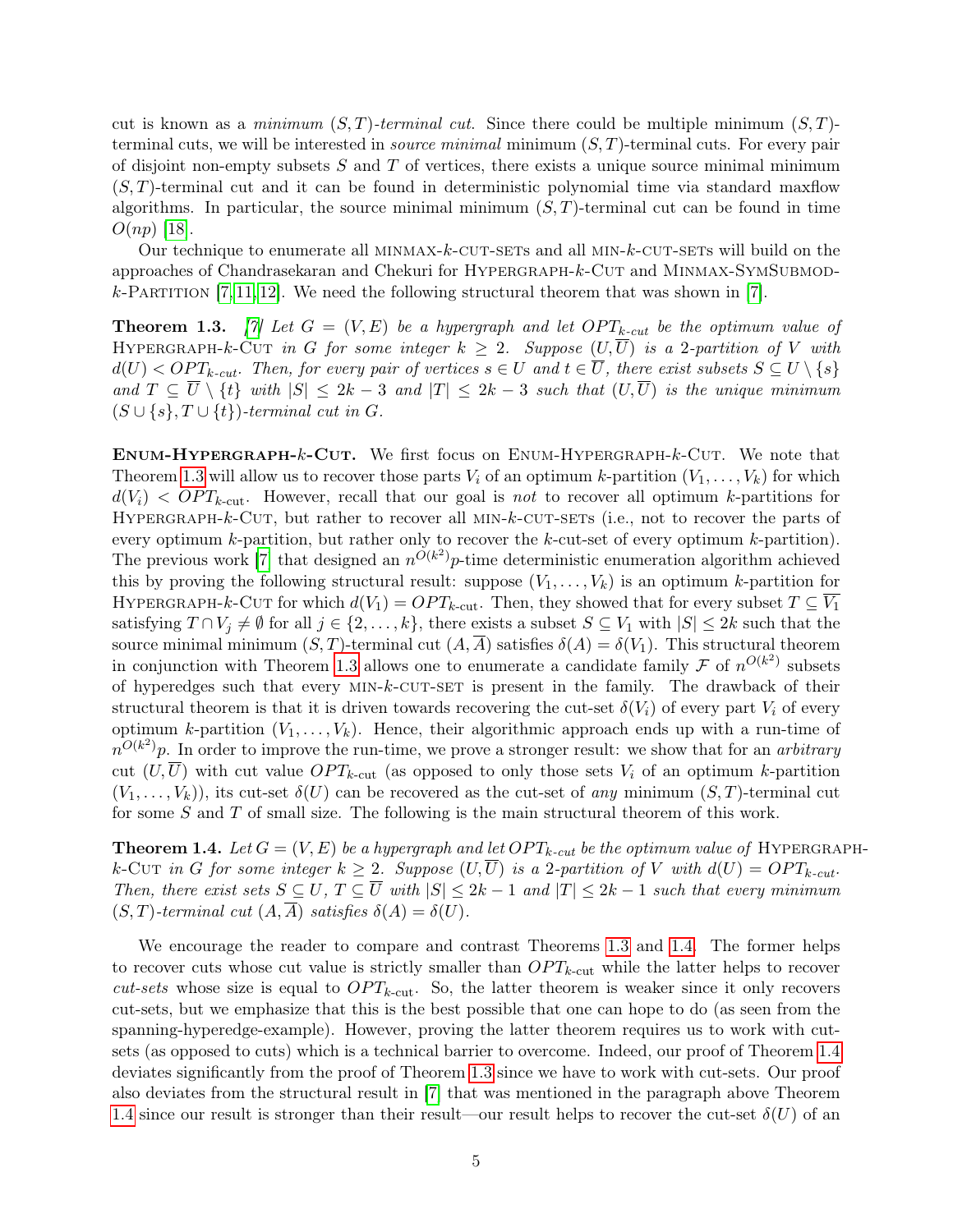arbitrary cut  $(U,\overline{U})$  whose cut value is  $d(U) = OPT_{k\text{-cut}}$  while their result helps only to recover the cut-set  $\delta(V_i)$  of a part  $V_i$  of an optimum k-partition  $(V_1, \ldots, V_k)$  for HYPERGRAPH-k-CUT whose cut value is  $d(V_i) = OPT_{k-cut}$ ; moreover, their proof technique crucially relies on a containment property with respect to the part  $V_i$ , whereas under the hypothesis of our structural theorem, the containment property fails with respect to the set  $U$  and consequently, our proof technique differs from theirs.

Theorems [1.3](#page-5-1) and [1.4](#page-5-0) lead to a deterministic  $n^{O(k)}$ -time algorithm to enumerate all MIN-k-CUT-SETs via a divide-and-conquer approach. We describe this algorithm now: For each pair  $(S, T)$  of disjoint subsets of vertices S and T with  $|S|, |T| \leq 2k - 1$ , compute the source minimal minimum  $(S, T)$ -terminal cut  $(A, \overline{A})$ ; (i) if  $G - \delta(A)$  has at least k connected components, then add  $\delta(A)$  to the candidate family  $\mathcal{F}$ ; (ii) otherwise, add the set A to a collection C. We note that the sizes of the family F and the collection C are  $O(n^{4k-2})$ . Next, for each subset A in the collection C, recursively enumerate all MIN-k/2-CUT-SETs in the subhypergraphs induced by A and  $\overline{A}$  respectively<sup>[5](#page-6-0)</sup>—denoted  $G[A]$  and  $G[\overline{A}]$  respectively—and add  $\delta(A) \cup F_1 \cup F_2$  to the family  $\mathcal F$  for each  $F_1$  and  $F_2$  being MIN $k/2$ -CUT-SET in  $G[A]$  and  $G[\overline{A}]$  respectively. Finally, return the subfamily of k-cut-sets from the family  $\mathcal F$  that are of smallest size.

We sketch the correctness analysis of the above approach: let  $F = \delta(V_1, \ldots, V_k)$  be a MIN-k-CUT-SET with  $(V_1, \ldots, V_k)$  being an optimum k-partition for HYPERGRAPH-k-CUT. We will show that the family F contains F. Let  $U := \bigcup_{i=1}^{k/2} V_i$ . We note that  $\delta(U) \subseteq F$ . We have two possibilities: (1) Say  $d(U) = |F|$ . Then,  $d(U) = OPT_{k-cut}$ . Consequently, by Theorem [1.4,](#page-5-0) the MIN-k-CUT-SET F will be added to the family F by step (i). (2) Say  $d(U) < |F|$ . Then, by Theorem [1.3,](#page-5-1) the set  $U = \bigcup_{i=1}^{k/2} V_i$  will be added to the collection C by step (ii); moreover,  $F_1 := F \cap E(G[U])$  and  $F_2 := F \cap \overline{E(G[\overline{U}])}$  are MIN-k/2-CUT-SETS in  $G[U]$  and  $\overline{G[\overline{U}]}$  respectively and they would have been enumerated by recursion, and hence, the set  $\delta(U) \cup F_1 \cup F_2 = F$  will be added to the family F. The size of the family F can be shown to be  $n^{O(k \log k)}$  and the run-time is  $n^{O(k \log k)}p$  (see Theorem [4.1\)](#page-16-0). Using the known fact that the number of MIN-k-CUT-SETs in a n-vertex hypergraph is  $O(n^{2k-2})$ , we can improve the run-time analysis of this approach to  $n^{O(k)}p$  (see Lemma [4.1\)](#page-18-0).

Enum-MinMax-Hypergraph-k-Partition. Next, we focus on Enum-MinMax-Hypergraph $k$ -Partition. There is a fundamental technical issue in enumerating MINMAX- $k$ -CUT-SETs as opposed to  $MIN-k-CUT-SETS$ . We highlight this technical issue now. Suppose we find an optimum k-partition  $(V_1, \ldots, V_k)$  for MINMAX-HYPERGRAPH-k-PARTITION (say via Chandrasekaran and Chekuri's algorithm [\[12\]](#page-24-3)) and store only the MINMAX-k-CUT-SET  $F = \delta(V_1, \ldots, V_k)$  but forget to store the partition  $(V_1, \ldots, V_k)$ ; now, by knowing a MINMAX-k-CUT-SET F, can we recover some optimum k-partition for MINMAX-HYPERGRAPH-k-PARTITION (not necessarily  $(V_1, \ldots, V_k)$ )? Or by knowing a MINMAX-k-CUT-SET F, is it even possible to find the value  $OPT_{\text{minmax-}k\text{-partition}}$  without solving Minmax-Hypergraph-k-Partition from scratch again—i.e., is there an advantage to knowing a MINMAX-k-CUT-SET in order to solve MINMAX-HYPERGRAPH-k-PARTITION? We are not aware of such an advantage. This is in stark contrast to  $HYPERGRAPH-K-CUT$  where knowing a MIN- $k$ -CUT-SET enables a linear-time solution to HYPERGRAPH- $k$ -CUT<sup>[6](#page-6-1)</sup>.

Why is this issue significant while solving ENUM-MINMAX-HYPERGRAPH-k-PARTITION? We recall that in our approach for ENUM-HYPERGRAPH-k-CUT, the algorithm computed a polynomialsized family  $\mathcal F$  containing all MIN-k-CUT-SETs and returned the ones with smallest size—the smallest size ones will exactly be  $MIN-k$ -CUT-SETs. It is unclear if a similar approach could work for enu-

<span id="page-6-1"></span><span id="page-6-0"></span><sup>&</sup>lt;sup>5</sup>Subhypergraph  $G[A]$  has vertex set A and contains all hyperedges of G which are entirely contained within A.

<sup>&</sup>lt;sup>6</sup>Suppose we know a MIN-k-CUT-SET F. Then consider the connected components  $Q_1, \ldots, Q_t$  in  $G-F$  and create a partition  $(P_1, \ldots, P_k)$  by taking  $P_i = Q_i$  for every  $i \in [k-1]$  and  $P_k = \bigcup_{j=k}^t Q_j$ ; such a k-partition  $(P_1, \ldots, P_k)$  will be an optimum  $k$ -partition for HYPERGRAPH- $k$ -CUT.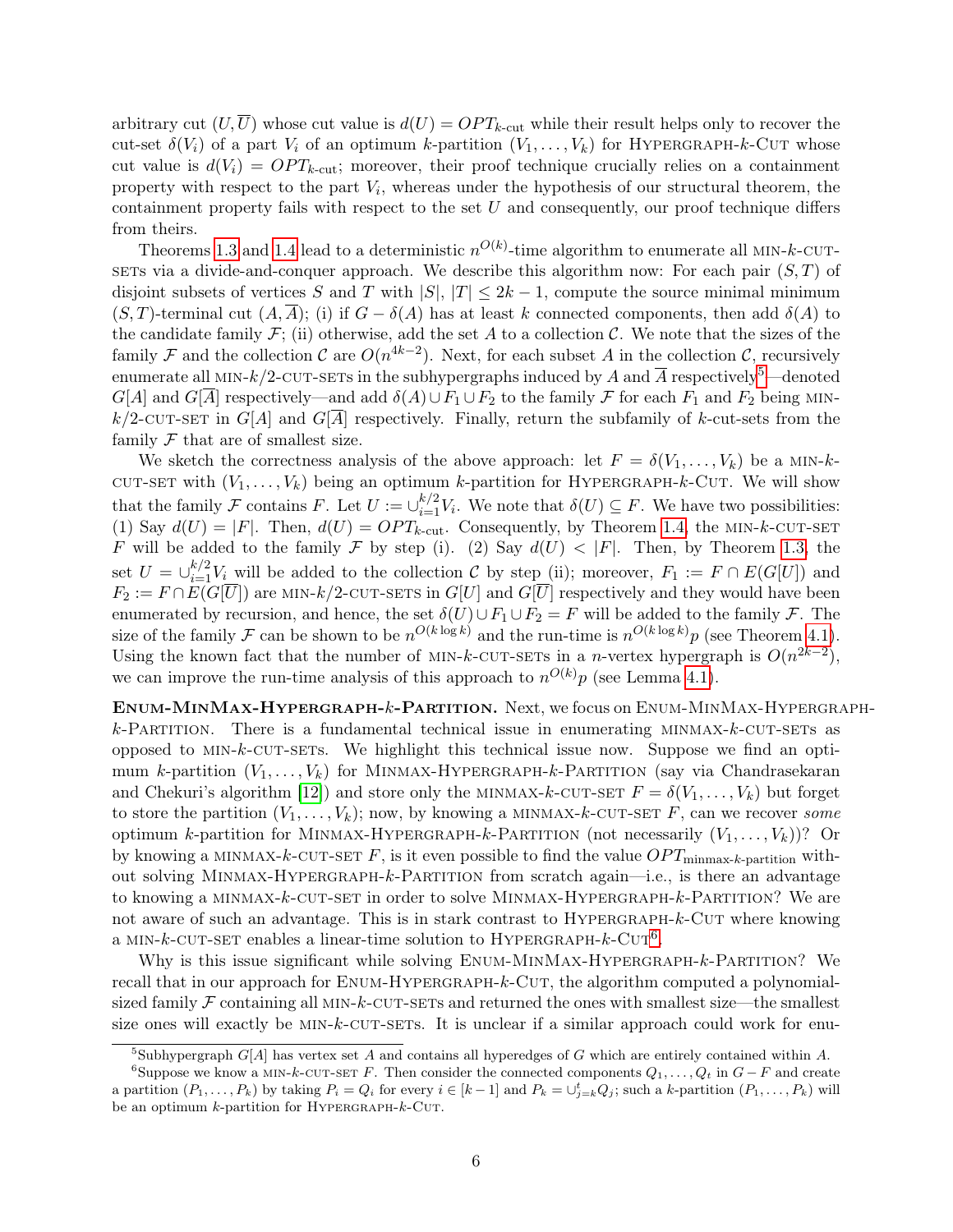merating MINMAX-k-CUT-SETS: suppose we do have an algorithm to enumerate a polynomial-sized family  $\mathcal F$  containing all MINMAX-k-CUT-SETS; now, in order to return all MINMAX-k-CUT-SETS (which is a subfamily of  $\mathcal{F}$ ), note that we need to identify them among the ones in the family  $\mathcal{F}$ —i.e., we need to verify if a given subset  $F \in \mathcal{F}$  of hyperedges is a MINMAX-k-CUT-SET; this verification problem is closely related to the question mentioned in the previous paragraph. We do not know how to address this verification problem directly. So, our algorithmic approach for Enum-MinMax-Hypergraph-k-Partition has to overcome this technical issue.

Our ingredient to overcome this technical issue is to enumerate representatives for minmaxk-CUT-SETS. For a k-partition  $(V_1, \ldots, V_k)$  and disjoint subsets  $U_1, \ldots, U_k \subseteq V$ , we will call the k-tuple  $(U_1,\ldots,U_k)$  to be a k-cut-set representative of  $(V_1,\ldots,V_k)$  if  $U_i\subseteq V_i$  and  $\delta(U_i)=\delta(V_i)$  for all  $i \in [k]$ . We note that a fixed k-partition  $(V_1, \ldots, V_k)$  could have several k-cut-set representatives and a fixed k-tuple  $(U_1, \ldots, U_k)$  could be the k-cut-set representative of several k-partitions. Yet, it is possible to efficiently verify if a given k-tuple  $(U_1, \ldots, U_k)$  is a k-cut-set representative (Theorem [5.1\)](#page-19-0). Moreover, knowing a k-cut-set representative  $(U_1, \ldots, U_k)$  of a k-partition  $(V_1, V_2, \ldots, V_k)$ allows one to recover the k-cut-set  $F := \delta(V_1, \ldots, V_k)$  since  $F = \bigcup_{i=1}^k \delta(U_i)$ . Thus, in order to enumerate all  $MINMAX-k-CUT-SETs$ , it suffices to enumerate k-cut-set representatives of all optimum  $k$ -partitions for MINMAX-HYPERGRAPH- $k$ -PARTITION. At this point, the astute reader may wonder if there exists a polynomial-sized family of k-cut-set representatives of all optimum k-partitions for MINMAX-HYPERGRAPH- $k$ -PARTITION given that the number of optimum  $k$ -partitions for MINMAX-HYPERGRAPH-k-PARTITION could be exponential. For example, is there a polynomial-sized family of k-cut-set representatives of all optimum k-partitions for Minmax-Hypergraph-k-Partition in the spanning-hyperedge-example? Indeed, in the spanning-hyperedge-example, even though the number of optimum k-partitions for MINMAX-HYPERGRAPH-k-PARTITION is exponential, there exists a  $(k!)_{k}^{n}$  $\binom{n}{k}$ )-sized family of k-cut-set representatives of all optimum k-partitions: consider the family  $\{(\{v_1\}, \ldots, \{v_k\}) : v_1, \ldots, v_k \in V, v_i \neq v_j \; \forall \text{ distinct } i, j \in [k]\}.$ 

It turns out that Theorems [1.3](#page-5-1) and [1.4](#page-5-0) are strong enough to enable efficient enumeration of  $k$ cut-set representatives of all optimum k-partitions for Minmax-Hypergraph-k-Partition. We describe the algorithm to achieve this: For each pair  $(S,T)$  of disjoint subsets of vertices with  $|S|, |T| \leq 2k - 1$ , compute the source minimal minimum  $(S, T)$ -terminal cut  $(U, \overline{U})$  and add U to a candidate collection C. We note that the size of the collection C is  $O(n^{4k-2})$ . Next, for each k-tuple  $(U_1,\ldots,U_k) \in \mathcal{C}^k$ , verify if  $(U_1,\ldots,U_k)$  is a k-cut-set representative (using Theorem [5.1\)](#page-19-0) and if so, then add the k-tuple to the candidate family  $D$ . Finally, return  $\arg \min \{ \max_{i=1}^{k} d(U_i) :$  $(U_1, \ldots, U_k) \in \mathcal{D}$ , i.e., prune and return the subfamily of k-cut-set representatives  $(U_1, \ldots, U_k)$ from the family D that have minimum  $\max_{i=1}^k d(U_i)$ .

We note that the size of the family  $\mathcal D$  is  $n^{O(k^2)}$  and consequently, the run-time is  $n^{O(k^2)}p$ . We sketch the correctness analysis of the above approach: let  $(V_1, \ldots, V_k)$  be an optimum k-partition for MINMAX-HYPERGRAPH-k-PARTITION. We will show that the family  $D$  contains a k-cut-set representative of  $(V_1, \ldots, V_k)$ . By noting that  $OPT_{\text{minmax-}k\text{-partition}} \leq OPT_{k\text{-cut}}$  and by Theorems [1.3](#page-5-1) and [1.4,](#page-5-0) for every  $i \in [k]$ , we have a set  $U_i$  in the collection  $\mathcal{C}$  with  $U_i \subseteq V_i$  and  $\delta(U_i) = \delta(V_i)$ . Hence, the k-tuple  $(U_1, \ldots, U_k) \in \mathcal{C}^k$  is a k-cut-set representative and it will be added to the family D. The final pruning step will not remove  $(U_1, \ldots, U_k)$  from the family D and hence, it will be in the subfamily returned by the algorithm.

Significance of our technique. As mentioned earlier, our techniques build on the structural theorems that appeared in previous works [\[7,](#page-24-1)[11,](#page-24-2)[12\]](#page-24-3). The main technical novelty of our contribution lies in Theorem [1.4](#page-5-0) which can be viewed as the culmination of structural theorems developed in those previous works. We also emphasize that using minimum  $(s, t)$ -terminal cuts to solve global partitioning problems is not a new technique per se (e.g., minimum  $(s, t)$ -terminal cut is the first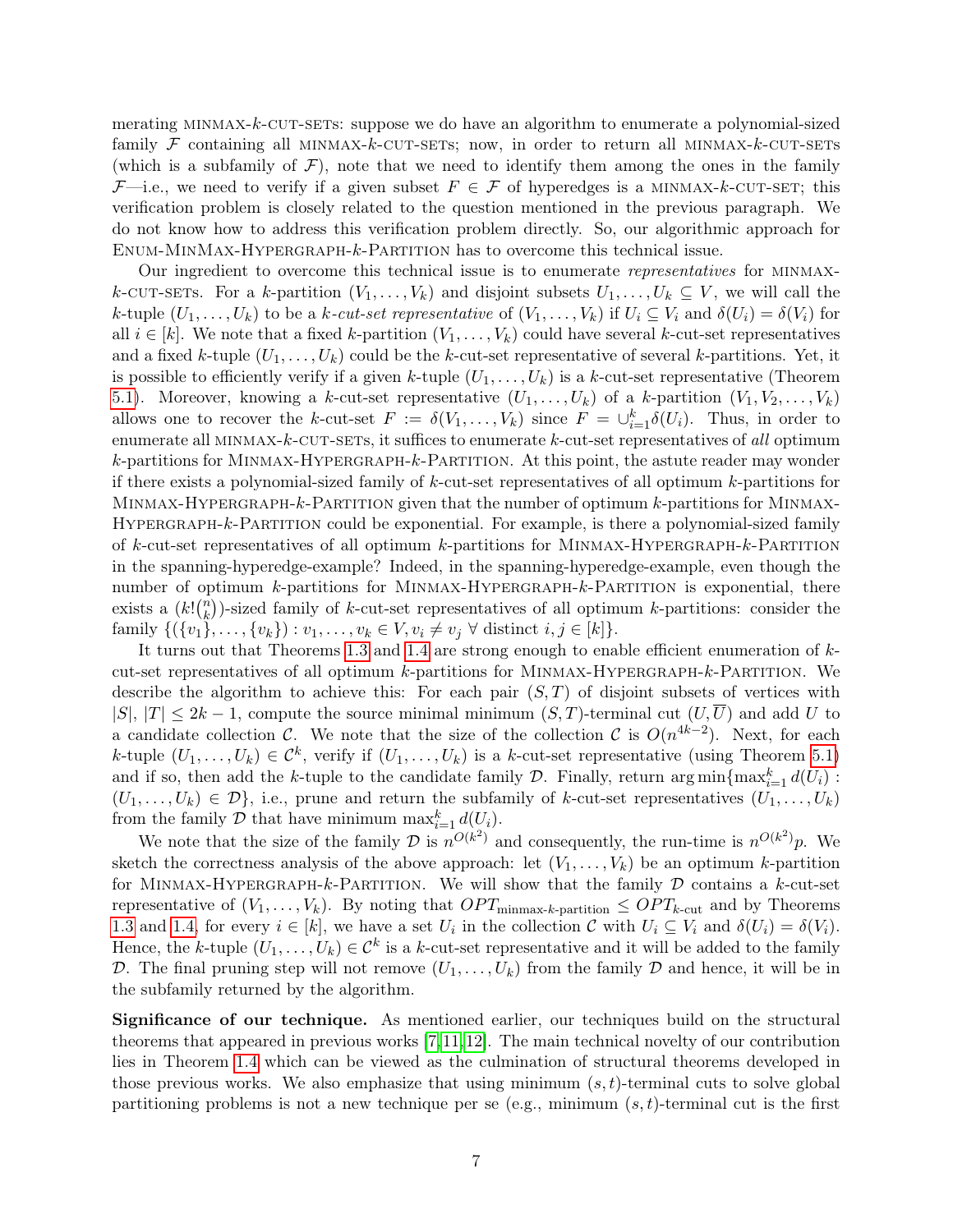and most natural approach to solve global minimum cut). This technique of using minimum  $(s, t)$ terminal cuts to solve global partitioning problems has a rich variety of applications in combinatorial optimization: e.g.,  $(1)$  it was used to design the first efficient algorithm for GRAPH-k-CUT for fixed  $k$  [\[26\]](#page-25-10), (2) it was used to design efficient algorithms for certain constrained submodular minimization problems [\[25,](#page-25-11)[49\]](#page-27-7), and (3) more recently, it was used to design fast algorithms for global minimum cut in graphs as well as to obtain fast Gomory-Hu trees in unweighted graphs [\[1,](#page-24-9)[44\]](#page-26-8). The applicability of this technique relies on identifying and proving appropriate structural results. Our Theorem [1.4](#page-5-0) is such a structural result. The merit of the structural result lies in its ability to solve two different enumeration problems in hypergraph k-partitioning which was not possible via structural theorems that were developed before. Moreover, it leads to the first polynomial bound on the number of  $MINMAX-k-CUT-SETs$  in hypergraphs for every fixed k.

Organization. We discuss related work in Section [1.3.](#page-8-0) In Section [1.4,](#page-9-0) we recall properties of the hypergraph cut function. In Section [2,](#page-10-0) we prove a special case of Theorem [1.4.](#page-5-0) In Section [3,](#page-15-0) we use this special case to prove Theorem [1.4.](#page-5-0) In Section [4,](#page-16-1) we design an efficient algorithm for Enum-HYPERGRAPH-k-CUT and prove Theorem [1.2.](#page-4-0) In Section [5,](#page-19-1) we design an efficient algorithm for Enum-MinMax-Hypergraph-k-Partition and prove Theorem [1.1.](#page-3-0) We present a lower bound example in Section [6.](#page-22-0) We conclude with an open question in Section [7.](#page-23-0)

# <span id="page-8-0"></span>1.3 Related work

We briefly discuss the status of the enumeration problems for  $k = 2$  followed by the status for  $k \geq 2$ in graphs and hypergraphs.

**Enumeration problems for**  $k = 2$ . For  $k = 2$ , both ENUM-MINMAX-HYPERGRAPH- $k$ -PARTITION and  $ENUM-HYPERGRAPH-k-CUT$  are equivalent to enumerating optimum solutions for global minimum cut in hypergraphs. For graphs that are connected, it is well-known that the number of minimum cuts and the number of  $\alpha$ -approximate minimum cuts are at most  $\binom{n}{2}$  $n_2$ ) and  $O(n^{2\alpha})$  respectively and they can all be enumerated in polynomial time for constant  $\alpha$  [\[17,](#page-25-9) [21,](#page-25-12) [25,](#page-25-11) [33,](#page-26-9) [36,](#page-26-10) [48\]](#page-27-8). For connected hypergraphs, the number of minimum cuts can be exponential as seen from the spanninghyperedge-example. However, recent results have shown that the number of minimum cut-sets in a hypergraph is at most  $\binom{n}{2}$  $n_2$ ) via several different techniques and they can all be enumerated in polynomial time [\[7,](#page-24-1)[14,](#page-25-0)[18,](#page-25-1)[23,](#page-25-3)[24\]](#page-25-4). On the other hand, there exist hypergraphs with exponential number of 2-approximate minimum cut-sets.[7](#page-8-1)

**GRAPH-k-CUT and ENUM-GRAPH-k-CUT.** When k is part of input, GRAPH-k-CUT is NP-hard [\[26\]](#page-25-10) and admits a  $2(1 - 1/k)$ -approximation [\[30,](#page-26-11) [51,](#page-27-9) [54,](#page-27-10) [55,](#page-27-11) [61\]](#page-27-4). Manurangsi [\[47\]](#page-27-12) showed that there is no polynomial-time  $(2 - \epsilon)$ -approximation for any constant  $\epsilon > 0$  assuming the *Small Set* Expansion Hypothesis [\[53\]](#page-27-13). We note that GRAPH-k-CUT is  $W[1]$ -hard when parameterized by k [\[22\]](#page-25-13) and admits a fixed-parameter approximation scheme when parameterized by  $k$  [\[29,](#page-26-12) [30,](#page-26-11) [41,](#page-26-13) [45\]](#page-27-14), and is fixed-parameter tractable when parameterized by  $k$  and the solution size [\[40\]](#page-26-14).

GRAPH- $k$ -CUT for fixed k was shown to be polynomial-time solvable by Goldschmidt and Hochbaum [\[26\]](#page-25-10). Subsequently, Karger and Stein [\[38\]](#page-26-7) gave a randomized polynomial-time algorithm whose analysis also showed that the number of optimum k-partitions in a connected graph is  $O(n^{2k-2})$  and they can all be enumerated in polynomial time for every fixed k (also see [\[17,](#page-25-9)[34,](#page-26-15)[57,](#page-27-6)[58\]](#page-27-15)). The number of optimum k-partitions has recently been improved to  $O(n^k)$  for fixed k thereby leading to a faster algorithm for GRAPH- $k$ -CUT for fixed  $k$  [\[28,](#page-25-7) [31,](#page-26-5) [32\]](#page-26-6).

<span id="page-8-1"></span><sup>&</sup>lt;sup>7</sup>Consider the *n*-vertex hypergraph  $G = (V, E)$  obtained from the complete bipartite graph  $K_{n/2,n/2} = (L \cup R, E')$ by adding  $n^2/4$  copies of two hyperedges  $e_1$  and  $e_2$ , where  $e_1 := L$  and  $e_2 := R$ .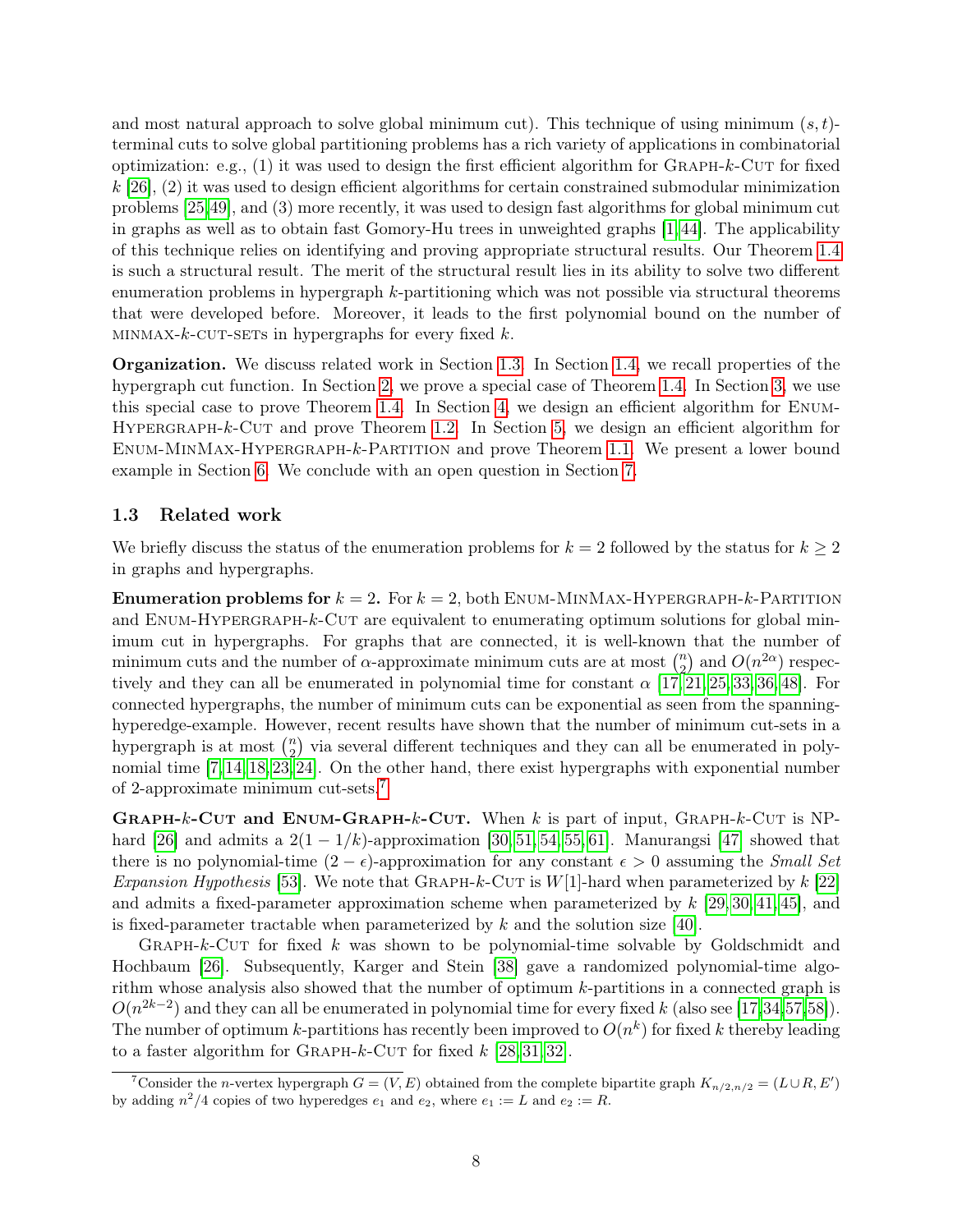**HYPERGRAPH-k-CUT and ENUM-HYPERGRAPH-k-CUT.** When k is part of input, HYPERGRAPHk-Cut is at least as hard as the *densest k-subgraph* problem [\[16\]](#page-25-14). Combined with results in [\[46\]](#page-27-16), this implies that Hypergraph-k-Cut is unlikely to have a sub-polynomial factor approximation ratio. Moreover, HYPERGRAPH-k-CUT is  $W[1]$ -hard even when parameterized by k and the solution size (see [\[11\]](#page-24-2)). These two hardness results illustrate that  $HYPERGRAPH-k-CUT$  differs significantly from  $GRAPH-K-CUT$  in complexity.

HYPERGRAPH-k-CUT for fixed k was recently shown to be polynomial-time solvable via a randomized algorithm [\[14,](#page-25-0)[23\]](#page-25-3). The analysis of the randomized algorithm also showed that the number of MIN-k-CUT-SETs is  $O(n^{2k-2})$  and they can all be enumerated in randomized polynomial time. A deterministic polynomial-time algorithm was given by Chandrasekaran and Chekuri [\[11\]](#page-24-2). Subsequently, a deterministic polynomial-time algorithm for  $ENUM-HYPERGRAPH-k-CUT$  for fixed k was given by Beideman, Chandrasekaran, and Wang [\[7\]](#page-24-1).

MINMAX-GRAPH- $k$ -Partition and ENUM-MINMAX-GRAPH- $k$ -Partition. When  $k$  is part of input, MINMAX-GRAPH-k-PARTITION is NP-hard [\[13\]](#page-25-8) while its approximability is open we do not yet know if it admits a constant factor approximation. When parameterized by  $k$ , it is W[1]-hard and admits a fixed-parameter approximation scheme [\[13\]](#page-25-8).

MINMAX-GRAPH-k-PARTITION for fixed k is polynomial-time solvable via the following observation (see [\[12,](#page-24-3)[13\]](#page-25-8)): in connected graphs, an optimum k-partition for Minmax-Graph-k-Partition is a  $k$ -approximate solution to GRAPH- $k$ -CUT. The randomized algorithm of Karger and Stein implies that the number of k-approximate solutions to GRAPH-k-CUT is  $n^{O(k^2)}$  and they can all be enumerated in polynomial time [\[17,](#page-25-9)[28,](#page-25-7)[32,](#page-26-6)[38\]](#page-26-7). These two facts together imply that Minmax-Graphk-PARTITION can be solved in time  $n^{O(k^2)}$  and moreover, the number of optimum k-partitions for MINMAX-GRAPH-k-PARTITION in a connected graph is  $n^{O(k^2)}$  and they can all be enumerated in polynomial time for constant k.

Minmax-Hypergraph-k-Partition and Enum-MinMax-Hypergraph-k-Partition. MINMAX-HYPERGRAPH-k-PARTITION was discussed as early as 1973 by Lawler [\[43\]](#page-26-0). When k is part of input, MINMAX-HYPERGRAPH- $k$ -PARTITION is at least as hard as the densest  $k$ -subgraph prob-lem (this follows from the reduction in [\[16\]](#page-25-14) and was observed by [\[15\]](#page-25-15)). For fixed k, the approach for Minmax-Graph-k-Partition described above does not extend to Minmax-Hypergraphk-Partition. This is because, the number of k-approximate solutions to HYPERGRAPH-k-CUT can be exponential and hence, they cannot be enumerated efficiently (e.g., we have already seen that the number of 2-approximate minimum cut-sets in a hypergraph can be exponential). Chandrasekaran and Chekuri [\[12\]](#page-24-3) gave a deterministic polynomial-time algorithm for the more general problem of MINMAX-SYMSUBMOD- $k$ -Partition for fixed k which in turn, implies that MINMAX-HYPERGRAPH-k-PARTITION is also solvable efficiently for fixed  $k$ . Their algorithm finds an optimum k-partition for MINMAX-HYPERGRAPH-k-PARTITION and is not conducive to enumerate all  $MINMAX-k-CUT-SETs.$  We emphasize that no polynomial bound on the number of  $MINMAX-k-CUT-$ SETs for fixed  $k$  was known prior to our work.

For a detailed discussion on other hypergraph k-partitioning problems that are special cases of MINSUM-SUBMOD- $k$ -PARTITION, we refer the reader to [\[50,](#page-27-1) [60,](#page-27-3) [61\]](#page-27-4).

### <span id="page-9-0"></span>1.4 Preliminaries

Let  $G = (V, E)$  be a hypergraph. Throughout, we will follow the notation mentioned in the second paragraph of Section [1.2.](#page-4-1) For disjoint  $A, B \subseteq V$ , we define  $E(A, B) := \{e \in E : e \subseteq E\}$  $A \cup B, e \cap A \neq \emptyset, e \cap B \neq \emptyset$ , and  $E[A] := \{e \in E : e \subseteq A\}$ . We will repeatedly rely on the fact that the hypergraph cut function  $d: 2^V \to \mathbb{R}_+$  is symmetric and submodular. We recall that a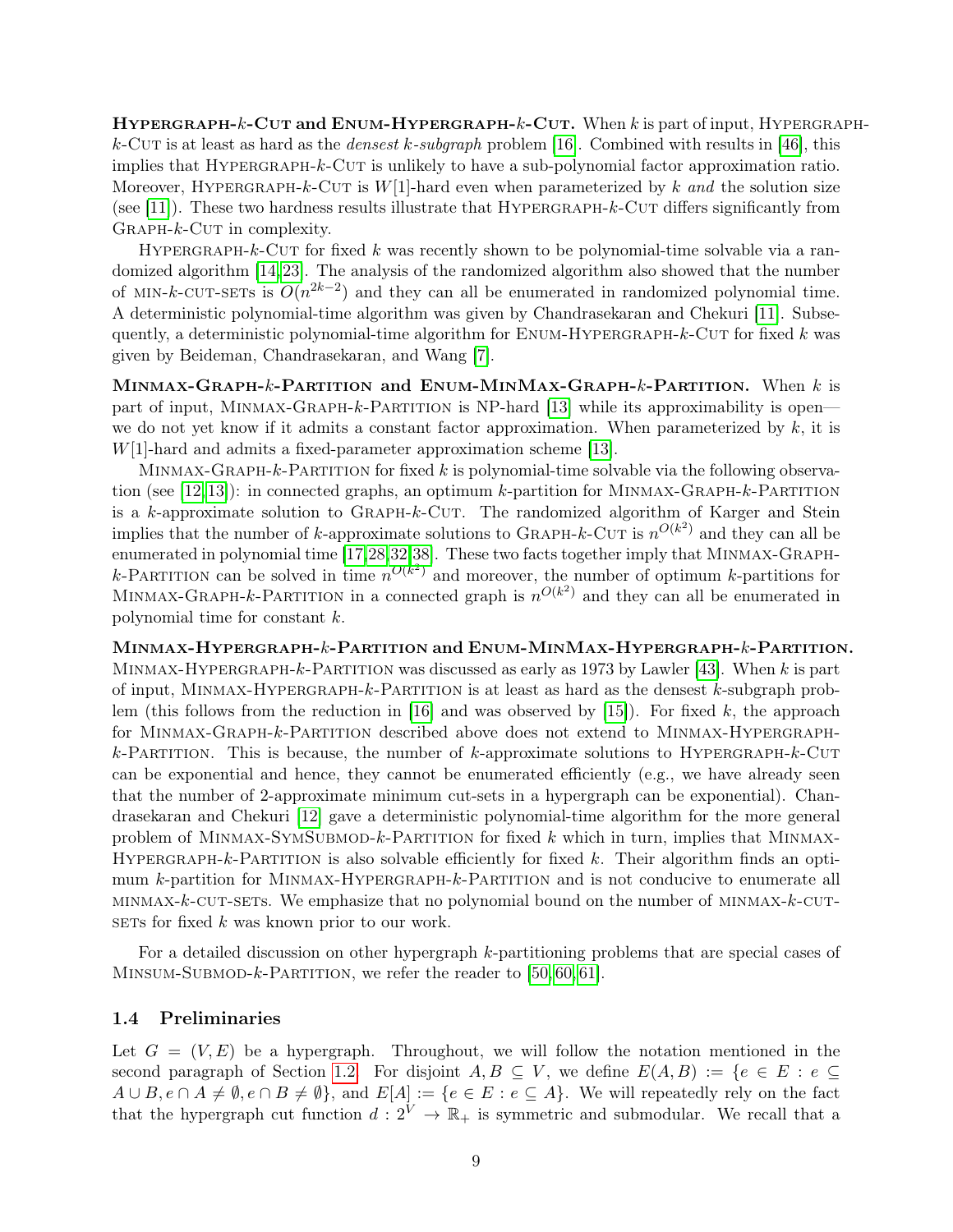set function  $f: 2^V \to \mathbb{R}$  is symmetric if  $f(U) = f(\overline{U})$  for all subsets  $U \subseteq V$  and is submodular if  $f(A) + f(B) \ge f(A \cap B) + f(A \cup B)$  for all subsets  $A, B \subseteq V$ .

We will need the following partition uncrossing theorem that was proved in previous works on HYPERGRAPH-k-CUT and ENUM-HYPERGRAPH-k-CUT (see Figure [1](#page-10-1) for an illustration of the sets that appear in the statement of Theorem [1.5\)](#page-10-2):

<span id="page-10-2"></span>**Theorem 1.5.** [\[7,](#page-24-1) [11\]](#page-24-2) Let  $G = (V, E)$  be a hypergraph,  $k \geq 2$  be an integer and  $\emptyset \neq R \subsetneq U \subsetneq V$ . Let  $S = \{u_1, \ldots, u_p\} \subseteq U \setminus R$  for  $p \ge 2k-2$ . Let  $(A_i, A_i)$  be a minimum  $((S \cup R) \setminus \{u_i\}, U)$ -terminal cut. Suppose that  $u_i \in A_i \setminus (\cup_{j\in [p]\setminus\{i\}} A_j)$  for every  $i \in [p]$ . Then, the following two hold:

1. There exists a k-partition  $(P_1, \ldots, P_k)$  of V with  $\overline{U} \subsetneq P_k$  such that

$$
|\delta(P_1,\ldots,P_k)| \leq \frac{1}{2} \min\{d(A_i) + d(A_j) : i, j \in [p], i \neq j\}.
$$

<span id="page-10-1"></span>2. Moreover, if there exists a hyperedge  $e \in E$  such that e intersects  $W := \bigcup_{1 \leq i < j \leq p} (A_i \cap A_j)$ , e intersects  $Z := \bigcap_{i \in [p]} \overline{A_i}$ , and e is contained in  $W \cup Z$ , then the inequality in the previous conclusion is strict.



Figure 1: Illustration of the sets that appear in the statement of Theorem [1.5.](#page-10-2)

### <span id="page-10-0"></span>2 A special case of Theorem [1.4](#page-5-0)

The following is the main theorem of this section. Theorem [2.1](#page-10-3) implies Theorem [1.4](#page-5-0) in the special case where the 2-partition  $(U,\overline{U})$  of interest to Theorem [1.4](#page-5-0) is such that  $|\overline{U}| \leq 2k - 1$ .

<span id="page-10-3"></span>**Theorem 2.1.** Let  $G = (V, E)$  be a hypergraph and let  $OPT_{k-cut}$  be the optimum value of HYPERGRAPHk-Cut in G for some integer  $k \geq 2$ . Suppose  $(U,\overline{U})$  is a 2-partition of V with  $d(U) = OPT_{k-cut}$ . Then, there exists a set  $S \subseteq U$  with  $|S| \leq 2k-1$  such that every minimum  $(S,\overline{U})$ -terminal cut  $(A, \overline{A})$  satisfies  $\delta(A) = \delta(U)$ .

Proof. Consider the collection

$$
\mathcal{C} := \{ Q \subseteq V : \overline{U} \subsetneq Q, \ d(Q) \leq d(U), \text{ and } \delta(Q) \neq \delta(U) \}.
$$

Let S be an inclusion-wise minimal subset of U such that  $S \cap Q \neq \emptyset$  for all  $Q \in \mathcal{C}$ , i.e., the set S is completely contained in U and is a minimal transversal of the collection  $\mathcal{C}$ . Proposition [2.1](#page-11-0) and Lemma [2.1](#page-11-1) complete the proof of Theorem [2.1](#page-10-3) for this choice of S.  $\Box$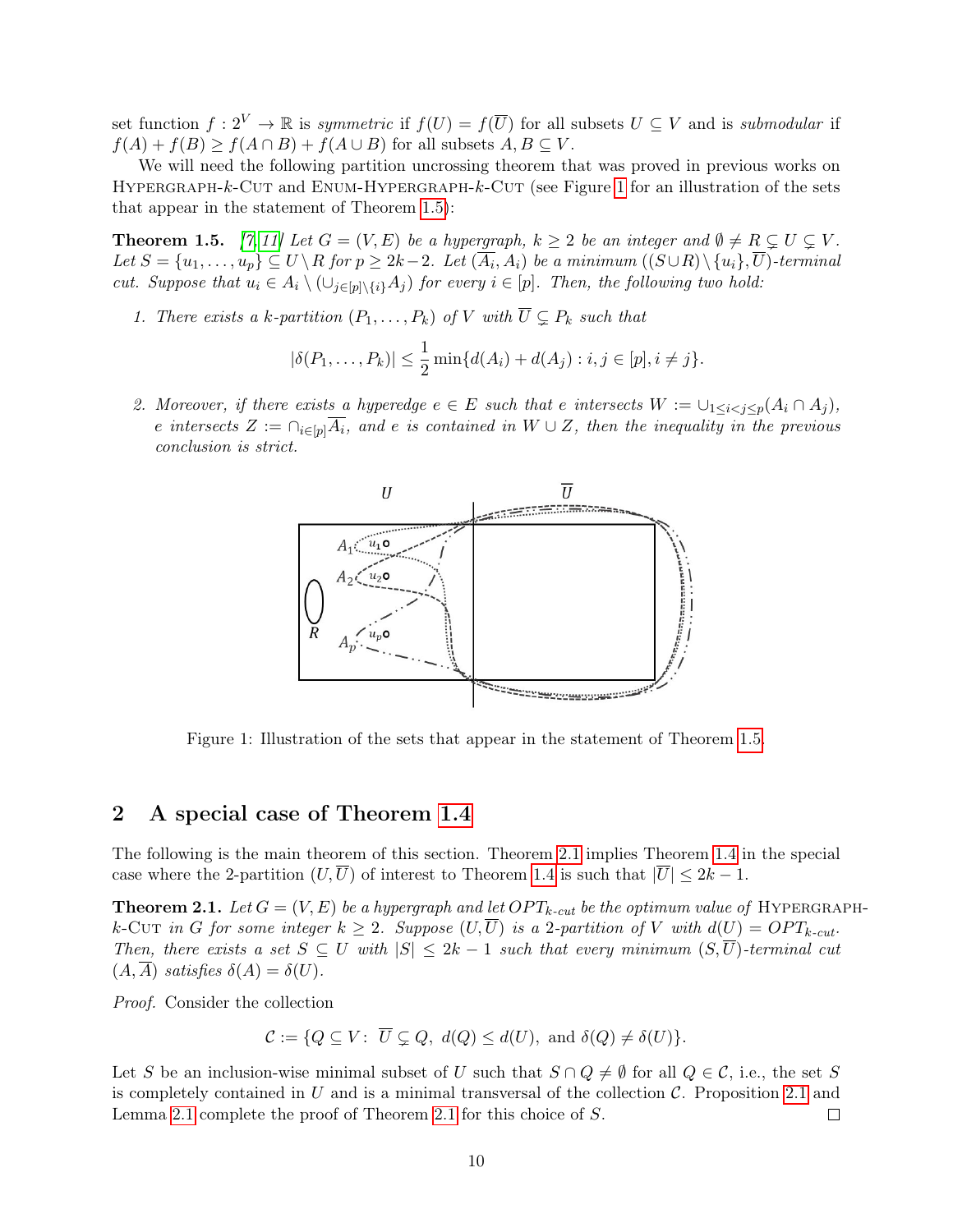<span id="page-11-0"></span>**Proposition 2.1.** Every minimum  $(S,\overline{U})$ -terminal cut  $(A,\overline{A})$  has  $\delta(A) = \delta(U)$ .

*Proof.* Let  $(A,\overline{A})$  be a minimum  $(S,\overline{U})$ -terminal cut. If  $A = U$ , then we are done, so we may assume that  $A \neq U$ . This implies that  $S \subseteq A$  and  $\overline{U} \subsetneq \overline{A}$ . Since  $(U,\overline{U})$  is a  $(S,\overline{U})$ -terminal cut, we have that  $d(\overline{A}) = d(A) \leq d(U)$ . Since S intersects every set in the collection C, we have that  $\overline{A} \notin \mathcal{C}$ . Hence,  $\delta(\overline{A}) = \delta(U)$ , and by symmetry of cut-sets,  $\delta(A) = \delta(U)$ .

 $\Box$ 

#### <span id="page-11-1"></span>**Lemma 2.1.** The size of the subset S is at most  $2k - 1$ .

*Proof.* For the sake of contradiction, suppose  $|S| \geq 2k$ . Our proof strategy is to show the existence of a k-partition with fewer crossing hyperedges than  $OPT_{k\text{-cut}}$ , thus contradicting the definition of  $OPT_{k\text{-cut}}$ . Let  $S := \{u_1, u_2, \ldots, u_p\}$  for some  $p \geq 2k$ . For notational convenience, we will use  $S - u_i$ to denote  $S \setminus \{u_i\}$  and  $S - u_i - u_j$  to denote  $S \setminus \{u_i, u_j\}$ . For a subset  $X \subseteq U$ , we denote the source minimal minimum  $(X,\overline{U})$ -terminal cut by  $(H_X,\overline{H_X})$ .

Our strategy to arrive at a k-partition with fewer crossing hyperedges than  $OPT_{k\text{-cut}}$  is to apply the second conclusion of Theorem [1.5.](#page-10-2) The next few claims will set us up to obtain sets that satisfy the hypothesis of Theorem [1.5.](#page-10-2)

<span id="page-11-2"></span>Claim 2.1. For every  $i \in [p]$ , we have  $\overline{H_{S-u_i}} \in \mathcal{C}$ .

*Proof.* Let  $i \in [p]$ . Since S is a minimal transversal of the collection C, there exists a set  $B_i \in \mathcal{C}$ such that  $B_i \cap S = \{u_i\}$ . Hence,  $(\overline{B_i}, B_i)$  is a  $(S - u_i, \overline{U})$ -terminal cut. Therefore,

$$
d(\overline{H_{S-u_i}}) \le d(B_i) \le d(U).
$$

Since  $(H_{S-u_i}, \overline{H_{S-u_i}})$  is a  $(S-u_i, \overline{U})$ -terminal cut, we have that  $\overline{U} \subseteq \overline{H_{S-u_i}}$ . If  $d(H_{S-u_i}) < d(U)$ , then  $\delta(\overline{H_{S-u_i}}) \neq \delta(U)$  and  $\overline{U} \subsetneq \overline{H_{S-u_i}}$ , and consequently,  $\overline{H_{S-u_i}} \in \mathcal{C}$ . So, we will assume henceforth that  $d(H_{S-u_i}) = d(U)$ .

Since  $(H_{S-u_i} \cap \overline{B_i}, H_{S-u_i} \cap \overline{B_i})$  is a  $(S-u_i, \overline{U})$ -terminal cut, we have that

$$
d(H_{S-u_i} \cap \overline{B_i}) \ge d(H_{S-u_i}).
$$

Since  $(H_{S-u_i} \cup B_i, H_{S-u_i} \cup B_i)$  is a  $(S-u_i, U)$ -terminal cut, we have that

$$
d(H_{S-u_i} \cup \overline{B_i}) \ge d(H_{S-u_i}).
$$

Therefore, by submodularity of the hypergraph cut function, we have that

$$
2d(U) \ge d(H_{S-u_i}) + d(B_i) \ge d(H_{S-u_i} \cap \overline{B_i}) + d(H_{S-u_i} \cup \overline{B_i}) \ge 2d(H_{S-u_i}) = 2d(U). \tag{1}
$$

Therefore, all inequalities above should be equations. In particular, we have that  $d(H_{S-u_i} \cap \overline{B_i}) =$  $d(U) = d(B_i) = d(H_{S-u_i})$  and hence,  $(H_{S-u_i} \cap \overline{B_i}, H_{S-u_i} \cap \overline{B_i})$  is a minimum  $(S-u_i, \overline{U})$ -terminal cut. Since  $(H_{S-u_i}, \overline{H_{S-u_i}})$  is a source minimal minimum  $(S-u_i, \overline{U})$ -terminal cut, we must have  $H_{S-u_i} \cap \overline{B_i} = H_{S-u_i}$ , and thus  $H_{S-u_i} \subseteq \overline{B_i}$ . Therefore,  $B_i \subseteq \overline{H_{S-u_i}}$ . Since  $B_i \in \mathcal{C}$ , we have  $\delta(B_i) \neq \delta(U)$ . However,  $d(B_i) = d(U)$ . Therefore  $\delta(U) \setminus \delta(B_i) \neq \emptyset$ . Let  $e \in \delta(U) \setminus \delta(B_i)$ . Since  $e \in \delta(U)$ , but  $e \notin \delta(B_i)$ , and  $U \subseteq B_i$ , we have that  $e \subseteq B_i$ , and thus  $e \subseteq H_{S-u_i}$ . Thus, we conclude that  $\delta(U) \setminus \delta(\overline{H_{S-u_i}}) \neq \emptyset$ , and so  $\delta(\overline{H_S-u_i}) \neq \delta(U)$ . This also implies that  $\overline{U} \subsetneq \overline{H_{S-u_i}}$ . Thus,  $H_{S-u_i} \in \mathcal{C}.$  $\Box$ 

Claim [2.1](#page-11-2) implies the following Corollary.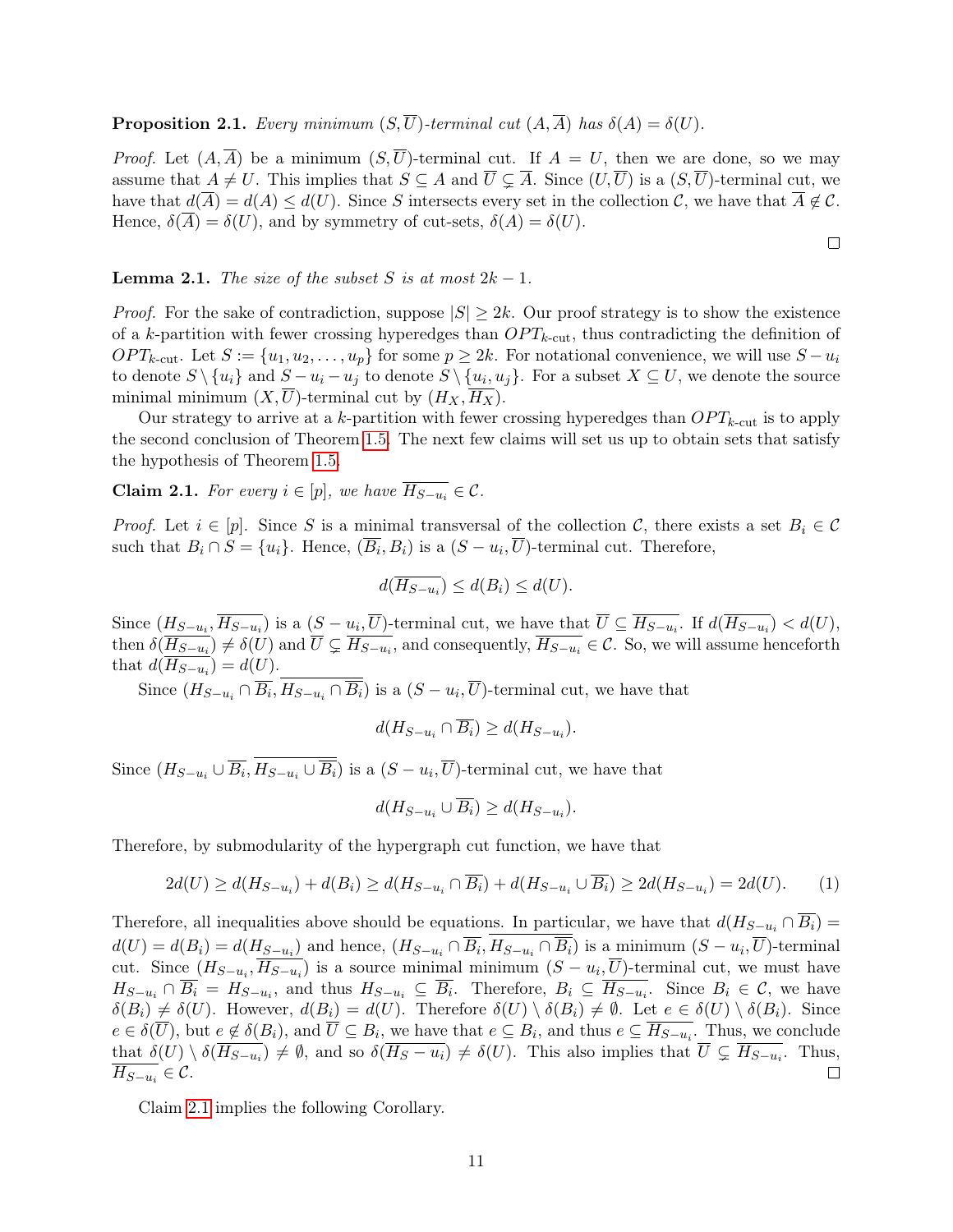<span id="page-12-0"></span>**Corollary 2.1.** For every  $i \in [p]$ , we have  $u_i \in H_{S-u_i}$ .

*Proof.* By definition,  $S - u_i \subseteq H_{S-u_i}$ , so  $S \cap H_{S-u_i} \subseteq \{u_i\}$ . By Claim [2.1](#page-11-2) we have that  $H_{S-u_i} \in \mathcal{C}$ . Since S is a transversal of the collection C, we have that  $S \cap H_{S-u_i} \neq \emptyset$ . So, the vertex  $u_i$  must be in  $H_{S-u_i}$ .  $\Box$ 

Having obtained Corollary [2.1,](#page-12-0) the next few claims (Claims [2.2,](#page-12-1) [2.3,](#page-12-2) [2.4,](#page-13-0) and [2.5\)](#page-14-0) are similar to the claims appearing in the proof of a structural theorem that appeared in [\[7\]](#page-24-1). Since the hypothesis of the structural theorem that we are proving here is different from theirs, we present the complete proofs of these claims here. The way in which we use the claims will also be different from [\[7\]](#page-24-1).

The following claim will help in showing that  $u_i, u_j \notin H_{S-u_i-u_j}$ , which in turn, will be used to show that the hypothesis of Theorem [1.5](#page-10-2) is satisfied by suitably chosen sets.

<span id="page-12-1"></span>**Claim 2.2.** For every  $i, j \in [p]$ , we have  $H_{S-u_i-u_j} \subseteq H_{S-u_i}$ .

*Proof.* We may assume that  $i \neq j$ . We note that  $(H_{S-u_i-u_j} \cap H_{S-u_i}, H_{S-u_i-u_j} \cap H_{S-u_i})$  is a  $(S - u_i - u_j, \overline{U})$ -terminal cut. Therefore,

<span id="page-12-3"></span>
$$
d(H_{S-u_i-u_j} \cap H_{S-u_i}) \ge d(H_{S-u_i-u_j}).
$$
\n(2)

Also,  $(H_{S-u_i-u_j} \cup H_{S-u_i}, H_{S-u_i-u_j} \cup H_{S-u_i})$  is a  $(S-u_i, U)$ -terminal cut. Therefore,

<span id="page-12-4"></span>
$$
d(H_{S-u_i-u_j} \cup H_{S-u_i}) \ge d(H_{S-u_i}).\tag{3}
$$

By submodularity of the hypergraph cut function and inequalities [\(2\)](#page-12-3) and [\(3\)](#page-12-4), we have that

$$
d(H_{S-u_i-u_j}) + d(H_{S-u_i}) \ge d(H_{S-u_i-u_j} \cap H_{S-u_i}) + d(H_{S-u_i-u_j} \cup H_{S-u_i})
$$
  
\n
$$
\ge d(H_{S-u_i-u_j}) + d(H_{S-u_i}).
$$

Therefore, inequality [\(2\)](#page-12-3) is an equation, and consequently,  $(H_{S-u_i-u_j} \cap H_{S-u_i}, \overline{H}_{S-u_i-u_j} \cap H_{S-u_i})$ is a minimum  $(S - u_i - u_j, \overline{U})$ -terminal cut. If  $H_{S - u_i - u_j} \setminus H_{S - u_i} \neq \emptyset$ , then  $(H_{S-u_i-u_j} \cap H_{S-u_i}, \overline{H_{S-u_i-u_j} \cap H_{S-u_i}})$  contradicts source minimality of the minimum  $(S-u_i-u_j)$  $u_j, U$ )-terminal cut  $(H_{S-u_i-u_j}, H_{S-u_i-u_j})$ . Hence,  $H_{S-u_i-u_j} \setminus H_{S-u_i} = \emptyset$  and consequently,  $H_{S-u_i-u_j} \subseteq$  $H_{S-u_i}$ .

Claim [2.2](#page-12-1) implies the following Corollary.

<span id="page-12-5"></span>**Corollary 2.2.** For every  $i, j \in [p]$ , we have  $u_i, u_j \notin H_{S-u_i-u_j}$ .

*Proof.* By Corollary [2.1,](#page-12-0) we have that  $u_i \notin H_{S-u_i}$ . Therefore,  $u_i, u_j \notin H_{S-u_i} \cap H_{S-u_j}$ . By Claim [2.2,](#page-12-1)  $H_{S-u_i-u_j} \subseteq H_{S-u_i}$  and  $H_{S-u_i-u_j} \subseteq H_{S-u_j}$ . Therefore,  $H_{S-u_i-u_j} \subseteq H_{S-u_i} \cap H_{S-u_j}$ , and thus,  $u_i, u_j \notin H_{S-u_i-u_j}.$  $\Box$ 

The next claim will help in controlling the cost of the k-partition that we will obtain by applying Theorem [1.5.](#page-10-2)

<span id="page-12-2"></span>**Claim 2.3.** For every  $i, j \in [p]$ , we have  $d(H_{S-u_i}) = d(U) = d(H_{S-u_i-u_j})$ .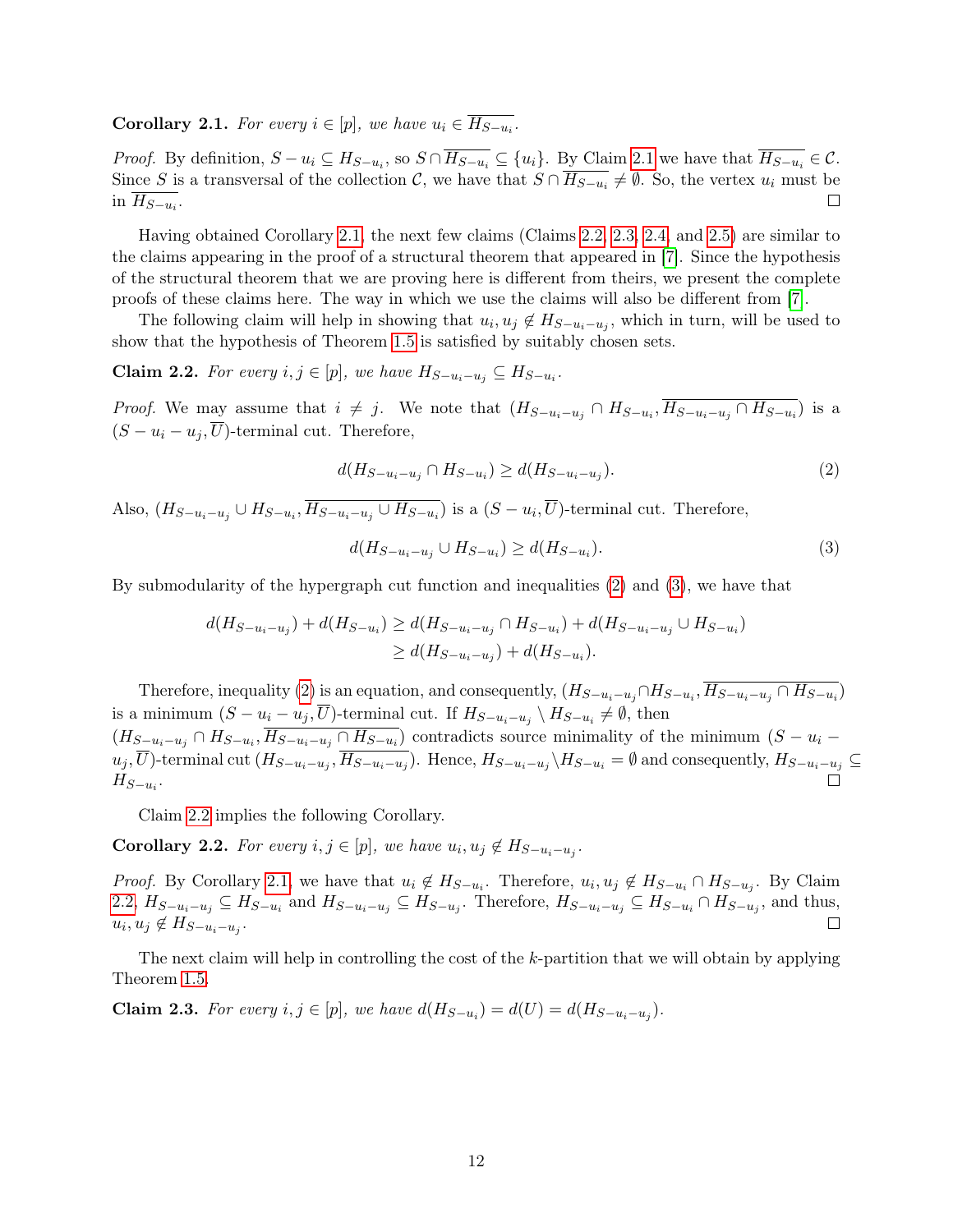*Proof.* Let  $a, b \in [p]$ . We will show that  $d(H_{S-u_a}) = d(U) = d(H_{S-u_a-u_b})$ . Since  $(U, U)$  is a  $(S-u_a, U)$ -terminal cut, we have that  $d(H_{S-u_a}) \le d(U)$ . Since  $(H_{S-u_a}, H_{S-u_a})$  is a  $(S-u_a-u_b, U)$ terminal cut, we have that  $d(H_{S-u_a-u_b}) \leq d(H_{S-u_a}) \leq d(U)$ . Thus, in order to prove the claim, it suffices to show that  $d(H_{S-u_a-u_b}) \ge d(U)$ .

Suppose for contradiction that  $d(H_{S-u_a-u_b}) < d(U)$ . Let  $\ell \in [p] \setminus \{a, b\}$  be an arbitrary element (which exists since we have assumed that  $p \ge 2k$  and  $k \ge 2$ ). Let  $R := \{u_{\ell}\}, S' := S - u_a - u_{\ell}$ , and  $A_i := \overline{H_{S-u_a-u_i}}$  for every  $i \in [p] \setminus \{a, \ell\}$ . We note that  $|S'| = p-2 \ge 2k-2$ . By definition,  $(\overline{A_i}, A_i)$ is a minimum  $(S - u_a - u_i, U)$ -terminal cut for every  $i \in [p] \setminus \{a, \ell\}$ . Moreover, by Corollary [2.2,](#page-12-5) we have that  $u_i \in A_i \setminus (\cup_{j\in [p]\setminus\{a,i,\ell\}} A_j)$  for every  $i \in [p] \setminus \{a,\ell\}$ . Hence, the sets U, R, and S', and the cuts  $(\overline{A_i}, A_i)$  for  $i \in [p] \setminus \{a, \ell\}$  satisfy the conditions of Theorem [1.5.](#page-10-2) Therefore, by the first conclusion of Theorem [1.5,](#page-10-2) there exists a k-partition  $\mathcal{P}'$  with

$$
|\delta(\mathcal{P}')| \leq \frac{1}{2} \min \{ d(H_{S-u_a-u_i}) + d(H_{S-u_a-u_j}) : i, j \in [p] \setminus \{a, \ell\} \}.
$$

By assumption,  $d(H_{S-u_a-u_b}) < d(U)$  and  $b \in [p] \setminus \{a,\ell\}$ , so  $\min\{d(H_{S-u_a-u_i}) : i \in [p] \setminus \{a,\ell\}\}$  $d(U)$ . Since  $(U, \overline{U})$  is a  $(S - u_a - u_i, \overline{U})$ -terminal cut, we have that  $d(H_{S-u_a-u_i}) \le d(U)$  for every  $i \in [p] \setminus \{a, \ell\}.$  Therefore,

$$
\frac{1}{2}\min\{d(H_{S-u_a-u_i})+d(H_{S-u_a-u_j})\colon i,j\in[p]\setminus\{a,\ell\}\}
$$

Thus, we have that  $|\delta(\mathcal{P}')| < OPT_{k\text{-cut}}$ , which is a contradiction.

The next two claims will help in arguing the existence of a hyperedge satisfying the conditions of the second conclusion of Theorem [1.5.](#page-10-2) In particular, we will need Claim [2.5.](#page-14-0) The following claim will help in proving Claim [2.5.](#page-14-0)

<span id="page-13-0"></span>**Claim 2.4.** For every  $i, j \in [p]$ , we have

$$
d(H_{S-u_i} \cap H_{S-u_j}) = d(U) = d(H_{S-u_i} \cup H_{S-u_j}).
$$

<span id="page-13-1"></span>*Proof.* Since  $(H_{S-u_i} \cap H_{S-u_j}, \overline{H_{S-u_i} \cap H_{S-u_j}})$  is a  $(S-u_i-u_j, \overline{U})$ -terminal cut, we have that  $d(H_{S-u_i} \cap H_{S-u_j}) \ge d(H_{S-u_i-u_j})$ . By Claim [2.3,](#page-12-2) we have that  $d(H_{S-u_i-u_j}) = d(U) = d(H_{S-u_i})$ . Therefore,

$$
d(H_{S-u_i} \cap H_{S-u_j}) \ge d(H_{S-u_i}). \tag{4}
$$

Since  $(H_{S-u_i} \cup H_{S-u_j}, H_{S-u_i} \cup H_{S-u_j})$  is a  $(S-u_j, U)$ -terminal cut, we have that

$$
d(H_{S-u_i} \cup H_{S-u_j}) \ge d(H_{S-u_j}).\tag{5}
$$

By submodularity of the hypergraph cut function and inequalities [\(4\)](#page-13-1) and [\(5\)](#page-13-2), we have that

$$
d(H_{S-u_i}) + d(H_{S-u_j}) \ge d(H_{S-u_i} \cap H_{S-u_j}) + d(H_{S-u_i} \cup H_{S-u_j}) \ge d(H_{S-u_i}) + d(H_{S-u_j}).
$$

Therefore, inequalities [\(4\)](#page-13-1) and [\(5\)](#page-13-2) are equations. Thus, by Claim [2.3,](#page-12-2) we have that

$$
d(H_{S-u_i} \cap H_{S-u_j}) = d(H_{S-u_i}) = d(U),
$$

and

$$
d(H_{S-u_i} \cup H_{S-u_j}) = d(H_{S-u_j}) = d(U).
$$

 $\Box$ 

<span id="page-13-2"></span> $\Box$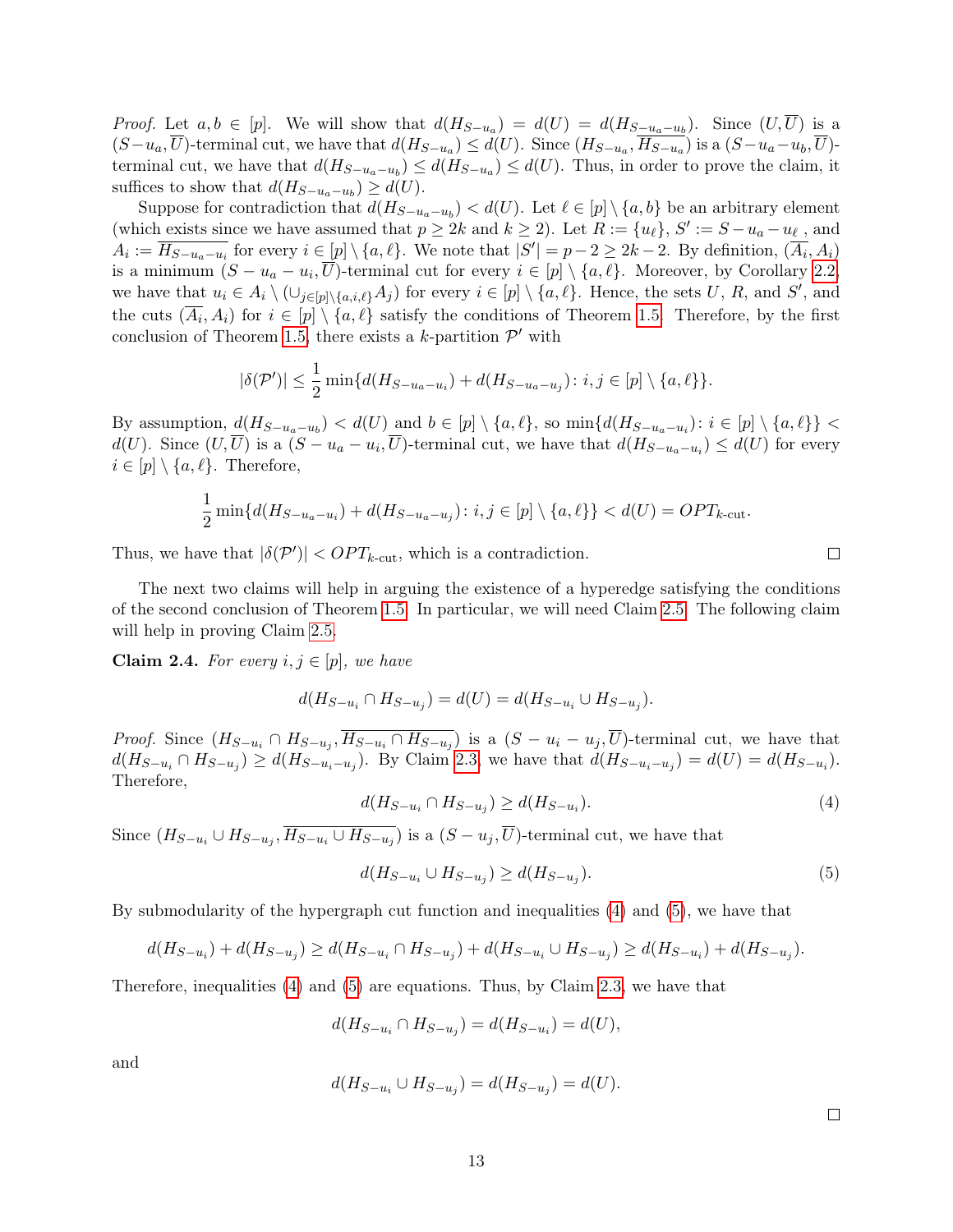<span id="page-14-0"></span>**Claim 2.5.** For every  $i, j, \ell \in [p]$  with  $i \neq j$ , we have  $H_{S-u_{\ell}} \subseteq H_{S-u_i} \cup H_{S-u_j}$ .

*Proof.* If  $\ell = i$  or  $\ell = j$  the claim is immediate. Thus, we assume that  $\ell \notin \{i, j\}$ . Let  $Q :=$  $H_{S-u_\ell}\backslash (H_{S-u_i}\cup H_{S-u_j}).$  We need to show that  $Q=\emptyset$ . We will show that  $(H_{S-u_\ell}\backslash Q, H_{S-u_\ell}\setminus Q)$  is a minimum  $(S - u_{\ell}, \overline{U})$ -terminal cut. Consequently, Q must be empty (otherwise,  $H_{S-u_{\ell}} \setminus Q \subsetneq H_{S-u_{\ell}}$ and hence,  $(H_{S-u_{\ell}}\setminus Q, H_{S-u_{\ell}}\setminus Q)$  contradicts source minimality of the minimum  $(S-u_{\ell}, \overline{U})$ terminal cut  $(H_{S-u_{\ell}}, \overline{H_{S-u_{\ell}}})).$ 

We now show that  $(H_{S-u_\ell} \setminus Q, H_{S-u_\ell} \setminus Q)$  is a minimum  $(S-u_\ell, \overline{U})$ -terminal cut. Since  $H_{S-u_\ell} \setminus Q$  $Q = H_{S-u_{\ell}} \cap (H_{S-u_i} \cup H_{S-u_j})$ , we have that  $S - u_i - u_j - u_{\ell} \subseteq H_{S-u_{\ell}} \setminus Q$ . We also know that  $u_i$ and  $u_j$  are contained in both  $H_{S-u_\ell}$  and  $H_{S-u_j} \cup H_{S-u_j}$ . Therefore,  $S-u_\ell \subseteq H_{S-u_\ell} \setminus Q$ . Thus,  $(H_{S-u_{\ell}}\setminus Q, H_{S-u_{\ell}}\setminus Q)$  is a  $(S-u_{\ell}, U)$ -terminal cut. Therefore,

<span id="page-14-1"></span>
$$
d(H_{S-u_{\ell}} \cap (H_{S-u_i} \cup H_{S-u_j})) = d(H_{S-u_{\ell}} \setminus Q) \ge d(H_{S-u_{\ell}}). \tag{6}
$$

We also have that  $(H_{S-u_\ell} \cup (H_{S-u_i} \cup H_{S-u_j}), H_{S-u_\ell} \cup (H_{S-u_i} \cup H_{S-u_j}))$  is a  $(S-u_i, U)$ -terminal cut. Therefore,  $d(H_{S-u_{\ell}} \cup (H_{S-u_i} \cup H_{S-u_j})) \geq d(H_{S-u_i})$ . By Claims [2.3](#page-12-2) and [2.4,](#page-13-0) we have that  $d(H_{S-u_i}) = d(V_1) = d(H_{S-u_i} \cup H_{S-u_j})$ . Therefore,

<span id="page-14-2"></span>
$$
d(H_{S-u_{\ell}} \cup (H_{S-u_i} \cup H_{S-u_j})) \ge d(H_{S-u_i} \cup H_{S-u_j}).
$$
\n(7)

By submodularity of the hypergraph cut function and inequalities [\(6\)](#page-14-1) and [\(7\)](#page-14-2), we have that

$$
d(H_{S-u_{\ell}}) + d(H_{S-u_{i}} \cup H_{S-u_{j}}) \ge d(H_{S-u_{\ell}} \cap (H_{S-u_{i}} \cup H_{S-u_{j}})) + d(H_{S-u_{\ell}} \cup (H_{S-u_{i}} \cup H_{S-u_{j}}))
$$
  

$$
\ge d(H_{S-u_{\ell}}) + d(H_{S-u_{i}} \cup H_{S-u_{j}}).
$$

Therefore, inequalities [\(6\)](#page-14-1) and [\(7\)](#page-14-2) are equations, so  $(H_{S-u_\ell} \setminus Q, H_{S-u_\ell} \setminus Q)$  is a minimum  $(S-u_\ell, \overline{U})$ terminal cut.  $\Box$ 

Let  $R := \{u_p\}, S' := S - u_p$ , and  $(\overline{A_i}, A_i) := (H_{S-u_i}, \overline{H_{S-u_i}})$  for every  $i \in [p-1]$ . By definition,  $(\overline{A_i}, A_i)$  is a minimum  $(S - u_i, \overline{U})$ -terminal cut for every  $i \in [p-1]$ . Moreover, by Corollary [2.1,](#page-12-0) we have that  $u_i \in A_i \setminus (\cup_{j\in [p-1]\setminus \{i\}} A_j)$ . Hence, the sets U, R, and S', and the cuts  $(\overline{A_i}, A_i)$  for  $i \in [p-1]$ satisfy the conditions of Theorem [1.5.](#page-10-2) We will use the second conclusion of Theorem [1.5.](#page-10-2) We now show that there exists a hyperedge satisfying the conditions mentioned in the second conclusion of Theorem [1.5.](#page-10-2) We will use Claim [2.6](#page-14-3) below to prove this. Let  $W := \bigcup_{1 \leq i \leq j \leq p-1}(A_i \cap A_j)$  and  $Z := \bigcap_{i \in [p-1]} A_i$  as in the statement of Theorem [1.5.](#page-10-2)

<span id="page-14-3"></span>**Claim 2.6.** There exists a hyperedge  $e \in E$  such that  $e \cap W \neq \emptyset$ ,  $e \cap Z \neq \emptyset$ , and  $e \subseteq W \cup Z$ .

*Proof.* We note that  $S \subseteq (S - u_i) \cup (S - u_j) \subseteq H_{S - u_i} \cup H_{S - u_j}$  for every distinct  $i, j \in [p - 1]$ . Therefore,  $S \cap (A_i \cap A_j) = \emptyset$  for every distinct  $i, j \in [p-1]$ , and thus  $S \cap W = \emptyset$ . Since S is a transversal of the collection  $\mathcal{C}$ , it follows that the set W is not in the collection  $\mathcal{C}$ .

By definition,  $\overline{U} \subseteq A_i$  for every  $i \in [p-1]$ , and thus  $\overline{U} \subseteq W$ . Since  $W \notin \mathcal{C}$ , either  $d(W) > d(U)$  or  $\delta(W) = \delta(U)$ . By Claim [2.1,](#page-11-2) we have that  $\overline{H_{S-u_p}} \in \mathcal{C}$ , and thus,  $d(\overline{H_{S-u_p}}) \leq d(U)$  and  $\delta(\overline{H_{S-u_p}}) \neq d(U)$  $\delta(U)$ . Consequently,  $d(W) \geq d(H_{S-u_p})$ , and  $\delta(W) \neq \delta(H_{S-u_p})$ , and thus,  $\delta(W) \setminus \delta(H_{S-u_p}) \neq \emptyset$ . Let  $e \in \delta(W) \setminus \delta(H_{S-u_p})$ . We will show that this choice of e achieves the desired properties.

For each  $i \in [p]$ , let  $Y_i := H_{S-u_i} \setminus W$ . By Claim [2.5,](#page-14-0) for every  $i, j, \ell \in [p]$  with  $i \neq j$  we have that  $H_{S-u_\ell} \subseteq H_{S-u_i} \cup H_{S-u_j}$ . Therefore  $\overline{H_{S-u_i}} \cap \overline{H_{S-u_j}} \subseteq \overline{H_{S-u_\ell}}$  for every such  $i, j, \ell \in [p]$ , and hence  $W \subseteq \overline{H_{S-u_{\ell}}}$  for every  $\ell \in [p]$ . Thus,  $W \subseteq \overline{H_{S-u_p}}$ . Since  $e \in \delta(W) \setminus \delta(\overline{H_{S-u_p}})$ , we have that  $e \subseteq W \cup Y_p$ ,  $e \cap W \neq \emptyset$  and  $e \cap Y_p \neq \emptyset$ . Therefore, in order to show that e has the three desired properties as in the claim, it suffices to show that  $Y_p \subseteq Z$ . We prove this next.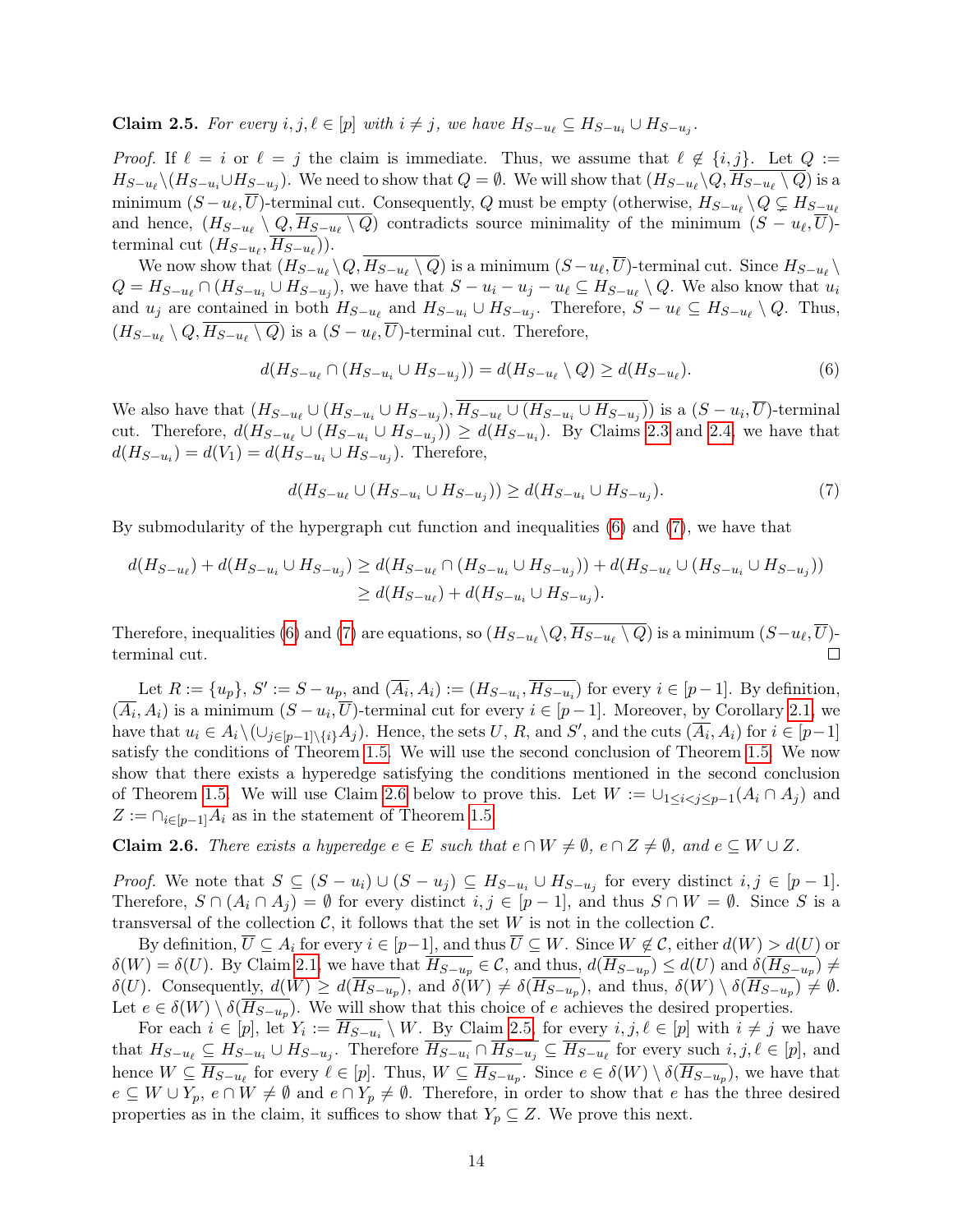By definition,  $Y_p \cap W = \emptyset$ . By Claim [2.5,](#page-14-0) for every  $i \in [p-1]$ , we have that  $\overline{H_{S-u_p}} \cap \overline{H_{S-u_i}} \subseteq$  $H_{S-u_1}$  and  $H_{S-u_p} \cap H_{S-u_i} \subseteq H_{S-u_2}$ , so  $H_{S-u_p} \cap H_{S-u_i} \subseteq H_{S-u_1} \cap H_{S-u_2} \subseteq W$ . Thus, for every  $i \in [p-1], Y_p \cap Y_i \subseteq H_{S-u_p} \cap H_{S-u_i} \subseteq W$ , so since  $Y_p \cap W = \emptyset$ , we have that  $Y_p \cap Y_i = \emptyset$  for every  $i \in [p-1]$ . Therefore,

$$
Y_p \subseteq \overline{W \cup \left(\bigcup_{i=1}^{p-1} Y_i\right)} = \overline{\bigcup_{i=1}^{p-1} \overline{H_{S-u_i}}} = \bigcap_{i=1}^{p-1} H_{S-u_i} = Z.
$$

By Claim [2.6,](#page-14-3) there is a hyperedge e satisfying the conditions of the second conclusion of Theorem [1.5.](#page-10-2) Therefore, by Theorem [1.5,](#page-10-2) there exists a k-partition  $\mathcal{P}'$  with

$$
|\delta(\mathcal{P}')| < \frac{1}{2} \min\{d(A_i) + d(A_j) : i, j \in [p-1], i \neq j\}
$$
  
=  $d(U)$  (By Claim 2.3)  
=  $OPT_{k-cut}$ . (By assumption of the theorem)

Thus, we have obtained a k-partition  $\mathcal{P}'$  with  $|\delta(\mathcal{P}')| < OPT_{k-\text{cut}}$ , which is a contradiction.

 $\Box$ 

# <span id="page-15-0"></span>3 Proof of Theorem [1.4](#page-5-0)

We prove Theorem [1.4](#page-5-0) in this section. Applying Theorem [2.1](#page-10-3) to  $(\overline{U}, U)$  yields the following corollary.

<span id="page-15-1"></span>Corollary 3.1. Let  $G = (V, E)$  be a hypergraph and let  $OPT_{k-cut}$  be the optimum value of HYPERGRAPHk-Cut in G for some integer  $k \geq 2$ . Suppose  $(U,\overline{U})$  is a 2-partition of V with  $d(U) = OPT_{k-cut}$ . Then, there exists a set  $T \subseteq \overline{U}$  with  $|T| \leq 2k - 1$  such that every minimum  $(U, T)$ -terminal cut  $(A, \overline{A})$  satisfies  $\delta(A) = \delta(U)$ .

We now restate Theorem [1.4](#page-5-0) and prove it using Theorem [2.1](#page-10-3) and Corollary [3.1.](#page-15-1)

**Theorem 1.4.** Let  $G = (V, E)$  be a hypergraph and let  $OPT_{k-cut}$  be the optimum value of HYPERGRAPHk-Cut in G for some integer  $k \geq 2$ . Suppose  $(U,\overline{U})$  is a 2-partition of V with  $d(U) = OPT_{k-cut}$ . Then, there exist sets  $S \subseteq U$ ,  $T \subseteq \overline{U}$  with  $|S| \leq 2k - 1$  and  $|T| \leq 2k - 1$  such that every minimum  $(S, T)$ -terminal cut  $(A, \overline{A})$  satisfies  $\delta(A) = \delta(U)$ .

*Proof.* By Theorem [2.1,](#page-10-3) there exists a subset  $S \subseteq U$  with  $|S| \leq 2k - 1$  such that every minimum  $(S,\overline{U})$ -terminal cut  $(A,\overline{A})$  has  $\delta(A) = \delta(U)$ . By Corollary [3.1,](#page-15-1) there exists a subset  $T \subseteq \overline{U}$  with  $|T| \leq 2k - 1$  such that every minimum  $(U, T)$ -terminal cut  $(A, \overline{A})$  has  $\delta(A) = \delta(U)$ . We will show that every minimum  $(S, T)$ -terminal cut  $(A, \overline{A})$  has  $\delta(A) = \delta(U)$ . We will need the following claim.

<span id="page-15-2"></span>Claim 3.1. Let  $(Y,\overline{Y})$  be the source minimal minimum  $(S,T)$ -terminal cut. Then  $\delta(Y) = \delta(U)$ .

*Proof.* Since  $(U,\overline{U})$  is a  $(S,T)$ -terminal cut, and  $(Y,\overline{Y})$  is a minimum  $(S,T)$ -terminal cut, we have that

 $d(U) \geq d(Y)$ .

Since  $(U \cap Y, \overline{U \cap Y})$  is a  $(S, \overline{U})$ -terminal cut, we have that

$$
d(U \cap Y) \ge d(U).
$$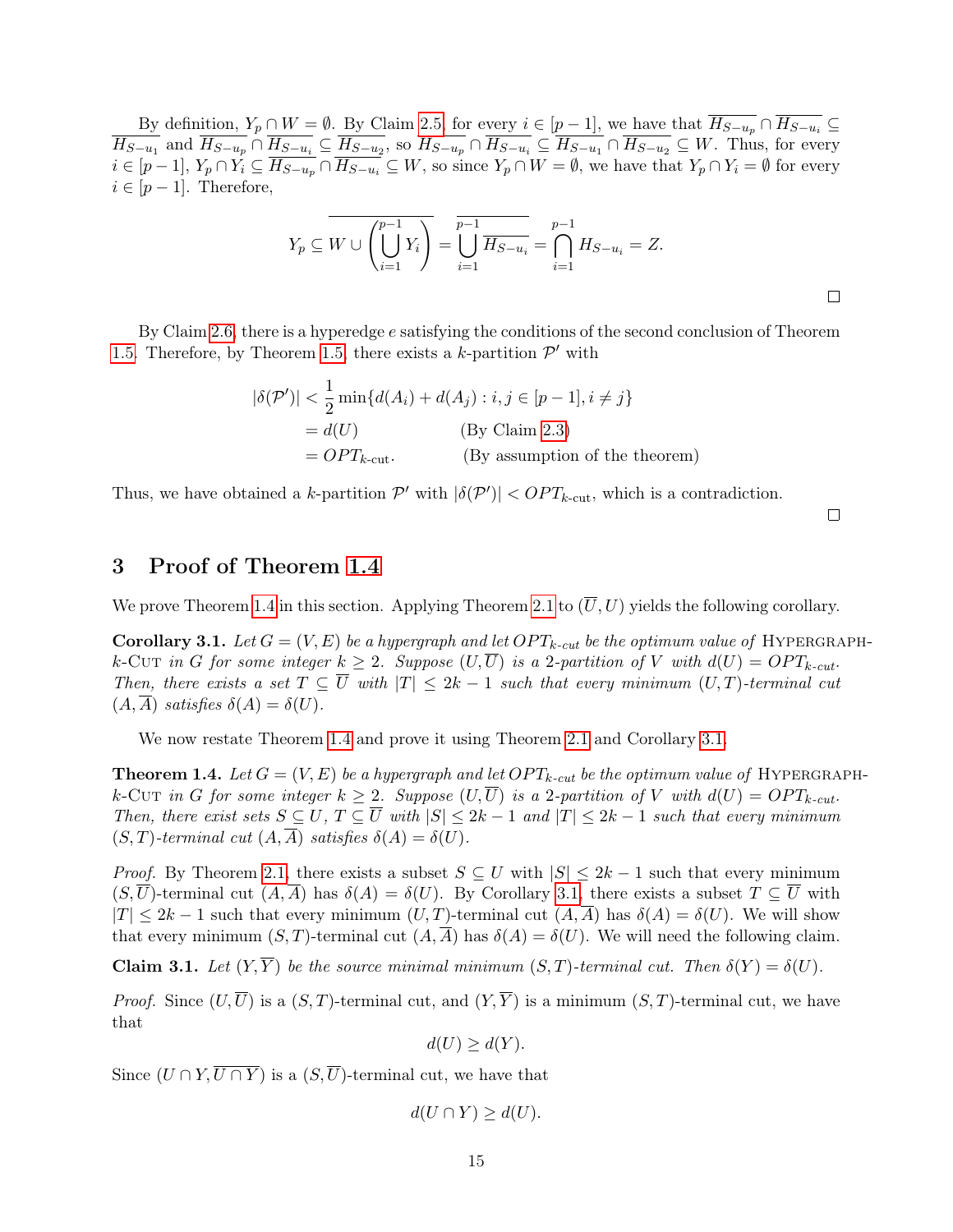Since  $(U \cup Y, \overline{U \cup Y})$  is a  $(U, T)$ -terminal cut, we have that

$$
d(U \cup Y) \ge d(U).
$$

Thus, by the submodularity of the hypergraph cut function we have that

$$
2d(U) \ge d(U) + d(Y) \ge d(U \cap Y) + d(U \cup Y) \ge 2d(U).
$$

Therefore, we have that  $d(U \cap Y) = d(U)$ , so  $(U \cap Y, \overline{U \cap Y})$  is a minimum  $(S, T)$ -terminal cut. Since  $(Y, \overline{Y})$  is the source minimal  $(S, T)$ -terminal cut, we have that  $U \cap Y = Y$ , and hence  $Y \subseteq U$ . Therefore,  $(Y,\overline{Y})$  is a minimum  $(S,\overline{U})$ -terminal cut. By the choice of S, we have that  $\delta(Y)$  =  $\delta(U).$  $\Box$ 

Applying Claim [3.1](#page-15-2) to both sides of the partition  $(U,\overline{U})$ , we have that the source minimal minimum  $(S, T)$ -terminal cut  $(Y, \overline{Y})$  has  $\delta(Y) = \delta(U)$ , and the source minimal minimum  $(T, S)$ terminal cut  $(Z,\overline{Z})$  has  $\delta(Z) = \delta(U)$ . Therefore, for every  $e \in \delta(U)$ , we have that  $e \cap Y \neq \emptyset$  and  $e \cap Z \neq \emptyset$ .

Let  $(A, \overline{A})$  be a minimum  $(S, T)$ -terminal cut. Since  $(Y, \overline{Y})$  is the source minimal minimum  $(S, T)$ -terminal cut, we have that  $Y \subseteq A$ . Since  $(Z, \overline{Z})$  is the source minimal minimum  $(T, S)$ terminal cut, we have that  $Z \subseteq \overline{A}$ . Since every  $e \in \delta(U)$  intersects both Y and Z, it follows that every  $e \in \delta(U)$  intersects both A and  $\overline{A}$ , and hence,  $\delta(U) \subseteq \delta(A)$ . Since  $(A,\overline{A})$  is a minimum  $(S, T)$ -terminal cut,  $d(A) \leq d(U)$ , and thus we have that  $\delta(A) = \delta(U)$ .

 $\Box$ 

## <span id="page-16-1"></span>4 Algorithm for ENUM-HYPERGRAPH-k-CUT

In this section, we design a deterministic algorithm for ENUM-HYPERGRAPH-k-CUT that is based on divide and conquer and has a run-time of  $n^{O(k)}$  source minimal minimum  $(s, t)$ -terminal cut computations, where  $n$  is the number of vertices in the input hypergraph. The high-level idea is to use minimum  $(S, T)$ -terminal cuts to enumerate a collection of candidate cuts such that for every optimum k-partition for HYPERGRAPH-k-CUT, either the union of some  $k/2$  parts of the optimum k-partition is contained in the candidate collection or we find the set of hyperedges crossing this optimum k-partition. This helps in cutting the recursion depth to  $\log k$  which saves on overall run-time. We describe the algorithm in Figure [2](#page-17-0) and its guarantees in Theorem [4.1.](#page-16-0) We recall that for a hypergraph  $G = (V, E)$  and a subset  $A \subseteq V$ , the subgraph  $G[A]$  induced by A is given by  $G[A] = (A, E'), \text{ where } E' := \{e \in E : e \subseteq A\}.$ 

Theorem [4.1](#page-16-0) is a self-contained proof that the number of  $MIN-k$ -CUT-SETs in a *n*-vertex hypergraph is  $O(n^{8k \log k})$  and the run-time of the algorithm in Figure [2](#page-17-0) is  $O(n^{8k \log k})$  source minimal minimum  $(s, t)$ -terminal cut computations. In Lemma [4.1,](#page-18-0) we improve the run-time analysis of the same algorithm to  $O(n^{16k})$  source minimal minimum  $(s, t)$ -terminal cut computations. For this, we exploit the known fact that the number of MIN-k-CUT-SETs in a n-vertex hypergraph is  $O(n^{2k-2})$ (via the randomized algorithm in [\[14\]](#page-25-0)).

Theorem [4.1](#page-16-0) and Lemma [4.1](#page-18-0) together imply Theorem [1.2](#page-4-0) since the source minimal minimum  $(s, t)$ -terminal cut in a *n*-vertex hypergraph of size p can be computed in time  $O(np)$  [\[18\]](#page-25-1).

<span id="page-16-0"></span>**Theorem 4.1.** Let  $G = (V, E)$  be a n-vertex hypergraph of size p and let k be a positive integer. Then, Algorithm Enum-Cut-Sets $(G, k)$  in Figure [2](#page-17-0) returns the family of all MIN-k-CUT-SETs in G and it can be implemented to run in time  $O(n^{(8k-6)\log k})T(n,p)$ , where  $T(n,p)$  denotes the time complexity for computing the source minimal minimum  $(s, t)$ -terminal cut in a n-vertex hypergraph of size p. Moreover, the cardinality of the family returned by the algorithm is  $O(n^{(8k-6)\log k})$ .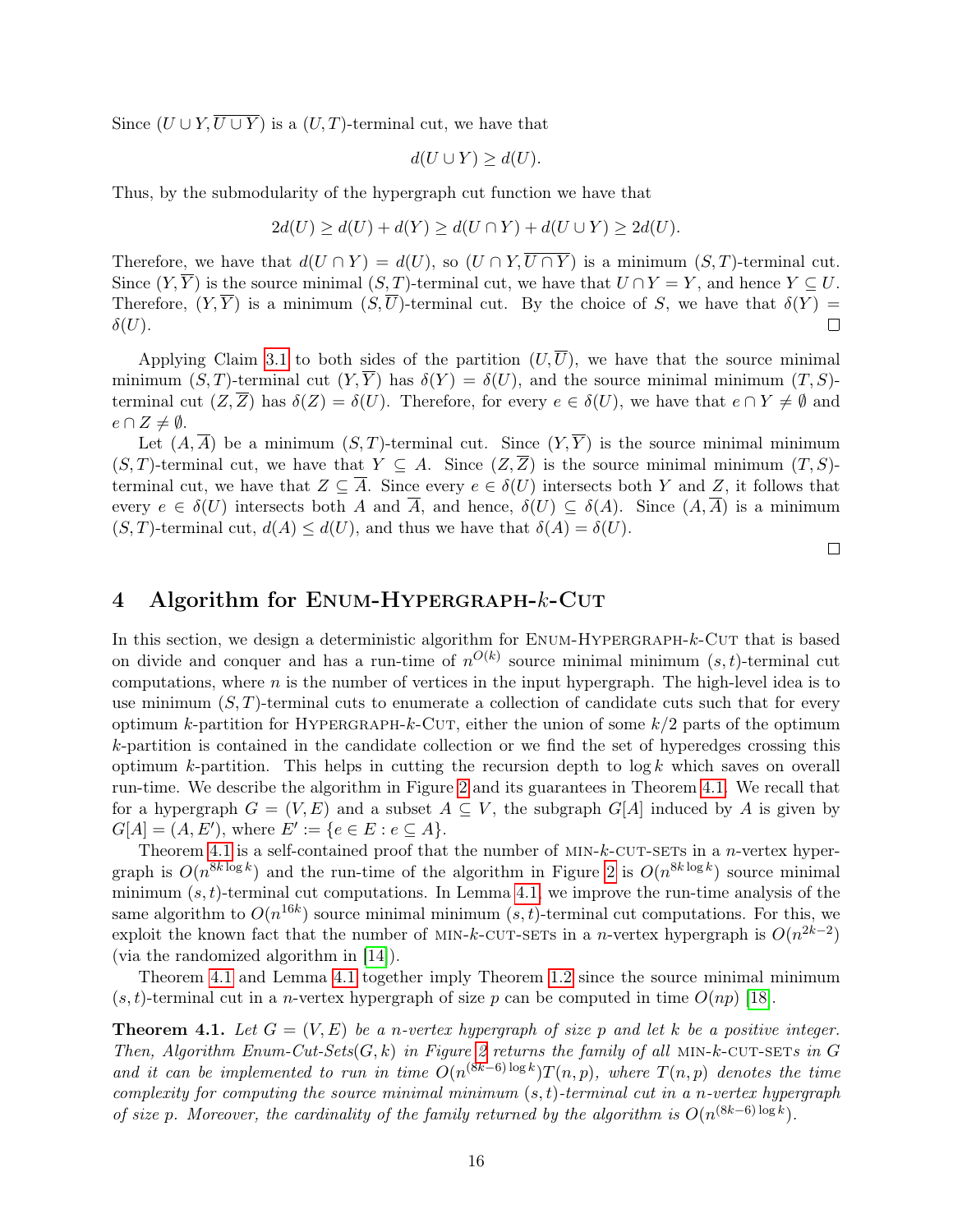<span id="page-17-0"></span>Algorithm Enum-Cut-Sets $(G = (V, E), k)$ **Input:** Hypergraph  $G = (V, E)$  and an integer  $k \geq 1$ **Output:** Family of all MIN- $k$ -CUT-SETS in  $G$ If  $k = 1$ Return {∅} Else Initialize  $\mathcal{C} \leftarrow \emptyset$ ,  $\mathcal{F} \leftarrow \emptyset$ For each pair  $(S, T)$  such that  $S, T \subseteq V$  with  $S \cap T = \emptyset$  and  $|S|, |T| \leq 2k - 1$ Compute the source minimal minimum  $(S, T)$ -terminal cut  $(A, \overline{A})$ If  $G - \delta(A)$  has at least k connected components  $\mathcal{F} \leftarrow \mathcal{F} \cup \{\delta(A)\}\$ Else  $\mathcal{C} \leftarrow \mathcal{C} \cup \{A\}$ For each  $A \in \mathcal{C}$  such that  $|A| \geq |k/2|$  and  $|\overline{A}| \geq k - |k/2|$  $\mathcal{F}_A \leftarrow DC$ -Enum-Cuts $(G[A], \lfloor k/2 \rfloor)$  $\mathcal{F}_A' \leftarrow \text{DC-Enum-Cuts}(G[\overline{A}], k - \lfloor k/2 \rfloor)$  $\mathcal{F} \leftarrow \mathcal{F} \cup \{\delta(A) \cup F \cup F' : F \in \mathcal{F}_A, F' \in \mathcal{F}'_A\}$ Among all k-cut-sets in the family  $F$ , return the subfamily that are of smallest size

Figure 2: Divide-and-conquer algorithm to enumerate hypergraph minimum k-cut-sets

*Proof.* We begin by showing correctness. The last step of the algorithm considers only  $k$ -cut-sets in the family  $\mathcal F$ , so the algorithm returns a subfamily of k-cut-sets. We only have to show that every MIN-k-CUT-SET is in the family  $\mathcal{F}$ ; this will also guarantee that every k-cut-set in the returned subfamily is indeed a MIN- $k$ -CUT-SET. We show this by induction on  $k$ .

For the base case of  $k = 1$ , the only MIN-k-CUT-SET is the empty set which is contained in the returned family. We now show the induction step. Assume that  $k \geq 2$ . Let  $F \subseteq E$  be a MIN-k-CUT-SET in G and let  $(V_1, \ldots, V_k)$  be an optimum k-partition for HYPERGRAPH-k-CUT such that  $F = \delta(V_1, \ldots, V_k)$ . We will show that F is in the family returned by the algorithm. Let  $U := \bigcup_{i=1}^{k/2} V_i$ . We distinguish between the following two cases:

1. Suppose  $d(U) < OPT_{k-cut}$ .

By Theorem [1.3,](#page-5-1) there exist disjoint subsets  $S, T \subseteq V$  with  $|S|, |T| \leq 2k - 2$  such that  $(U,\overline{U})$ is the unique minimum  $(S, T)$ -terminal cut. Hence, the set U is in the collection C Moreover. U contains  $\lfloor k/2 \rfloor$  non-empty sets  $V_1, V_2, \ldots, V_{\lfloor k/2 \rfloor}$ , so we have  $|U| \geq \lfloor k/2 \rfloor$ . Similarly, we have  $|\overline{U}| \geq k - |k/2|$ . Since  $(V_1, \ldots, V_k)$  is an optimum k-partition for HYPERGRAPH-k-CUT, the set  ${e \in F \setminus \delta(U) : e \subseteq U}$  is a MIN- $|k/2|$ -CUT-SET in G[U]. Similarly, the set  ${e \in F \setminus \delta(U) : e \subseteq \overline{U}}$  is a MIN- $(k - |k/2|)$ -CUT-SET in  $G[\overline{U}]$ . Since  $d(U) < OPT_{k-\text{cut}}$ , we know that  $G - \delta(U)$  has less than k connected components. Therefore, the set U is in the collection C. By induction hypothesis, we know that the set  $\{e \in F \setminus \delta(U) : e \subseteq U\}$  is contained in the family  $\mathcal{F}_U$  and the set  $\{e \in F \setminus \delta(U) : e \subseteq \overline{U}\}\$ is contained in the family  $\mathcal{F}'_U$ . Therefore, the set  $F$  is added to the family  $\mathcal F$  in the second for-loop.

2. Suppose  $d(U) = OPT_{k\text{-cut}}$ .

By Theorem [1.4,](#page-5-0) there exist sets  $S \subseteq U$  and  $T \subseteq \overline{U}$  with  $|S|, |T| \leq 2k - 1$  such that the source minimal minimum  $(S, T)$ -terminal cut  $(A, \overline{A})$  satisfies  $\delta(A) = \delta(U) = F$ . Therefore, the set A is in the collection C. Since  $F = \delta(A)$ , the hypergraph  $G - \delta(A)$  contains at least k connected components. Therefore, the set  $F = \delta(A)$  is added to the family F in the first for-loop.

Thus, in both cases, we have shown that the set F is contained in the family  $\mathcal F$ . Since the algorithm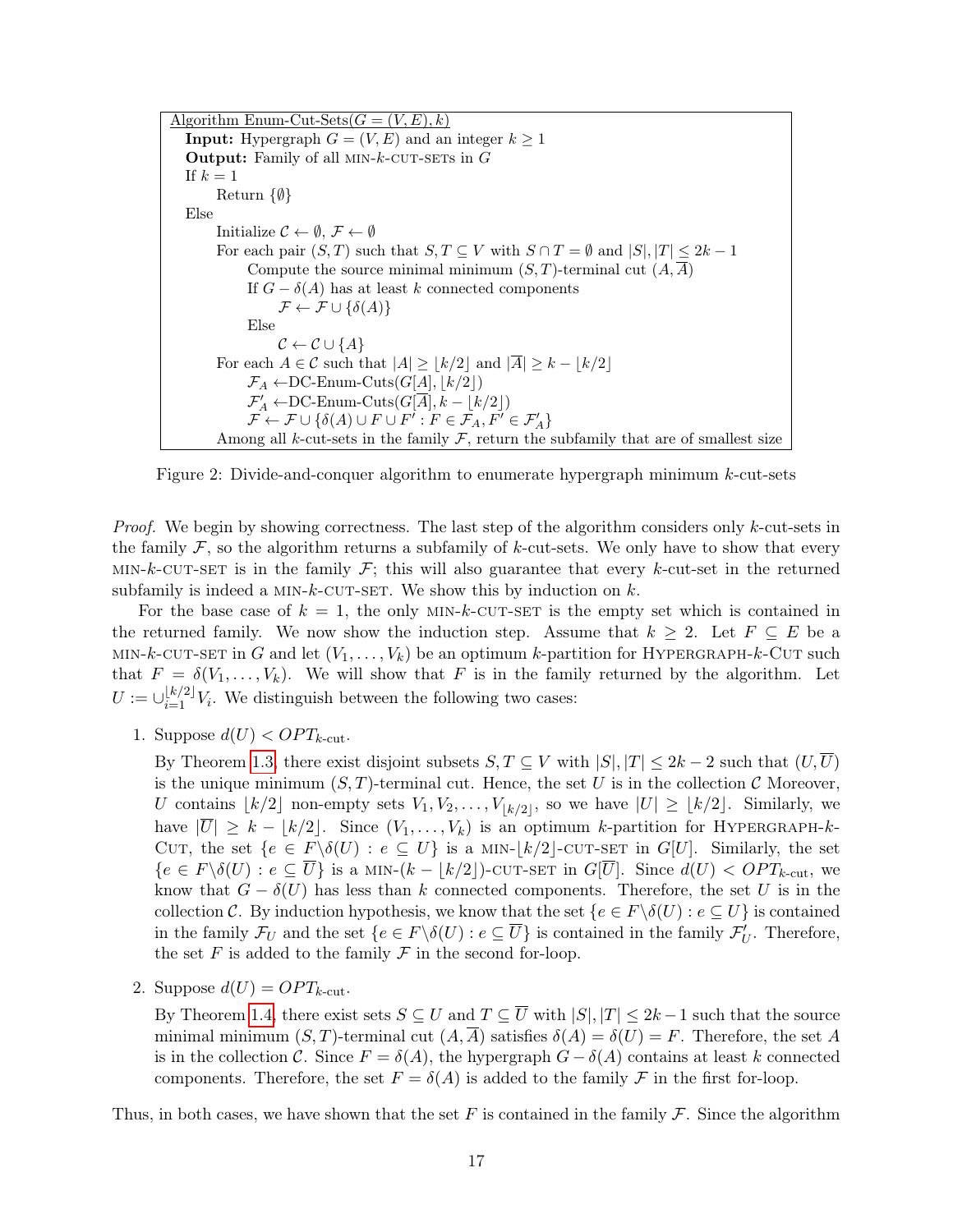returns the subfamily of hyperedge sets in  $\mathcal F$  that are MIN-k-CUT-SETs, the set F is in the family returned by the algorithm.

Next, we bound the run time of the algorithm. Let  $N(k, n)$  denote the run time of the algorithm for a *n*-vertex hypergraph. Then, we have  $N(1,n) = O(1)$ . For  $k \geq 2$ , there are  $O(n^{4k-2})$  pairs of subsets  $S, T \subseteq V$  with  $|S|, |T| \leq 2k - 1$  and  $S \cap T = \emptyset$ . Hence, the first for-loop performs  $O(n^{4k-2})$  source minimal minimum  $(S, T)$ -terminal cut computations. The collection C and the family F at the end of the first for-loop each have  $O(n^{4k-2})$  sets. This implies that the first forloop can be implemented to run in  $O(n^{4k-2})T(n,p)$  time. For each  $A \in \mathcal{C}$ , the computation of DC-Enum-Cuts(G[A],  $\lfloor k/2 \rfloor$ ) in the second for-loop runs in  $N(\lfloor k/2 \rfloor, n)$  time. The computation of DC-Enum-Cuts( $G[A], k - |k/2|$ ) in the second for-loop runs in  $N(k - |k/2|, n)$  time. Hence, the second for-loop can be implemented to run in  $O(n^{4k-2})N(|k/2|, n)N(k - |k/2|, n)$  time. The last step to prune the family  $\mathcal F$  can be implemented to run in time that is linear in the time to implement the first and second for-loops: this is because for each member of  $F$ , we can decide whether it is a minimum k-cut-set in time linear in the time to write this member in  $\mathcal F$ . Therefore, we have

$$
N(k,n) = O\left(n^{4k-2}\right)T(n,p) + O\left(n^{4k-2}\right)N\left(\left\lfloor\frac{k}{2}\right\rfloor, n\right)N\left(k - \left\lfloor\frac{k}{2}\right\rfloor, n\right).
$$

Since  $N(1, n) = O(1)$ , we have that  $N(k, n) = O(n^{(8k-6)\log k})T(n, p)$ .

Finally, we bound the cardinality of the family returned by the algorithm. Let  $f(k, n)$  be the cardinality of the family returned by the algorithm for a *n*-vertex hypergraph. We note that  $f(k, n)$ is at most the cardinality of the family F computed by the algorithm. There are  $O(n^{4k-2})$  pairs of subsets  $S, T \subseteq V$  with  $|S|, |T| \leq 2k - 1$  and  $S \cap T = \emptyset$ . Hence, the total cardinality of the collection C and the family F at the end of the first for-loop is  $O(n^{4k-2})$ . Consequently, for  $k \geq 2$ , by the recursion, we have that

$$
f(k,n) = O(n^{4k-2})f\left(\left\lfloor \frac{k}{2} \right\rfloor, n\right) f\left(k - \left\lfloor \frac{k}{2} \right\rfloor, n\right)
$$

and  $f(1, n) = 1$ . So,  $f(k, n) = O(n^{(8k-6)\log k})$ .

 $\Box$ 

We recall that the number of MIN-k-CUT-SETs in a n-vertex hypergraph is  $O(n^{2k-2})$  [\[14\]](#page-25-0). Assuming this bound improves the run-time of Algorithm DC-Enum-Cuts $(G, k)$  in Figure [2.](#page-17-0)

<span id="page-18-0"></span>**Lemma 4.1.** Algorithm DC-Enum-Cuts $(G, k)$  in Figure [2](#page-17-0) can be implemented to run in time  $O(n^{16k-26})T(n,p)$ , where n is the number of vertices, p is the size of the input hypergraph G, and  $T(n, p)$  denotes the time complexity for computing the source minimal minimum  $(s, t)$ -terminal cut in a n-vertex hypergraph of size p.

*Proof.* Let  $N(k, n)$  denote the run time of the algorithm for a *n*-vertex hypergraph. Then, we have  $N(1,n) = O(1)$ . For  $k \geq 2$ , there are  $O(n^{4k-2})$  pairs of subsets  $S, T \subseteq V$  with  $|S|, |T| \leq 2k-1$  and  $S \cap T = \emptyset$ . Hence, the first for-loop performs  $O(n^{4k-2})$  source minimal minimum  $(S, T)$ -terminal cut computations. The collection  $\mathcal C$  and the family  $\mathcal F$  at the end of the first for-loop each have  $O(n^{4k-2})$  sets. This implies that the first for-loop can be implemented to run in  $O(n^{4k-2})T(n,p)$ time. For each  $A \in \mathcal{C}$ , the computation of DC-Enum-Cuts(G[A],  $|k/2|$ ) in the second for-loop runs in  $N(|k/2|, n)$  time. The computation of DC-Enum-Cuts( $G[A], k - |k/2|$ ) in the second for-loop runs in  $N(k-\lfloor k/2\rfloor,n)$  time. We recall that  $\mathcal{F}_A$  consists of all minimum  $\lfloor k/2\rfloor$ -cut-sets in a n-vertex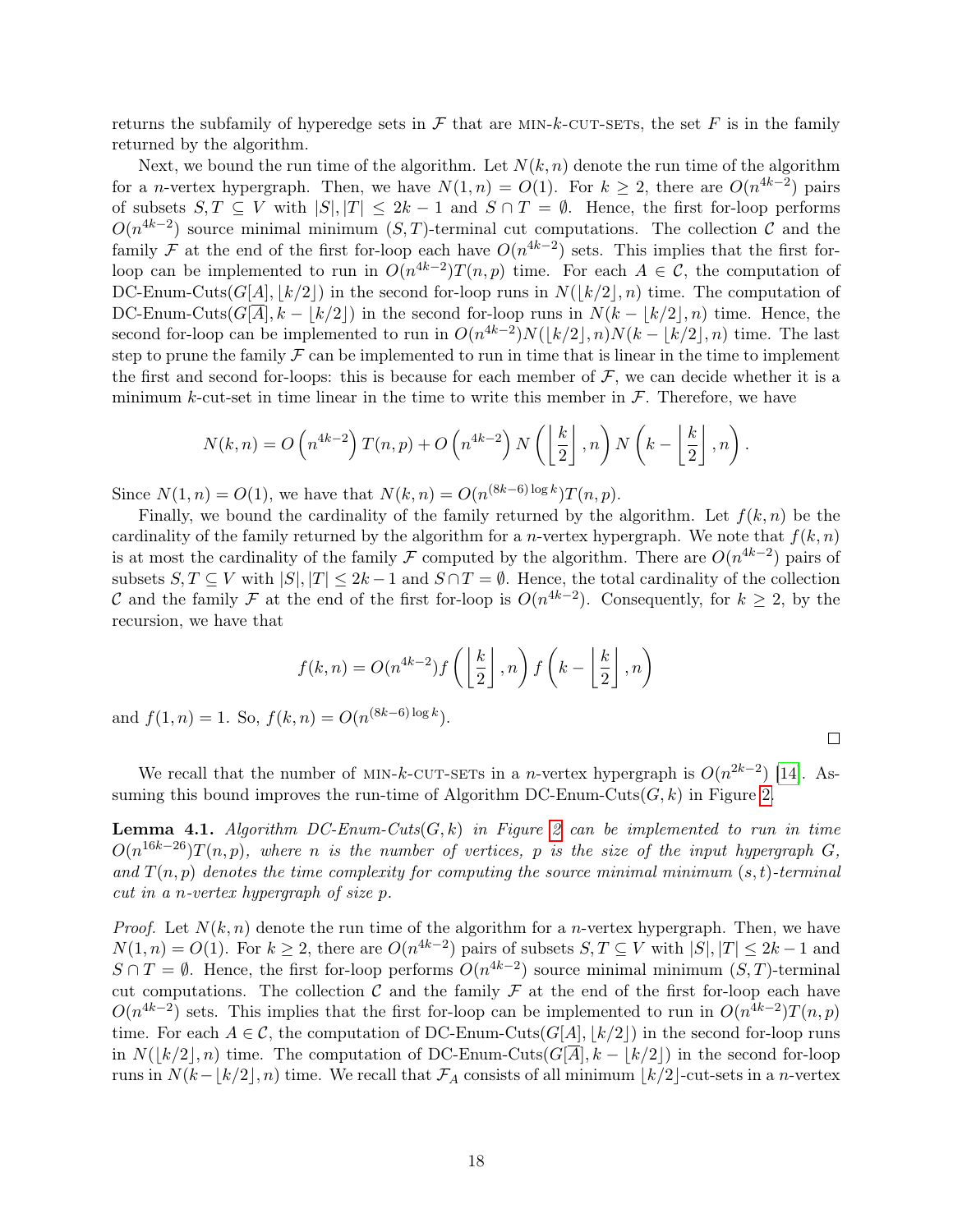graph and hence, has size  $O(n^{2\lfloor k/2\rfloor-2})$ . Similarly,  $\mathcal{F}_A'$  has size  $O(n^{2(k-\lfloor k/2\rfloor)-2})$ . Hence, the second for-loop can be implemented to run in time

$$
O\left(n^{4k-2}\right)\left(N\left(\left\lfloor\frac{k}{2}\right\rfloor,n\right)+N\left(k-\left\lfloor\frac{k}{2}\right\rfloor,n\right)+O(n^{2\lfloor k/2\rfloor-2})O(n^{2(k-\lfloor k/2\rfloor)-2})\right)
$$

$$
=O\left(n^{4k-2}\right)\left(N\left(\left\lfloor\frac{k}{2}\right\rfloor,n\right)+N\left(k-\left\lfloor\frac{k}{2}\right\rfloor,n\right)+O(n^{2k-4})\right).
$$

Moreover, the size of the family  $\mathcal F$  at the end of the second for-loop is  $O(n^{4k-2}) + O(n^{4k-2})|\mathcal F_A|$ .  $|\mathcal{F}'_A| = O(n^{-2})O(n^{2k-4}) = O(n^{6k-6})$ . Hence, the last step to prune the family  $\mathcal F$  can be implemented to run in time  $O(n^{6k-6})$ . Hence, the second for-loop and the last step can together be implemented to run in time

$$
O\left(n^{4k-2}\right)\left(N\left(\left\lfloor\frac{k}{2}\right\rfloor,n\right)+N\left(k-\left\lfloor\frac{k}{2}\right\rfloor,n\right)+O(n^{2k-4})\right).
$$

Therefore, we have

$$
N(k,n) = O\left(n^{4k-2}\right)\left(T(n,p) + N\left(\left\lfloor\frac{k}{2}\right\rfloor, n\right) + N\left(k - \left\lfloor\frac{k}{2}\right\rfloor, n\right) + O(n^{2k-4})\right).
$$

 $\Box$ 

Solving the recursive relation gives  $N(k, n) = O(n^{16k-26})T(n, p)$ .

### <span id="page-19-1"></span>5 Algorithm for ENUM-MINMAX-HYPERGRAPH-k-PARTITION

In this section, we design a deterministic algorithm for  $E_{NUM}$ - $M_{IN}$ MAX-HYPERGRAPH- $k$ -PARTITION that runs in time  $n^{O(k^2)}p$ , where n is the number of vertices and p is the size of the input hypergraph. For this, we rely on the notion of k-cut-set representatives.

We recall that for a k-partition  $(V_1, \ldots, V_k)$  and disjoint subsets  $U_1, \ldots, U_k \subseteq V$ , the k-tuple  $(U_1,\ldots,U_k)$  is defined to be a k-cut-set representative of  $(V_1,\ldots,V_k)$  if  $U_i \subseteq V_i$  and  $\delta(U_i) = \delta(V_i)$ for all  $i \in [k]$ . We first show that there exists a polynomial-time algorithm to verify whether a given k-tuple  $(U_1, \ldots, U_k)$  is a k-cut-set representative.

<span id="page-19-0"></span>**Theorem 5.1.** Let  $G = (V, E)$  be a n-vertex hypergraph of size p and let k be a positive integer. Then, there exists an algorithm that takes as input the hypergraph G and disjoint subsets  $U_1, \ldots, U_k \subseteq V$  and runs in time  $O(knp)$  to decide if  $(U_1, \ldots, U_k)$  is a k-cut-set representative of some k-partition  $(V_1, \ldots, V_k)$  and if so, then return such a k-partition.

*Proof.* We will use Algorithm Recover-Partition $(G, U_1, \ldots, U_k)$  in Figure [3.](#page-20-0)

We begin by showing correctness. Since Algorithm [3](#page-20-0) maintains  $U_i \subseteq P_i$  and  $\delta(P_i) = \delta(P_i)$  for all  $i \in [k]$ , if it returns a k-partition, then the k-partition necessarily satisfies the required conditions. Next, we show that if  $(U_1, \ldots, U_k)$  is a k-cut-set representative of a k-partition  $(V_1, \ldots, V_k)$ , then the algorithm will indeed return a k-partition  $(P_1, \ldots, P_k)$  with  $U_i \subseteq P_i$  and  $\delta(U_i) = \delta(P_i)$  for all  $i \in [k]$  (however,  $(P_1, \ldots, P_k)$  may not necessarily be the same as  $(V_1, \ldots, V_k)$ ).

Let  $(V_1,\ldots,V_k)$  be a k-partition such that  $U_i \subseteq V_i$  and  $\delta(U_i) = \delta(V_i)$  for all  $i \in [k]$ . Let  $(P_1, \ldots, P_k)$  be the sequence of subsets at the end of the for-loop. Moreover, for each  $j \in [t]$ , let  $\stackrel{\cdot }{P^j_1}$  $P_1^j, \ldots, P_k^j$  be the sequence of subsets at the end of the jth iteration of the for-loop. For notational convenience, for  $i \in [k]$ , we will define  $P_i^0 := U_i$ . We note that  $(P_1, \ldots, P_k) = (P_1^t, \ldots, P_k^t)$  and that  $P_i^0 \subseteq P_i^1 \subseteq \ldots \subseteq P_i^t$  for every  $i \in [k]$ . We observe that  $U_i \subseteq P_i^j$  $\delta^{j}_{i}$  and  $\delta(U_{i}) = \delta(P_{i}^{j})$  $i^j$ ) for all  $j \in \{0, 1, 2, \ldots, t\}$ . Moreover, the subsets  $P_1^j$  $P_k^j, \ldots, P_k^j$  are pairwise disjoint for each  $j \in \{0, 1, 2, \ldots, t\}.$ Therefore, it suffices to show that  $\bigcup_{i=1}^{k} P_i = V$ .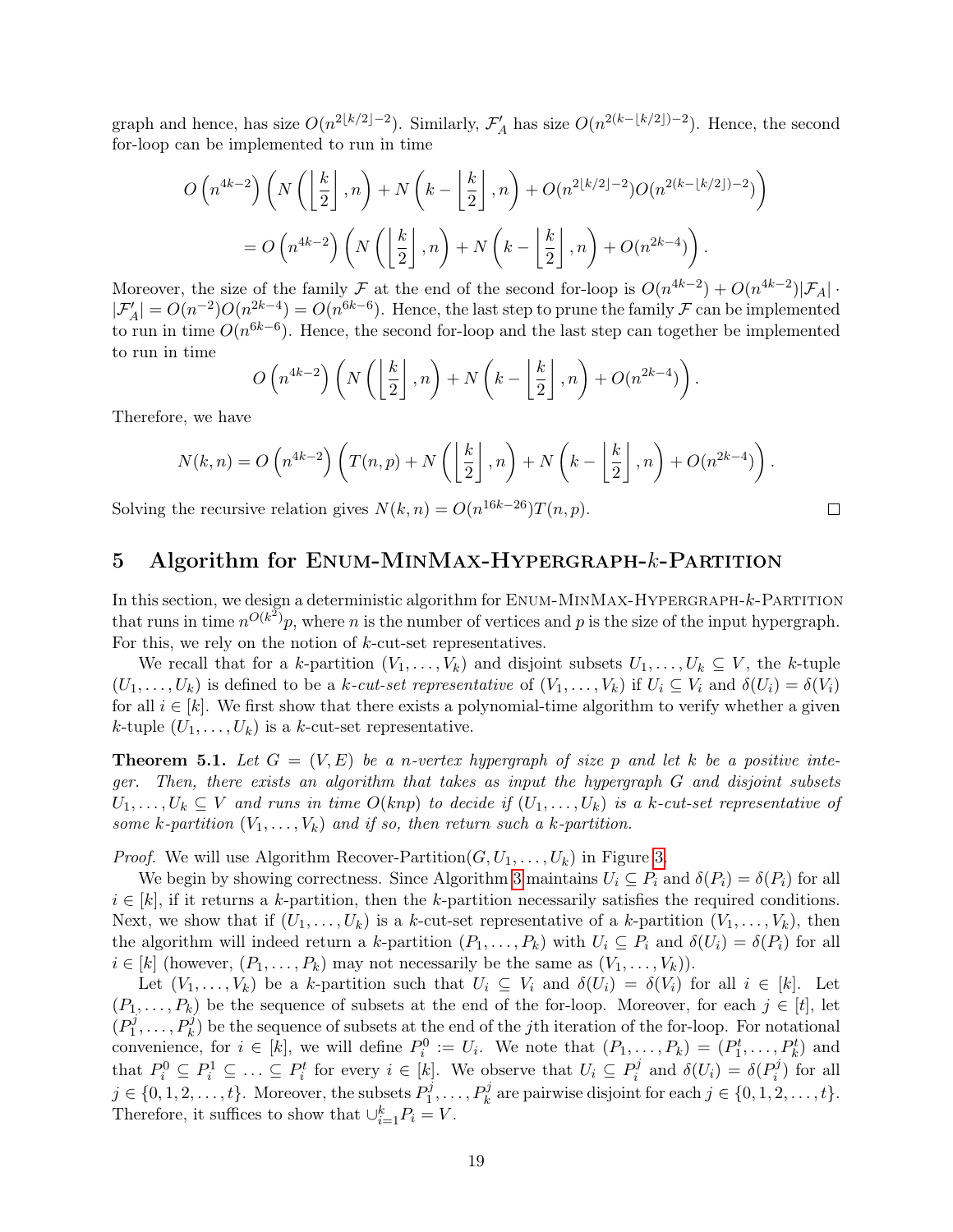<span id="page-20-0"></span>Algorithm Recover-Partition $(G = (V, E), U_1, \ldots, U_k)$ **Input:** Hypergraph  $G = (V, E)$  and disjoint subsets  $U_1, \ldots, U_k \subseteq V$ **Output:** Decide if there exists a k-partition  $(V_1, \ldots, V_k)$  of V with  $U_i \subseteq V_i$  and  $\delta(U_i) = \delta(V_i)$   $\forall i \in [k]$ , and return one if it exists Initialize  $P_i \leftarrow U_i$  for all  $i \in [k]$ Let  $C_1, \ldots, C_t \subseteq V$  be the components of  $G - \bigcup_{i=1}^k \delta(U_i)$  that are disjoint from  $\bigcup_{i=1}^k U_i$ For  $j=1,\ldots,t$ If  $\exists i \in [k]$  such that  $\delta(P_i \cup C_j) = \delta(P_i)$  $P_i \leftarrow P_i \cup C_j$ If  $(P_1, \ldots, P_k)$  is a k-partition of V Return  $(P_1, \ldots, P_k)$ Else Return NO

Figure 3: Algorithm in Theorem [5.1](#page-19-0)

We claim that  $C_1 \cup \ldots \cup C_j \subseteq \cup_{i=1}^k P_i^j$  $i_j$  for each  $j \in \{0, 1, \ldots, t\}$ . Applying this claim for  $j = t$ gives that  $\bigcup_{i=1}^k P_i = V$  as desired. We now show the claim by induction on j. The base case of  $j = 0$  holds by definition. We now prove the induction step. By induction hypothesis, we have that  $C_1 \cup \ldots \cup C_{j-1} \subseteq \cup_{i=1}^k P_i^{j-1}$  $i^{j-1}$ . We will show that there exists  $i \in [k]$  such that  $\delta(P_i^{j-1} \cup C_j) = \delta(P_i^{j-1})$  $i^{j-1}$ ). We know that  $C_j$  is contained in one of the sets in  $\{V_1, \ldots, V_k\}$ , say  $C_j \subseteq V_\ell$  for some  $\ell \in [k]$ . We will prove that  $\delta(P_{\ell}^{j-1} \cup C_j) = \delta(P_{\ell}^{j})$  $\mathcal{C}_{\ell}^{(j)}$  to complete the proof of the claim. Since  $C_j$  is a component of  $G - \bigcup_{i=1}^k \delta(U_i) = G - \bigcup_{i=1}^k \delta(V_i)$ , we know that each hyperedge in  $\delta(C_j)$  crosses the k-partition  $(V_1,\ldots,V_k)$ . Moreover, each hyperedge in  $\delta(C_j)$  intersects  $C_j \subseteq V_\ell$ , and hence,  $\delta(C_j) \subseteq \delta(V_\ell)$ . Therefore,

$$
\delta(P_{\ell}^{j-1} \cup C_j) - \delta(P_{\ell}^{j-1}) \subseteq \delta(C_j) \subseteq \delta(V_{\ell}) = \delta(U_{\ell}) = \delta(P_{\ell}^{j-1}).
$$

This is possible only if  $\delta(P_{\ell}^{j-1} \cup C_j) - \delta(P_{\ell}^{j-1})$  $(\ell^{j-1}) = \emptyset$ , i.e.,  $\delta(P_{\ell}^{j-1} \cup C_j) \subseteq \delta(P_{\ell}^{j-1})$  $\binom{p^{j-1}}{k}$ . We now show show the reverse inclusion. We have that

j−1

$$
\delta(P_{\ell}^{j-1}) - \delta(P_{\ell}^{j-1} \cup C_j) = \delta(U_{\ell}) - \delta(P_{\ell}^{j-1} \cup C_j)
$$
  
=  $\delta(V_{\ell}) - \delta(P_{\ell}^{j-1} \cup C_j)$   
=  $E(V_{\ell} - P_{\ell}^{j-1} - C_j, V - V_{\ell} - P_{\ell}^{j-1}) \cup E(V_{\ell} \cap P_{\ell}^{j-1}, P_{\ell}^{j-1} - V_{\ell})$   
 $\subseteq E[V - P_{\ell}^{j-1}] \cup E[P_{\ell}^{j-1}].$ 

We note that the LHS is a subset of  $\delta(P_{\ell}^{j-1})$  $\delta(\rho_{\ell}^{j-1})$  while the RHS is disjoint from  $\delta(P_{\ell}^{j-1})$  $\binom{p^{j-1}}{\ell}$  since  $E[V P_{\ell}^{j-1}$  $[\ell^{j-1}] \cap \delta(P_{\ell}^{j-1}]$  $(\ell^{j-1}) = \emptyset$  and  $E[P_{\ell}^{j-1}]$  $[\ell^{j-1}] \cap \delta(P_{\ell}^{j-1}]$  $(\ell^{j-1}) = \emptyset$ . Hence, the above containment is possible only if  $\delta({P}^{j-1}_\ell$  $\delta(\rho_{\ell}^{j-1}) - \delta(\rho_{\ell}^{j-1} \cup C_j) = \emptyset$  and hence,  $\delta(\rho_{\ell}^{j-1})$  $(\delta(\mathcal{P}_{\ell}^{j-1}) \subseteq \delta(\mathcal{P}_{\ell}^{j-1} \cup C_j)$ . Consequently,  $\delta(\mathcal{P}_{\ell}^{j-1} \cup C_j)$  $\delta({P}^{j-1}_\ell$  $\binom{3^{j-1}}{\ell}$ .

We now bound the run-time. We can verify if there exists  $i \in [k]$  such that  $\delta(P_i \cup C_j) = \delta(P_i)$ in time  $O(kp)$ . The number of iterations of the for-loop is  $t \leq n$ . Hence, the total run-time is  $O(knp)$ .  $\Box$ 

Next, we address the problem of enumerating all  $MINMAX-k-CUT-SETS$ . For this, we define a sub-problem—namely ENUM-MINMAX-HYPERGRAPH-k-CUT-SET-REPS. The input here is a hypergraph  $G = (V, E)$  and a fixed positive integer k (e.g.,  $k = 2, 3, 4, \ldots$ ). The goal is to enumerate a family  $\mathcal F$  of k-cut-set representatives satisfying the following two properties:

(1) every k-tuple  $(U_1, \ldots, U_k)$  in the family F is a k-cut-set representative of some optimum kpartition  $(V_1, \ldots, V_k)$  for MINMAX-HYPERGRAPH-k-PARTITION and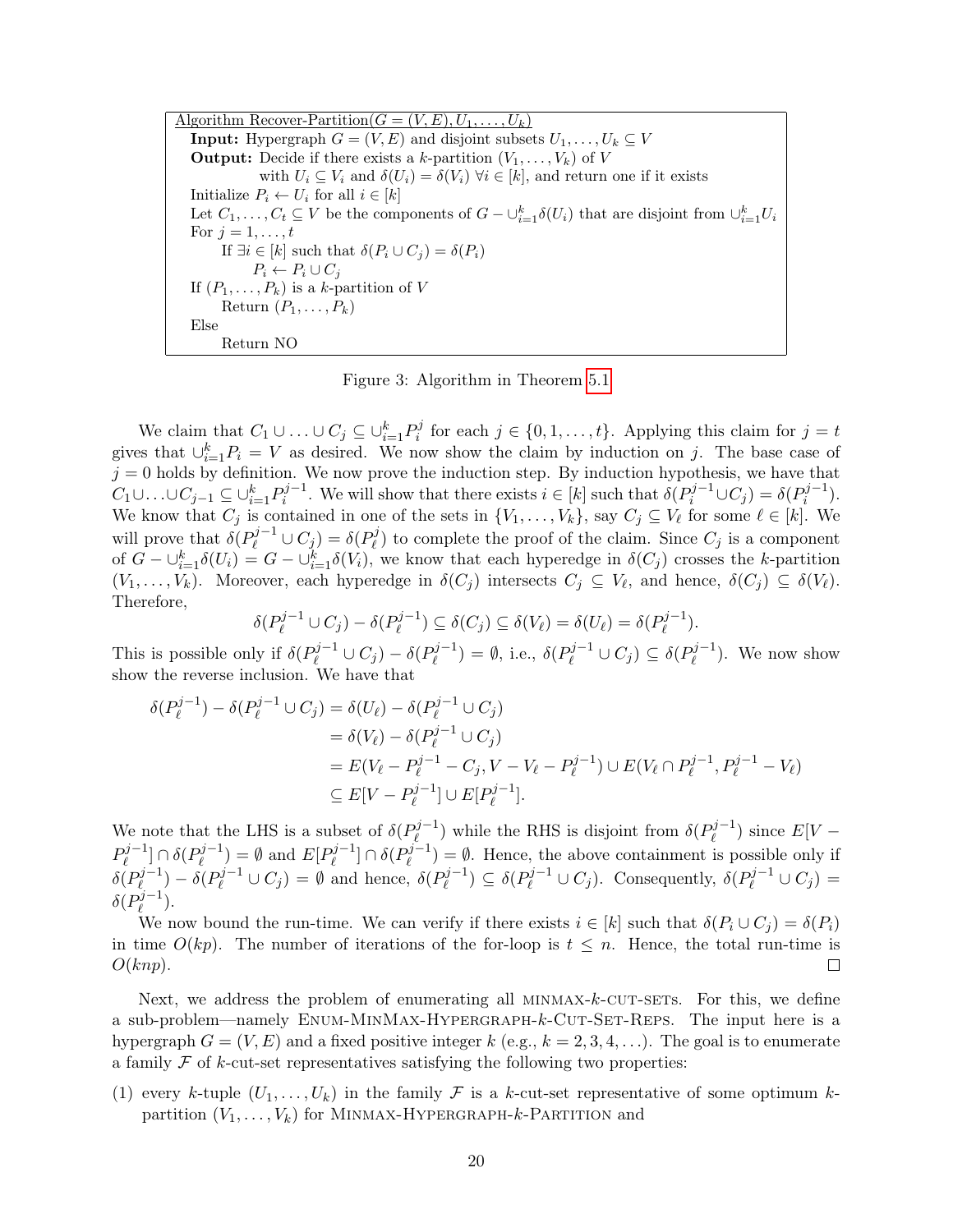(2) for every optimum k-partition  $(V_1, \ldots, V_k)$  for MINMAX-HYPERGRAPH-k-PARTITION, the family F contains a k-cut-set representative  $(U_1, \ldots, U_k)$  of  $(V_1, \ldots, V_k)$ .

We note that if a family  $\mathcal F$  is a solution to ENUM-MINMAX-HYPERGRAPH- $k$ -CUT-SET-REPS, then returning  $\{\cup_{i=1}^k \delta(U_i) : (U_1,\ldots,U_k) \in \mathcal{F}\}\$  solves ENUM-MINMAX-HYPERGRAPH-k-PARTITION. Hence, it suffices to solve ENUM-MINMAX-HYPERGRAPH- $k$ -CUT-SET-REPS in order to solve ENUM-MinMax-Hypergraph-k-Partition. We describe our algorithm for Enum-MinMax-Hypergraph $k$ -Cut-Set-Reps in Figure [4](#page-21-0) and its guarantees in Theorem [5.2.](#page-21-1) Theorem [1.1](#page-3-0) follows from Theorem [5.2.](#page-21-1)

<span id="page-21-1"></span>**Theorem 5.2.** Let  $G = (V, E)$  be a n-vertex hypergraph of size p and let k be a positive integer. Then, Algorithm Enum-MinMax-Reps $(G, k)$  in Figure [4](#page-21-0) solves ENUM-MINMAX-HYPERGRAPH-k-CUT-SET-REPS and it can be implemented to run in time  $O(kn^{4k^2-2k+1}p)$ . Moreover, the cardinality of the family returned by the algorithm is  $O(n^{4k^2-2k})$ .

> <span id="page-21-0"></span>Algorithm Enum-MinMax-Reps $(G = (V, E), k)$ **Input:** Hypergraph  $G = (V, E)$  and an integer  $k \geq 2$ **Output:** Family  $\mathcal F$  of k-cut-set representatives of all optimum k-partitions for Minmax-Hypergraph-k-Partition Initialize  $\mathcal{C} \leftarrow \emptyset$ ,  $\mathcal{D} \leftarrow \emptyset$ , and  $\mathcal{F} \leftarrow \emptyset$ For each pair  $(S, T)$  such that  $S, T \subseteq V$  with  $S \cap T = \emptyset$  and  $|S|, |T| \leq 2k - 1$ Compute the source minimal minimum  $(S, T)$ -terminal cut  $(U, \overline{U})$  $\mathcal{C} \leftarrow \mathcal{C} \cup \{U\}$ For all  $(U_1, \ldots, U_k) \in \mathcal{C}^k$  such that  $U_1, \ldots, U_k$  are pairwise disjoint If Recover-Partition $(G, U_1, \ldots, U_k)$  returns a k-partition  $\mathcal{D} \leftarrow \mathcal{D} \cup \{(U_1, \ldots, U_k)\}\$  $\lambda \leftarrow \min\{\max_{i\in[k]} d(U_i) : (U_1,\ldots,U_k) \in \mathcal{D}\}\$ For all  $(U_1, \ldots, U_k) \in \mathcal{D}$  such that  $\max_{i \in [k]} d(U_i) = \lambda$ :  $\mathcal{F} \leftarrow \mathcal{F} \cup \{(U_1, \ldots, U_k)\}\$ Return ${\mathcal F}$

Figure 4: Algorithm in Theorem [5.2](#page-21-1)

*Proof.* We begin by showing correctness—i.e., the family  $\mathcal F$  returned by the algorithm satisfies properties (1) and (2) mentioned in the definition of  $E_{\text{NUM-MINMAX-HYPERGRAPH-}k-CUT-SET-}$ REPS. By the second for-loop, each k-tuple added to the collection  $\mathcal D$  is a k-cut-set representative of some k-partition (it need not necessarily be a k-cut-set representative of an optimum k-partition for MINMAX-HYPERGRAPH-k-PARTITION). The algorithm returns a subfamily of  $D$  and hence, it returns a subfamily of  $k$ -cut-set representatives. We only have to show that a  $k$ -cut-set representative of an arbitrary optimum k-partition for MINMAX-HYPERGRAPH-k-PARTITION is present in the family  $\mathcal{D}$ ; this will guarantee that the value  $\lambda$  computed by the algorithm will exactly be  $OPT_{\text{minmax-}k\text{-partition}}$  and owing to the way in which the algorithm constructs the family F from the family  $D$ , it follows that the family  $\mathcal F$  satisfies properties (1) and (2).

Let  $OPT_{\text{minmax-}k\text{-partition}}$  denote the optimum value of a minmax k-partition in G and let  $OPT_{k\text{-cut}}$  denote the optimum value of a minimum k-cut in G. We note that  $OPT_{\text{minmax-}k\text{-partition}} \leq$  $OPT_{k\text{-cut}}$ . This is because, if  $(P_1,\ldots,P_k)$  is a k-partition with minimum  $|\delta(P_1,\ldots,P_k)|$  (i.e., an optimum  $k$ -partition for HYPERGRAPH- $k$ -CUT), then

$$
OPT_{\text{minmax-}k\text{-partition}} \le \max_{i \in [k]} |\delta(P_i)| \le |\delta(P_1,\ldots,P_k)| = OPT_{k\text{-cut}}.
$$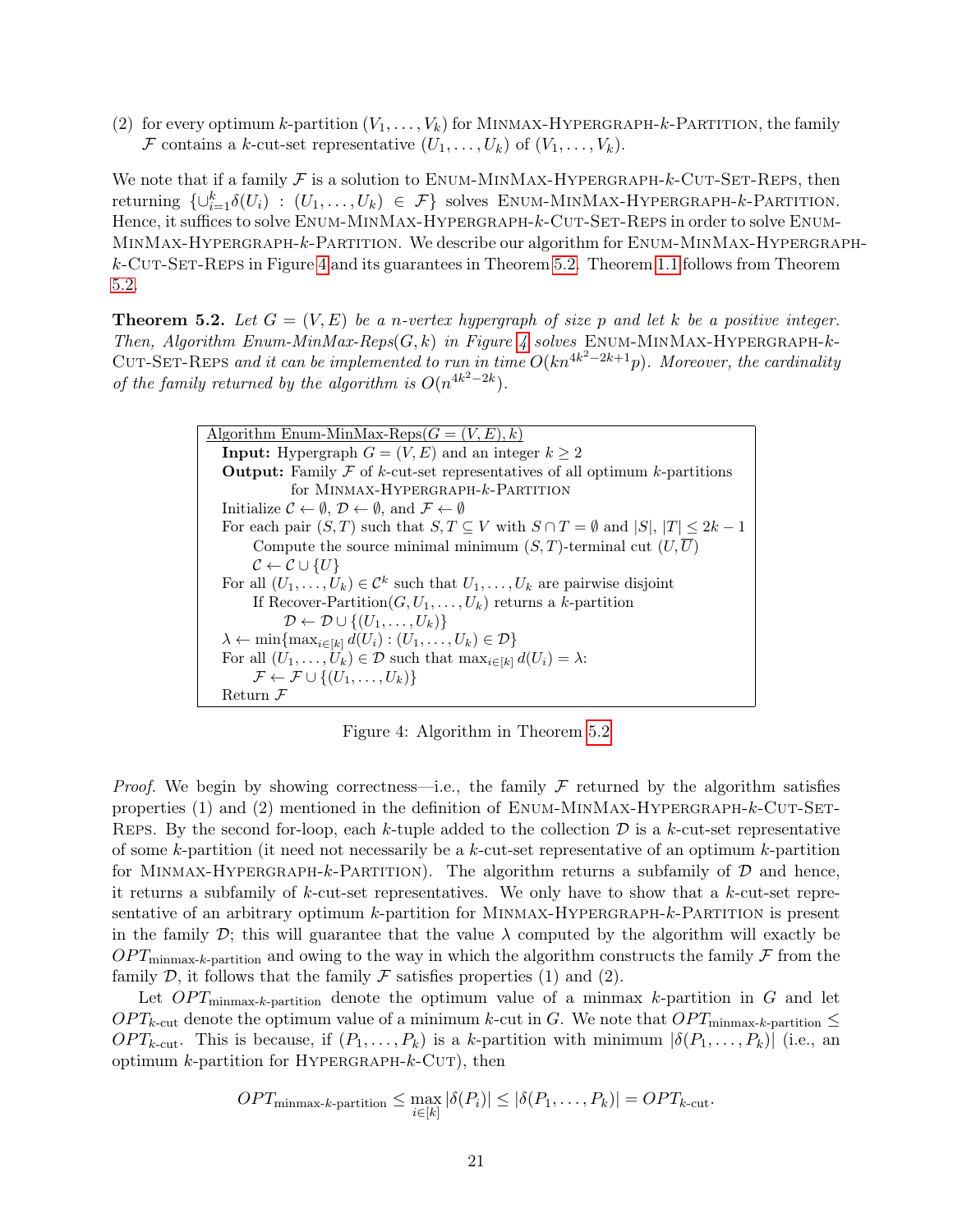Let  $(V_1, \ldots, V_k)$  be an arbitrary optimum k-partition for MINMAX-HYPERGRAPH-k-PARTITION. We will show that the family  $\mathcal F$  returned by the algorithm contains a k-cut-set representative of  $(V_1,\ldots,V_k)$ . We have that  $d(V_i) \leq OPT_{\text{minmax-}k\text{-partition}} \leq OPT_{k\text{-cut}}$  for all  $i \in [k]$ . Hence, by Theo-rems [1.3](#page-5-1) and [1.4,](#page-5-0) there exist subsets  $S_i \subseteq V_i$ ,  $T_i \subseteq V - V_i$  with  $|S_i|, |T_i| \leq 2k-1$  such that the source minimal minimum  $(S_i, T_i)$ -terminal cut  $(U_i, \overline{U_i})$  satisfies  $\delta(U_i) = \delta(V_i)$  for all  $i \in [k]$ . Source minimality of the cut  $(U_i, \overline{U_i})$  also guarantees that  $U_i \subseteq V_i$  for all  $i \in [k]$ . Hence, the k-tuple  $(U_1, \ldots, U_k)$ is a k-cut-set representative of  $(V_1, \ldots, V_k)$ . It remains to show that this k-tuple is indeed present in the families D and F. We note that the sets  $U_1, \ldots, U_k$  are added to the collection C in the first for-loop. Since the k-tuple  $(U_1, \ldots, U_k)$  is a k-cut-set representative of the k-partition  $(V_1, \ldots, V_k)$ , the k-tuple  $(U_1, \ldots, U_k)$  will be added to the family D in the second for-loop. Since the family D contains only k-cut-set representatives of k-partitions, it follows that  $\lambda = OPT_{\text{minmax-}k\text{-partition}}$  and  $(U_1, \ldots, U_k)$  will be added to the family  $\mathcal F$  in the third for-loop. Hence, the k-cut-set representative  $(U_1, \ldots, U_k)$  of the optimum k-partition  $(V_1, \ldots, V_k)$  for MINMAX-HYPERGRAPH-k-PARTITION is present in the family  $\mathcal F$  returned by the algorithm.

The bound on the size of the family  $\mathcal F$  returned by the algorithm is

$$
|\mathcal{F}| \le |\mathcal{D}| \le |\mathcal{C}|^k = O(n^{k(4k-2)}).
$$

Next, we bound the run time of the algorithm. The first for-loop can be implemented to run in time  $O(n^{4k-2})T(n, p)$ . The second for-loop executes the algorithm from Theorem [5.1](#page-19-0)  $O(n^{4k^2-2k})$ times and hence, the second for-loop can be implemented to run in time  $O(kn^{4k^2-2k+1}p)$ . The computation of  $\lambda$  and the third for-loop can be implemented to run in time  $O(|\mathcal{D}|) = O(n^{4k^2-2k})$ . Hence, the total run-time is  $O(n^{4k-2})T(n,p) + O(kn^{4k^2-2k+1}p)$ . We recall that  $T(n,p) = O(np)$ and hence, the total run-time is  $O(kn^{4k^2-2k+1}p)$ .

 $\Box$ 

### <span id="page-22-0"></span>6 A lower bound on the number of MINMAX- $k$ -CUT-SETS

In this section, we show that there exist  $n$ -vertex connected graphs for which the number of MINMAXk-CUT-SETS is  $n^{\Omega(k^2)}$ . In particular, we show the following result.

**Lemma 6.1.** For every positive integer  $k \geq 2$ , there exists a positive integer n such that the number of optimum k-partitions for MINMAX-GRAPH-k-PARTITION in the n-vertex complete graph is  $n^{\Omega(k^2)}$ .

*Proof.* Let  $k \geq 2$  be fixed, and let  $G = (V, E)$  be the complete graph on  $n = k(k-1)$  vertices (with all edge weights being uniformly 1). We will show that  $OPT_{\text{minmax-}k\text{-partition}} = (k-1)^3$  and every partition of V into  $k$  parts of equal size is an optimum  $k$ -partition for MINMAX-GRAPH- $k$ -PARTITION. Since the number of partitions of V into k parts of equal size is  $\Omega(k^n) = \Omega(n^{k^2/2})$ , the lemma follows.

First, we show that  $OPT_{\text{minmax-}k\text{-partition}} \geq (k-1)^3$ . For every partition of V into k nonempty parts, the largest part has at least  $k - 1$  vertices by pigeonhole principle, and at most  $k(k-1) - (k-1) = (k-1)^2$  vertices since each of the remaining  $k-1$  parts contain at least one vertex. Therefore, the cut value of the largest part is at least

$$
\min_{x \in \{k-1, \dots, (k-1)^2\}} x(n-x) = (k-1)^3.
$$

The equality follows since  $n = k(k-1)$  and the function  $f(x) = x(n-x)$  is convex and is minimized at the boundaries. This implies that  $OPT_{\text{minmax-}k\text{-partition}} \geq (k-1)^3$ .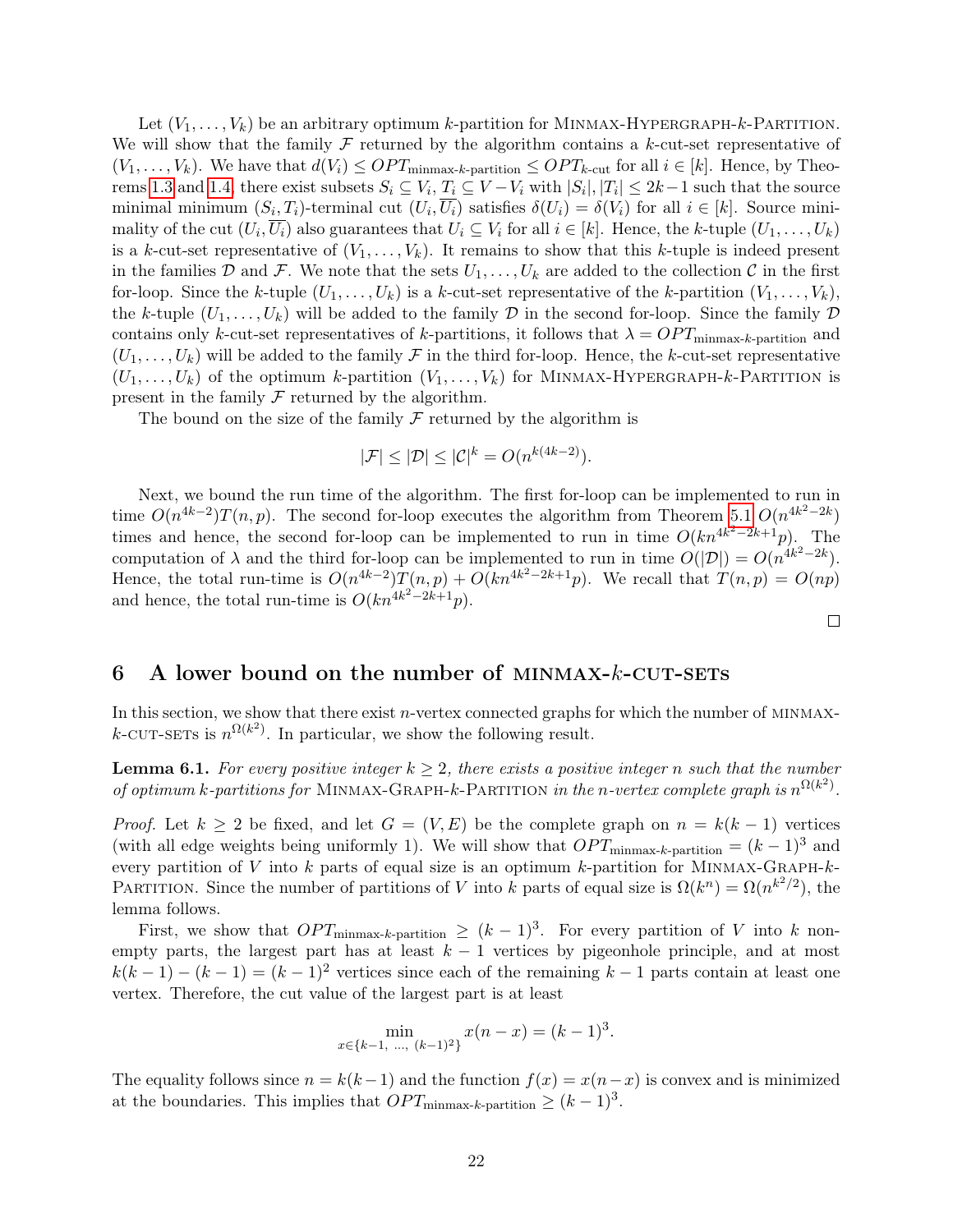Next, we show that  $OPT_{\text{minmax-}k\text{-partition}} \leq (k-1)^3$  and every partition of V into k parts of equal size is an optimum k-partition for MINMAX-GRAPH-k-PARTITION. Let  $(V_1, \ldots, V_k)$  be an arbitrary k-partition of V such that  $|V_i| = k - 1$  for all  $i \in [k]$ . The MINMAX-GRAPH-k-PARTITION objective value of this k-partition is  $(k-1)(n-(k-1)) = (k-1)^3$ . Thus,  $(V_1, \ldots, V_k)$  is an optimum  $k$ -partition for MINMAX-GRAPH- $k$ -PARTITION in  $G$ .

 $\Box$ 

We note that our example exhibiting  $n^{\Omega(k^2)}$  optimum k-partitions for MINMAX-GRAPH-k-PARTITION has the number of vertices n upper bounded by a function of k. We are not aware of examples that exhibit  $n^{\Omega(k^2)}$  optimum k-partitions for MINMAX-GRAPH-k-PARTITION for fixed k but arbitrary  $n$  (e.g.,  $k = 2, 3, 4, ...$  but  $n$  is arbitrary).

# <span id="page-23-0"></span>7 Conclusion

We showed the first polynomial bound on the number of MINMAX-k-CUT-SETs in hypergraphs for every fixed k and gave a polynomial-time algorithm to enumerate all  $MINMAX-k-CUT-SETS$  as well as all  $MIN-k-CUT-SETs$  in hypergraphs for every fixed k. Our main contribution is a structural theorem that is the backbone of the correctness analysis of our enumeration algorithms. In order to enumerate MINMAX- $k$ -CUT-SETs in hypergraphs, we introduced the notion of  $k$ -cut-set representatives and enumerated  $k$ -cut-set representatives of all optimum  $k$ -partitions for MINMAX-HYPERGRAPH $k$ -Partition. Our technique builds on known structural results for HYPERGRAPH- $k$ -CUT and MINMAX-HYPERGRAPH- $k$ -Partition [\[7,](#page-24-1) [11,](#page-24-2) [12\]](#page-24-3).

The technique underlying our enumeration algorithms is not necessarily novel—we simply rely on minimum  $(s, t)$ -terminal cuts. Using fixed-terminal cuts to address global partitioning problems is not a novel technique by itself—it is common knowledge that minimum  $(s, t)$ -terminal cuts can be used to solve global minimum cut. However, there are several problems where naive use of this technique fails to lead to efficient algorithms: e.g., multiway cut does not help in solving GRAPH-k-CUT since multiway cut is NP-hard. Adapting this technique for specific partitioning problems requires careful identification of structural properties. In fact, beautiful structural properties have been shown for a rich variety of partitioning problems in combinatorial optimization in order to exploit this technique: for example, it was used  $(1)$  to design the first efficient algorithm for GRAPH- $k$ -CUT  $[26]$ ,  $(2)$  to solve certain constrained submodular minimization problems  $[25,49]$  $[25,49]$ , and  $(3)$  more recently, to design fast algorithms for global minimum cut in graphs and for Gomory-Hu tree in unweighted graphs [\[1,](#page-24-9)[44\]](#page-26-8). Our use of this technique also relies on identifying and proving a suitable structural property, namely Theorem [1.4.](#page-5-0) The advantage of our structural property is that it simultaneously enables enumeration of MIN- $k$ -CUT-SETs as well as MINMAX- $k$ -CUT-SETs in hypergraphs which was not possible via structural theorems that were developed before. Furthermore, it helps in showing the first polynomial bound on the number of MINMAX-k-CUT-SETs in hypergraphs for every fixed k.

We also emphasize a limitation of our technique. Although it helps in solving ENUM-HYPERGRAPH $k$ -Cut and ENUM-MINMAX-HYPERGRAPH- $k$ -PARTITION, it does not help in solving a seemingly related hypergraph k-partitioning problem—namely, given a hypergraph  $G = (V, E)$  and a fixed integer k, find a k-partition  $(V_1, \ldots, V_k)$  of the vertex set that minimizes  $\sum_{i=1}^k |\delta(V_i)|$ . Natural variants of our structural theorem fail to hold for this objective. Resolving the complexity of this variant of the hypergraph k-partitioning problem for  $k \geq 5$  remains open.

We mention an open question concerning  $HYPERGRAPH-k-CUT$  and the enumeration of MIN $k$ -CUT-SETs in hypergraphs for fixed k. We recall the status in graphs: the number of minimum k-partitions in a connected graph was known to be  $O(n^{2k-2})$  via Karger-Stein's algorithm [\[38\]](#page-26-7) and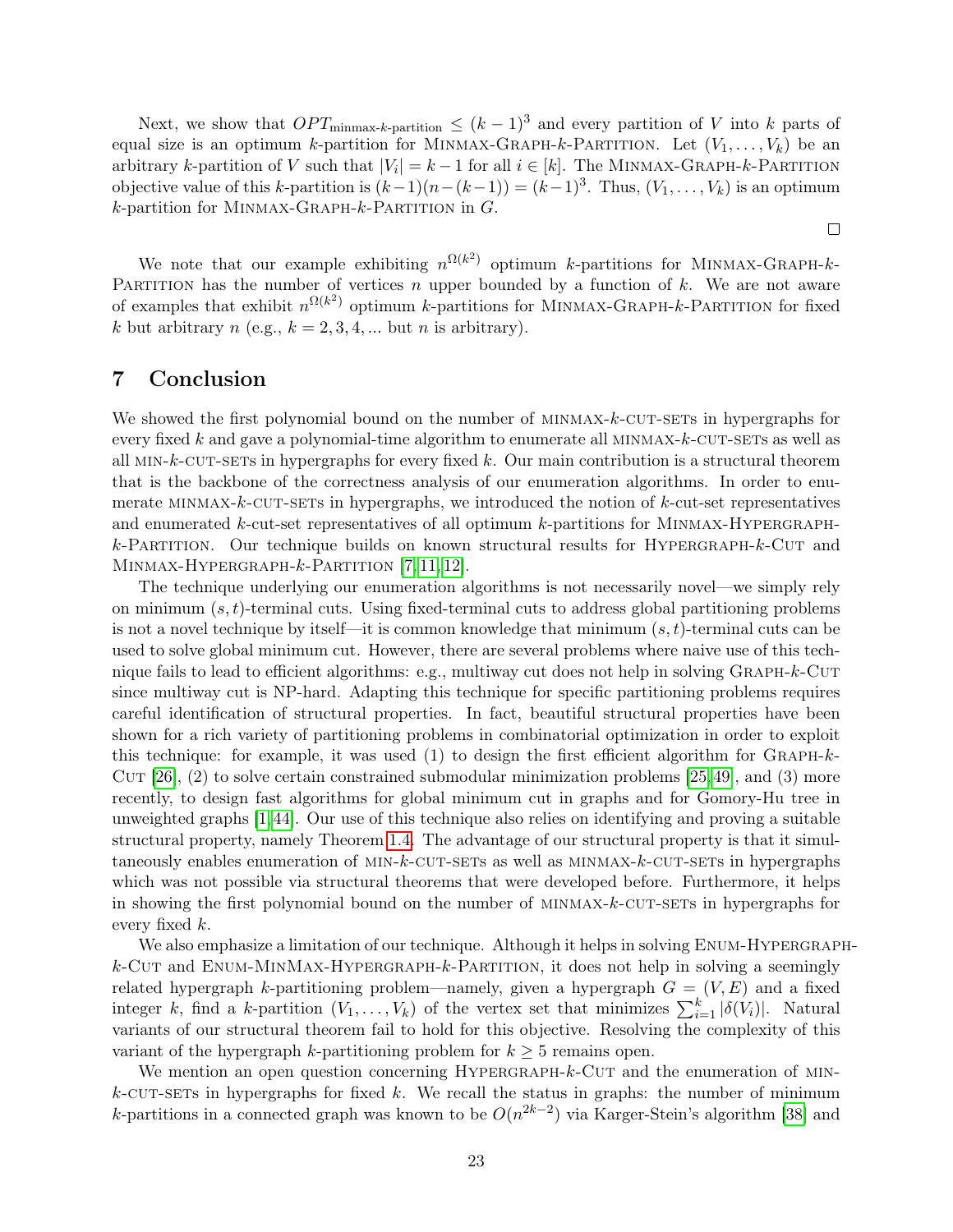$\Omega(n^k)$  via the cycle example, where n is the number of vertices; recent works have improved on the upper bound to match the lower bound for fixed  $k$ —this improvement in upper bound also led to the best possible  $O(n^k)$ -time algorithm for GRAPH-k-CUT for fixed k [\[28,](#page-25-7)[31,](#page-26-5)[32\]](#page-26-6). For hypergraphs, the number of MIN-k-CUT-SETs is known to be  $O(n^{2k-2})$  and  $\Omega(n^k)$ . Can we improve the upper/lower bound? Is it possible to design an algorithm for HYPERGRAPH-k-CUT that runs in time  $O(n^k p)$ ?

# References

- <span id="page-24-9"></span>[1] A. Abboud, R. Krauthgamer, and O. Trabelsi, Subcubic algorithms for gomory–hu tree in unweighted graphs, Proceedings of the 53rd Annual ACM SIGACT Symposium on Theory of Computing, STOC, 2021, p. 1725–1737.
- <span id="page-24-4"></span>[2] K. Ahn and S. Guha, Graph sparsification in the semi-streaming model, Proceeings of the 36th International Colloquium on Automata, Languages and Programming: Part II, ICALP, 2009, pp. 328–338.
- [3] K. Ahn, S. Guha, and A. McGregor, Analyzing graph structure via linear measurements, Proceedings of the 23rd Annual ACM-SIAM Symposium on Discrete Algorithms, SODA, 2012, pp. 459–467.
- <span id="page-24-5"></span>[4] , Graph sketches: Sparsification, spanners, and subgraphs, Proceedings of the 31st Symposium on Principles of Database Systems, PODS, 2012, pp. 5–14.
- <span id="page-24-8"></span>[5] D. Applegate, R. Bixby, V. Chvátal, and W. Cook, The Traveling Salesman Problem: A Computational Study, Princeton University Press, 2006.
- <span id="page-24-0"></span>[6] N. Bansal, O. Svensson, and L. Trevisan, New notions and constructions of sparsification for graphs and hypergraphs, Proceedings of the 60th Annual IEEE Symposium on Foundations of Computer Science, FOCS, 2019, pp. 910–928.
- <span id="page-24-1"></span>[7] C. Beideman, K. Chandrasekaran, and W. Wang, Deterministic enumeration of all minimum k-cut-sets in hypergraphs for fixed k, Proceedings of the 33rd Annual ACM-SIAM Symposium on Discrete Algorithms, SODA, 2022.
- <span id="page-24-6"></span>[8] A. Benczur, A representation of cuts within  $6/5$  times the edge connectivity with applications, Proceedings of the 36th Annual IEEE Foundations of Computer Science, FOCS, 1995, pp. 92– 102.
- [9]  $\_\_\_\_\_$ , Cut structures and randomized algorithms in edge-connectivity problems, Ph.D. thesis, MIT, 1997.
- <span id="page-24-7"></span>[10] A. Benczur and M. Goemans, Deformable polygon representation and near-mincuts, Building Bridges: Between Mathematics and Computer Science, M. Groetschel and G.O.H. Katona, Eds., Bolyai Society Mathematical Studies 19 (2008), 103–135.
- <span id="page-24-2"></span>[11] K. Chandrasekaran and C. Chekuri, Hypergraph k-cut for fixed k in deterministic polynomial time, Proceedings of the 61st Annual Symposium on Foundations of Computer Science, FOCS, 2020, pp. 810–821.
- <span id="page-24-3"></span>[12] , Min-max partitioning of hypergraphs and symmetric submodular functions, Proceedings of the 32nd annual ACM-SIAM Symposium on Discrete Algorithms, SODA, 2021, pp. 1026– 1038.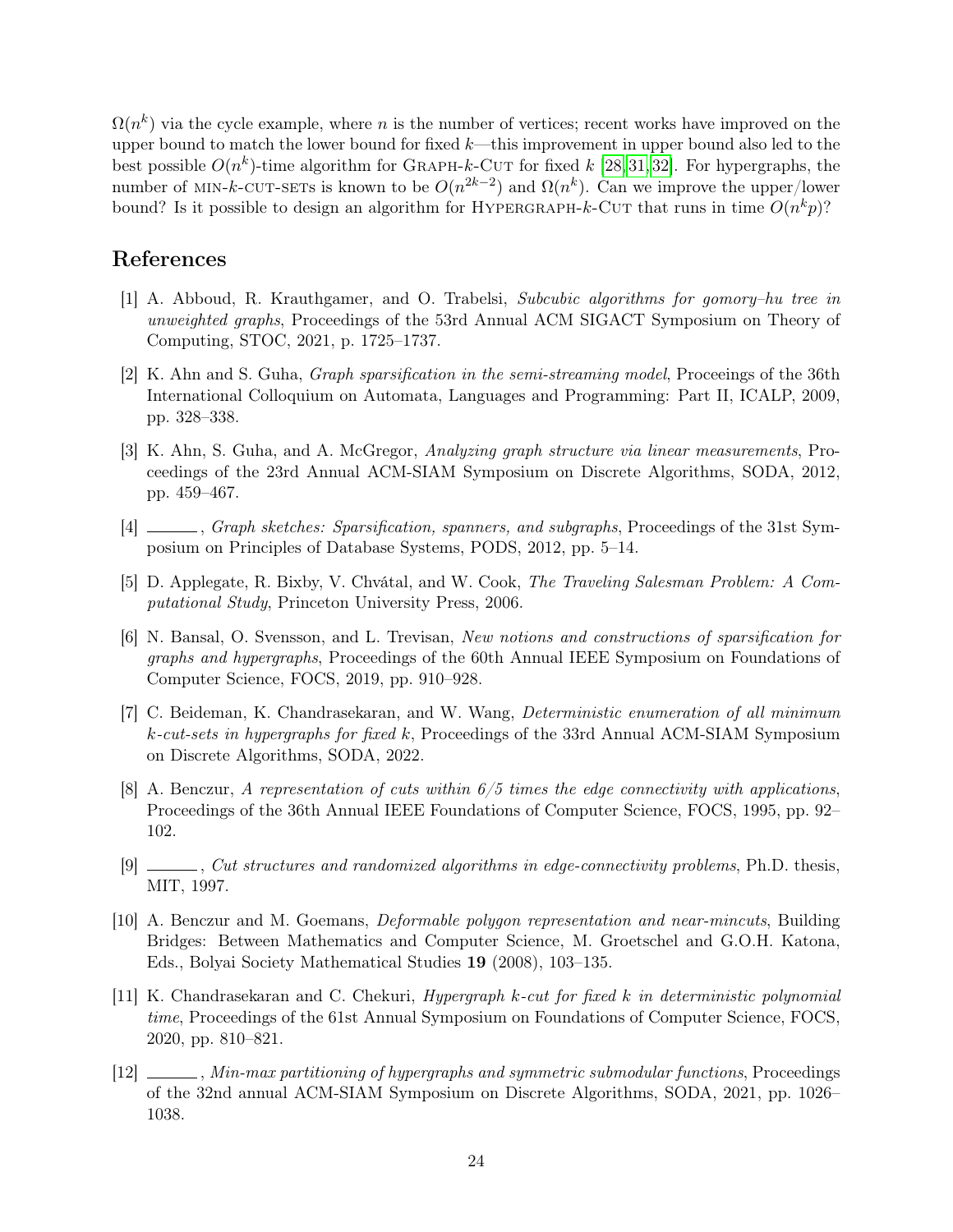- <span id="page-25-8"></span>[13] K. Chandrasekaran and W. Wang, Fixed Parameter Approximation Scheme for Min-max k-cut, Integer Programming and Combinatorial Optimization, IPCO, 2021, pp. 354–367.
- <span id="page-25-0"></span>[14] K. Chandrasekaran, C. Xu, and X. Yu, Hypergraph k-cut in randomized polynomial time, Mathematical Programming (Preliminary version in SODA 2018) 186 (2019), 85–113.
- <span id="page-25-15"></span>[15] K. Chandrasekaran and X. Zhang, Private communication.
- <span id="page-25-14"></span>[16] C. Chekuri and S. Li, On the hardness of approximating the k-way hypergraph cut problem, Theory of Computing 16 (2020), no. 14, 1–8.
- <span id="page-25-9"></span>[17] C. Chekuri, K. Quanrud, and C. Xu, LP relaxation and tree packing for minimum k-cut, SIAM Journal on Discrete Mathematics 34 (2020), no. 2, 1334–1353.
- <span id="page-25-1"></span>[18] C. Chekuri and C. Xu, Minimum cuts and sparsification in hypergraphs, SIAM Journal on Computing 47 (2018), no. 6, 2118–2156.
- <span id="page-25-2"></span>[19] Y. Chen, S. Khanna, and A. Nagda, Near-linear size hypergraph cut sparsifiers, Proceedings of the 61st Annual IEEE Symposium on Foundations of Computer Science, FOCS, 2020, pp. 61– 72.
- <span id="page-25-6"></span>[20] W. Cook, W. Cunningham, W. Pulleyblank, and A. Schrijver, Combinatorial Optimization, Wiley, 1997.
- <span id="page-25-12"></span>[21] E. A. Dinitz, A. V. Karzanov, and M. V. Lomonosov, On the structure of a family of minimum weighted cuts in a graph, Studies in Discrete Optimization (A. A. Fridman, ed.), Nauka Publishers, 1976.
- <span id="page-25-13"></span>[22] R. Downey, V. Estivill-Castro, M. Fellows, E. Prieto, and F. Rosamund, Cutting up is hard to do: The parameterised complexity of k-cut and related problems, Electronic Notes in Theoretical Computer Science 78 (2003), 209–222.
- <span id="page-25-3"></span>[23] K. Fox, D. Panigrahi, and F. Zhang, Minimum cut and minimum k-cut in hypergraphs via branching contractions, Proceedings of the 30th Annual ACM-SIAM Symposium on Discrete Algorithms, SODA, 2019, pp. 881–896.
- <span id="page-25-4"></span>[24] M. Ghaffari, D. Karger, and D. Panigrahi, Random contractions and sampling for hypergraph and hedge connectivity, Proceedings of the 28th Annual ACM-SIAM Symposium on Discrete Algorithms, SODA, 2017, p. 1101–1114.
- <span id="page-25-11"></span>[25] M. X. Goemans and V. S. Ramakrishnan, Minimizing submodular functions over families of sets, Combinatorica 15 (1995), 499–513.
- <span id="page-25-10"></span>[26] O. Goldschmidt and D. Hochbaum, A Polynomial Algorithm for the k-cut Problem for Fixed k, Mathematics of Operations Research (Preliminary version in FOCS 1988) 19 (1994), no. 1, 24–37.
- <span id="page-25-5"></span>[27] F. Guinez and M. Queyranne, The size-constrained submodular k-partition problem, Unpublished manuscript. Available at [https://docs.google.com/viewer?a=v&pid=sites&srcid=](https://docs.google.com/viewer?a=v&pid=sites&srcid=ZGVmYXVsdGRvbWFpbnxmbGF2aW9ndWluZXpob21lcGFnZXxneDo0NDVlMThkMDg4ZWRlOGI1) ZGVmYXVsdGRvbWFpbnxmbGF2aW9ndWluZXpob211cGFnZXxneDoONDV1MThkMDg4ZWR10GI1. See also <https://smartech.gatech.edu/bitstream/handle/1853/43309/Queyranne.pdf>, 2012.
- <span id="page-25-7"></span>[28] A. Gupta, D. Harris, E. Lee, and J. Li, Optimal Bounds for the k-cut Problem, Preprint in arXiv: 2005.08301, 2020.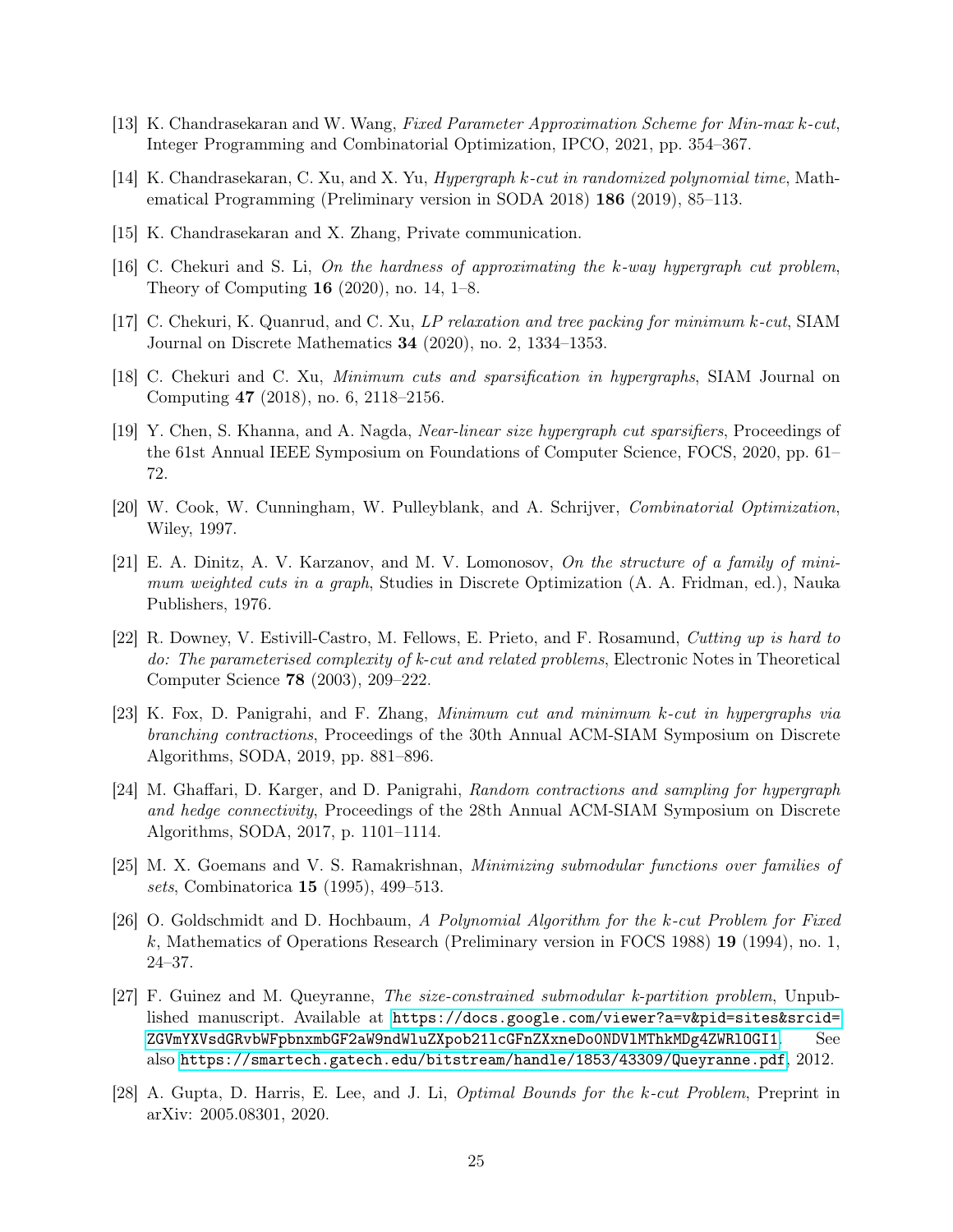- <span id="page-26-12"></span>[29] A. Gupta, E. Lee, and J. Li, An FPT Algorithm Beating 2-Approximation for k-Cut, Proceedings of the 29th Annual ACM-SIAM Symposium on Discrete Algorithms, SODA, 2018, pp. 2821–2837.
- <span id="page-26-11"></span>[30]  $\_\_\_\_\$ , Faster exact and approximate algorithms for k-cut, Proceedings of the 59th IEEE annual Symposium on Foundations of Computer Science, FOCS, 2018, pp. 113–123.
- <span id="page-26-5"></span>[31]  $\ldots$ , The number of minimum k-cuts: improving the Karger-Stein bound, Proceedings of the 51st ACM Symposium on Theory of Computing, STOC, 2019, pp. 229–240.
- <span id="page-26-6"></span>[32]  $\ldots$ , The Karger-Stein algorithm is optimal for k-cut, Proceedings of the 52nd Annual ACM Symposium on Theory of Computing, STOC, 2020, pp. 473–484.
- <span id="page-26-9"></span>[33] M. Henzinger and D. Williamson, On the number of small cuts in a graph, Information Processing Letters 59 (1996), 41–44.
- <span id="page-26-15"></span>[34] Y. Kamidoi, N. Yoshida, and H. Nagamochi, A Deterministic Algorithm for Finding All Minimum k-Way Cuts, SIAM Journal on Computing 36 (2007), no. 5, 1329–1341.
- <span id="page-26-1"></span>[35] M. Kapralov, R. Krauthgamer, J. Tardos, and Y. Yoshida, Towards tight bounds for spectral sparsification of hypergraphs, Proceedings of the 53rd Annual ACM SIGACT Symposium on Theory of Computing, STOC, 2021, pp. 598–611.
- <span id="page-26-10"></span>[36] D. Karger, Global min-cuts in RNC, and other ramifications of a simple min-cut algorithm, Proceedings of the 4th annual ACM-SIAM Symposium on Discrete Algorithms, SODA, 1993, pp. 21–30.
- <span id="page-26-3"></span>[37]  $\ldots$ , Minimum cuts in near-linear time, Journal of the ACM 47 (2000), no. 1, 46–76.
- <span id="page-26-7"></span>[38] D. Karger and C. Stein, A new approach to the minimum cut problem, Journal of the ACM 43 (1996), no. 4, 601–640.
- <span id="page-26-4"></span>[39] A. Karlin, N. Klein, and S-O. Gharan, A (slightly) improved approximation algorithm for metric tsp, Proceedings of the 53rd Annual ACM SIGACT Symposium on Theory of Computing, STOC, 2021, p. 32–45.
- <span id="page-26-14"></span>[40] K. Kawarabayashi and M. Thorup, The minimum k-way cut of bounded size is fixed-parameter tractable, Proceedings of the 52nd Annual Symposium on Foundations of Computer Science, FOCS, 2011, pp. 160–169.
- <span id="page-26-13"></span>[41] K-i Kawarabayashi and B. Lin, A nearly 5/3-approximation FPT Algorithm for Min-k-Cut, Proceedings of the 31st ACM-SIAM Symposium on Discrete Algorithms, SODA, 2020, pp. 990– 999.
- <span id="page-26-2"></span>[42] D. Kogan and R. Krauthgamer, Sketching cuts in graphs and hypergraphs, Proceedings of the 2015 Conference on Innovations in Theoretical Computer Science, ITCS '15, 2015, pp. 367–376.
- <span id="page-26-0"></span>[43] E. Lawler, Cutsets and Partitions of Hypergraphs, Networks 3 (1973), 275–285.
- <span id="page-26-8"></span>[44] J. Li and D. Panigrahi, Deterministic Min-cut in Poly-logarithmic Max-flows, Proceedings of the 61st Annual Symposium on Foundations of Computer Science, FOCS, 2020, pp. 85–92.